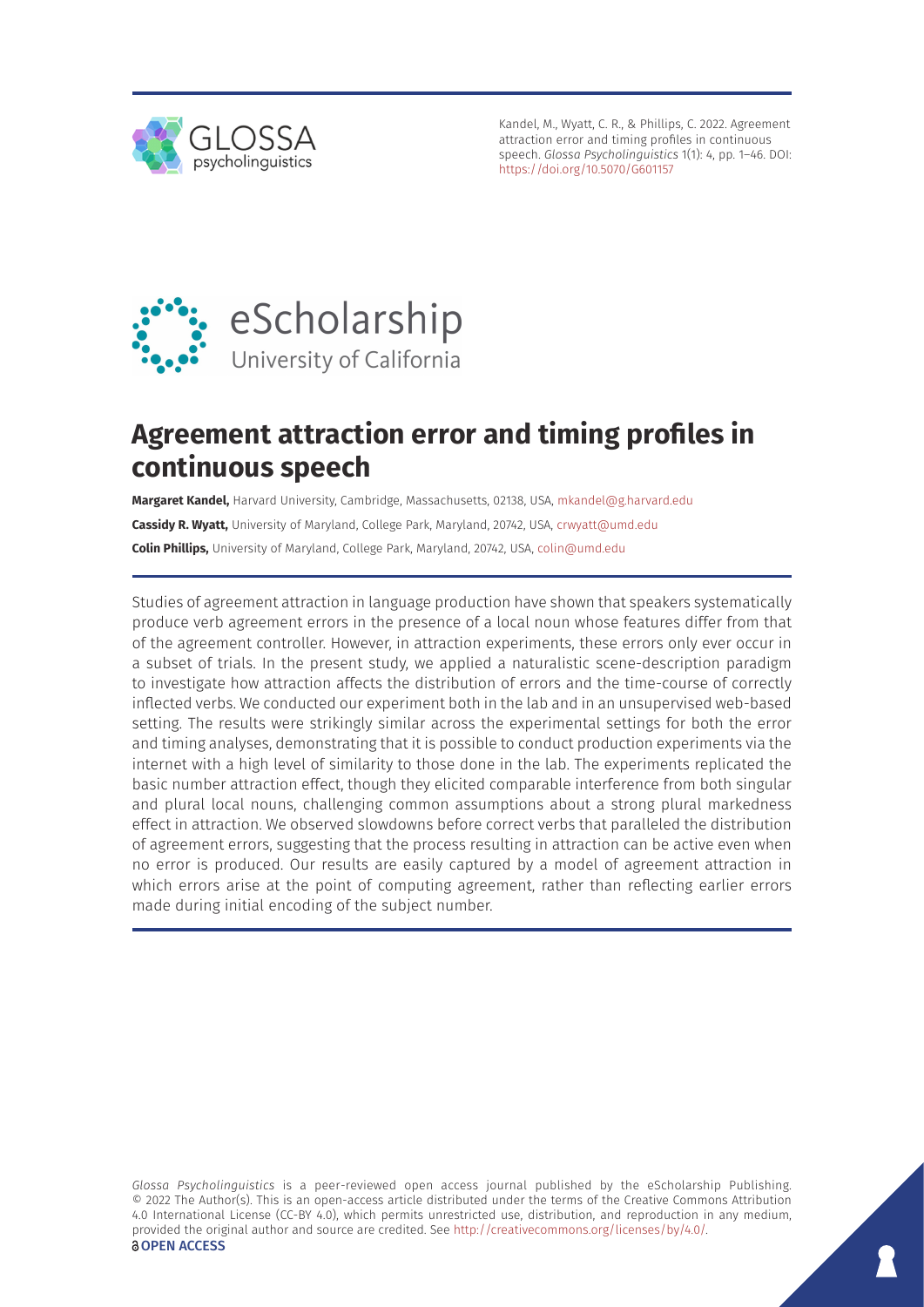# **1. Introduction**

Systematic speech errors, such as agreement attraction errors, provide a window into the processes that underlie language production. Agreement attraction occurs when the process of agreement is disrupted by a nearby noun, as in (1) in which the verb agrees with the plural attractor *cabinets*, rather than the singular subject head *key*.

#### (1) \*The key to the cabinets are on the table. (Bock & Miller, 1991)

Speech errors like that in (1) have been documented across languages in both experimental contexts and natural speech (e.g. Bock & Cutting, 1992; Bock & Eberhard, 1993; Bock & Miller, 1991; Den Dikken, 2001; Francis, 1986; Franck et al., 2002; Hartsuiker et al., 2003; Haskell et al., 2010; Pfau, 2009; Slioussar, 2018; Vigliocco et al., 1996), and grammatical facilitation occurs for attraction errors in comprehension tasks (e.g. Clifton et al., 1999; Dillon et al., 2013; Kaan, 2002; Lago et al., 2015; Pearlmutter et al., 1999; Shen et al., 2013; Tanner et al., 2014; Wagers et al., 2009).

There has been much attention in the literature on the factors that govern attraction effects and in what contexts errors are most likely to occur. Many studies have focused on number attraction errors (as in 1), though attraction effects have also been elicited for other linguistic features such as grammatical gender (e.g. Acuña-Fariña et al., 2014; Badecker & Kuminiak, 2007; Paspali & Marinis, 2020; Slioussar & Malko, 2016; Vigliocco & Franck, 1999). Number attraction is indexed by the presence of more agreement errors when the attractor has a different number (singular or plural) from the subject head (mismatch environments) than when they match in number (match environments).

A common finding in early number attraction studies was that agreement attraction errors occurred almost exclusively when the attractor noun was plural (e.g. Bock & Miller, 1991; Bock et al., 2004; Bock et al. 1999; Eberhard, 1993, 1997; but cf. Franck et al., 2002), a phenomenon known as the markedness effect. The contrast between plural and singular interference has been demonstrated across languages (e.g. Hartsuiker et al., 2003; Vigliocco et al., 1996; inter-alia) and displays analogous effects in comprehension (e.g. Almeida & Tucker, 2017; Dillon et al., 2017; Wagers et al., 2009). The markedness effect is taken to be so reliable that studies of agreement attraction have often only included conditions with singular heads (e.g. Bock et al., 2001; Brehm & Bock, 2013; Eberhard, 1999; Gillespie & Pearlmutter, 2011; Haskell & MacDonald, 2003; Solomon & Pearlmutter, 2004; Veenstra, Acheson, et al., 2014; inter alia in production; Franck et al., 2010; Lago et al., 2015; Schlueter et al., 2019; Tanner et al., 2014; inter alia in comprehension).

While prior research has led to fruitful discussion about the processes involved in subject– verb agreement formation, in the majority of studies, the inferences drawn are based on errors that only ever occur on a small subset of trials. In order to probe agreement formation more generally, not just in the cases when the process leads to error, the present study analyzes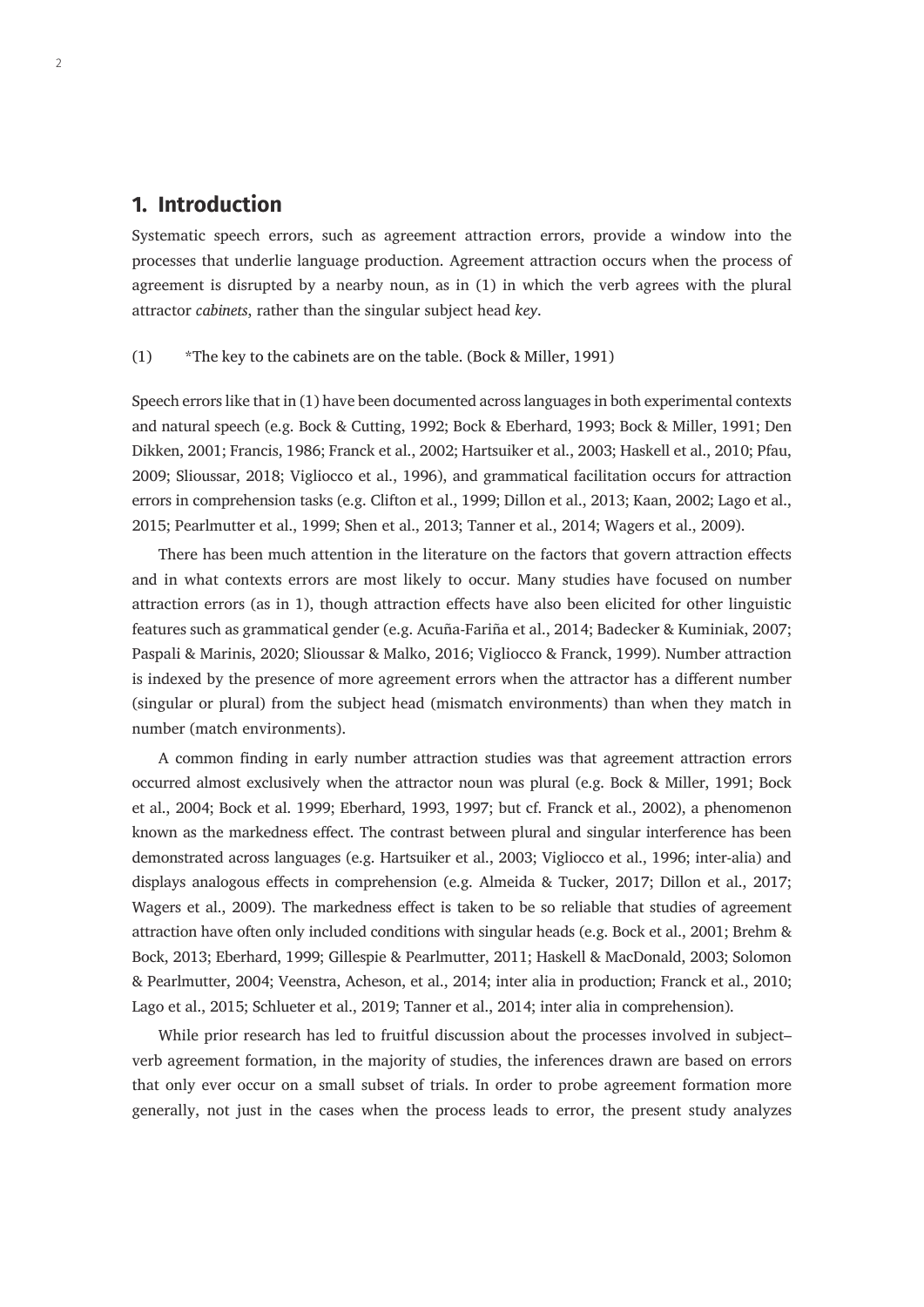both traditional speech error profiles as well as the production time-course of correct verbs in continuous speech. This analysis allows us to investigate whether the processes leading to attraction interference are active during verb planning even when no error is produced. The presence of a verb timing effect could indicate that number attraction results from pressures active during the agreement computation itself (i.e. the process of matching the subject and verb features) as opposed to earlier in sentence planning (e.g. specification of the subject features). We elicited responses using a scene-description task, a more naturalistic alternative to the traditional preamble elicitation paradigm (e.g. Bock & Miller, 1991). Given the speed and scalability of webbased research coupled with limits on in-person testing during the COVID-19 pandemic, we were additionally interested in whether suitable data for our analyses could be collected online. We therefore conducted both in-lab and web-based versions of our experiment. By analyzing errors and timing in concert within both experiments, we were able to observe a relationship between verb timing and accuracy, finding evidence of a speed-accuracy trade-off in attraction.

### **1.1 Models of agreement attraction**

There are two model frameworks typically used to describe the processes underlying agreement attraction effects: representational accounts and retrieval accounts. These accounts have been applied to describe attraction effects in both production and comprehension.

Representational accounts attribute attraction effects to a faulty or ambiguous representation of the subject phrase number. This representation causes the incorrect number to be used when it is accessed by the generator to compute verb agreement (resulting in an error) or by the parser to check verb agreement (leading to grammatical illusion). Different accounts attribute the faulty or ambiguous subject number representation to different sources. Some accounts propose that an attractor's number feature interferes with the subject number representation through a featural encoding error caused by simultaneous activation of the attractor and subject head (Gillespie & Pearlmutter, 2011) or via upward percolation of the attractor's number feature through the syntactic structure (Bock & Eberhard, 1993; Franck et al., 2002; Nicol et al., 1997; Vigliocco & Nicol, 1998). The marking and morphing model (Eberhard et al., 2005) suggests that plurality lies on a continuum and that the plurality of a subject phrase is dependent on the number features of all the nouns it contains (in addition to notional number factors such as collectivity). Under this model, attraction effects arise probabilistically when the subject head and attractor differ in number, causing the plural value for the subject phrase to be more ambiguous than when they have the same notional and grammatical number.

Retrieval models of attraction (e.g. Badecker & Kuminiak, 2007; Dillon et al., 2013; Wagers et al., 2009; inter alia) attribute effects to faulty retrieval of the subject during feature matching, rather than to an issue with the subject number representation itself. In a retrieval framework, the subject is retrieved from content-addressable memory (McElree, 2000; McElree et al., 2003) when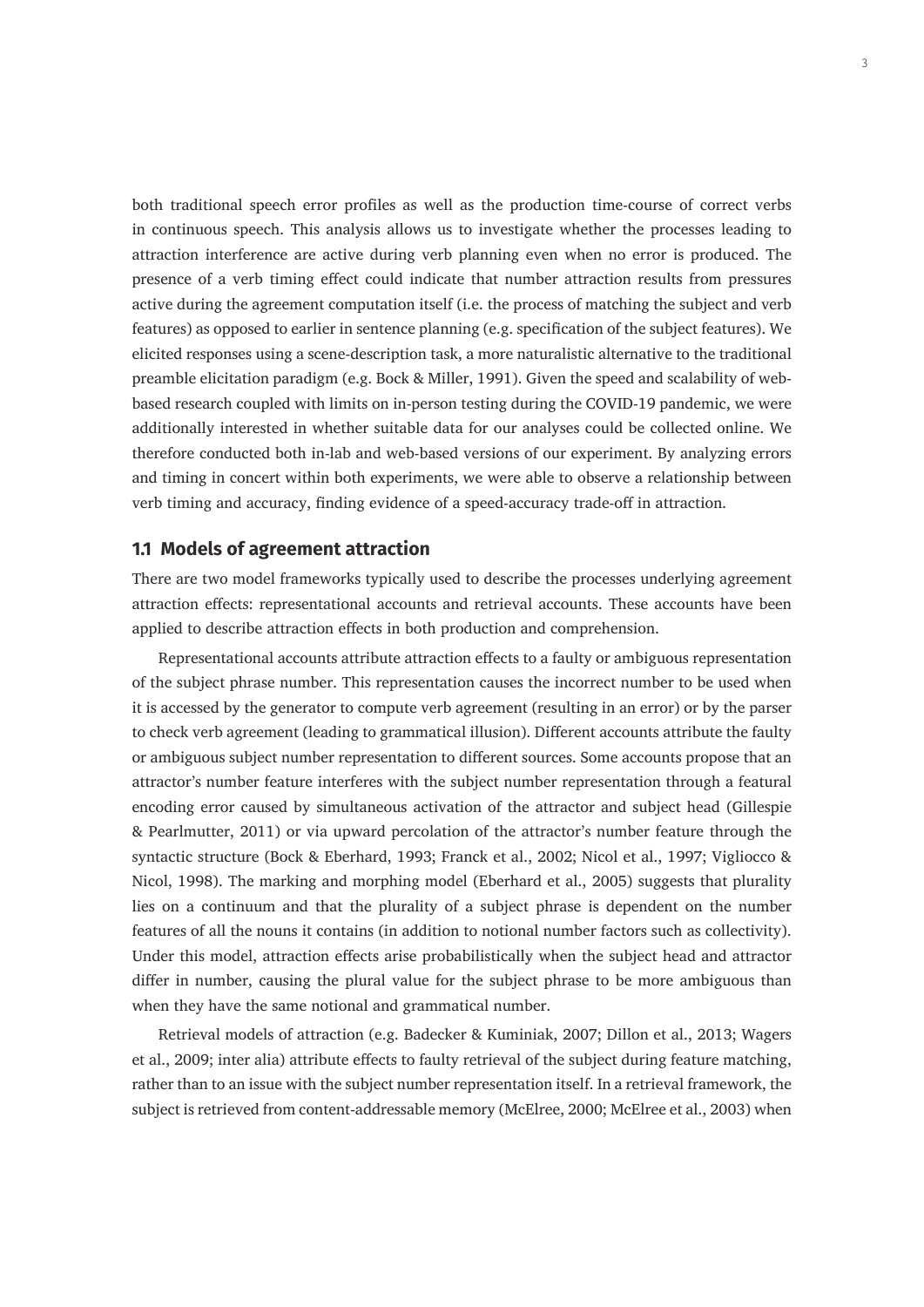computing verb agreement (in production) or when checking verb agreement (in comprehension). The subject representation is accessed via cue-based memory retrieval, which picks out the item in memory that best matches a set of retrieval cues. Retrieval accounts propose that this process can go awry when an attractor partially matches the set of cues used for retrieval, causing the attractor to become activated during retrieval and, in some cases, erroneously accessed and used for the agreement computation in place of the subject head.

Although retrieval has been used to describe attraction effects in both comprehension and production, the cues available to pick out the subject differ in each task (see Slioussar & Malko, 2016 for a similar observation). In comprehension, the morphosyntactic features of the verb are available to be used as retrieval cues. In fact, verb number is typically assumed to be a retrieval cue for agreement checking (e.g. Wagers, 2008; Wagers et al., 2009). In production, on the other hand, where the speaker uses retrieval to generate a verb form rather than to check its features, there is no verb number feature available to be used as a retrieval cue. The process must instead rely on other cues to pick out the agreement controller, such as category, case, or position-based features.

While many models of attraction fall into one of these two categories, others have proposed hybrid frameworks combining elements of representational and retrieval accounts. For example, self-organizing sentence processing (SOSP) models attribute attraction effects to structural encoding errors as the wrong NP is linked to the subject position attached to the verb through a linking process driven by feature matching (e.g. Smith et al., 2018; Smith et al., 2021; Villata et al., 2018). The competition model (Nozari & Omaki, 2022) models agreement production as a lexical selection process, in which the morphosyntactic features of preceding nouns (including number) activate candidate verb forms. The activation of candidate forms is proportional to the activation of the features they match (with more recent features being more active). When the subject head and attractor differ in number, both singular and plural verb forms become activated, increasing the likelihood of errors.

In the present study, we do not attempt to arbitrate between these different model frameworks but rather focus on a key dimension that distinguishes accounts of attraction: the locus of the attraction effect. In many representational accounts, agreement errors reflect a problem in the encoding of the subject number. In these accounts, the issue leading to attraction errors is independent from the agreement computation (i.e. the matching of the subject and verb features): verb agreement merely provides an opportunity to observe the presence of an error earlier in sentence processing. In other approaches (such as retrieval-based accounts, a lexical competition model, and some instantiations of marking and morphing), the error arises from the agreement computation itself – that is, the error arises when the generator references the subject to match its features. This distinction is orthogonal to other differences between representational and retrieval accounts, such as whether agreement attraction is always mediated by the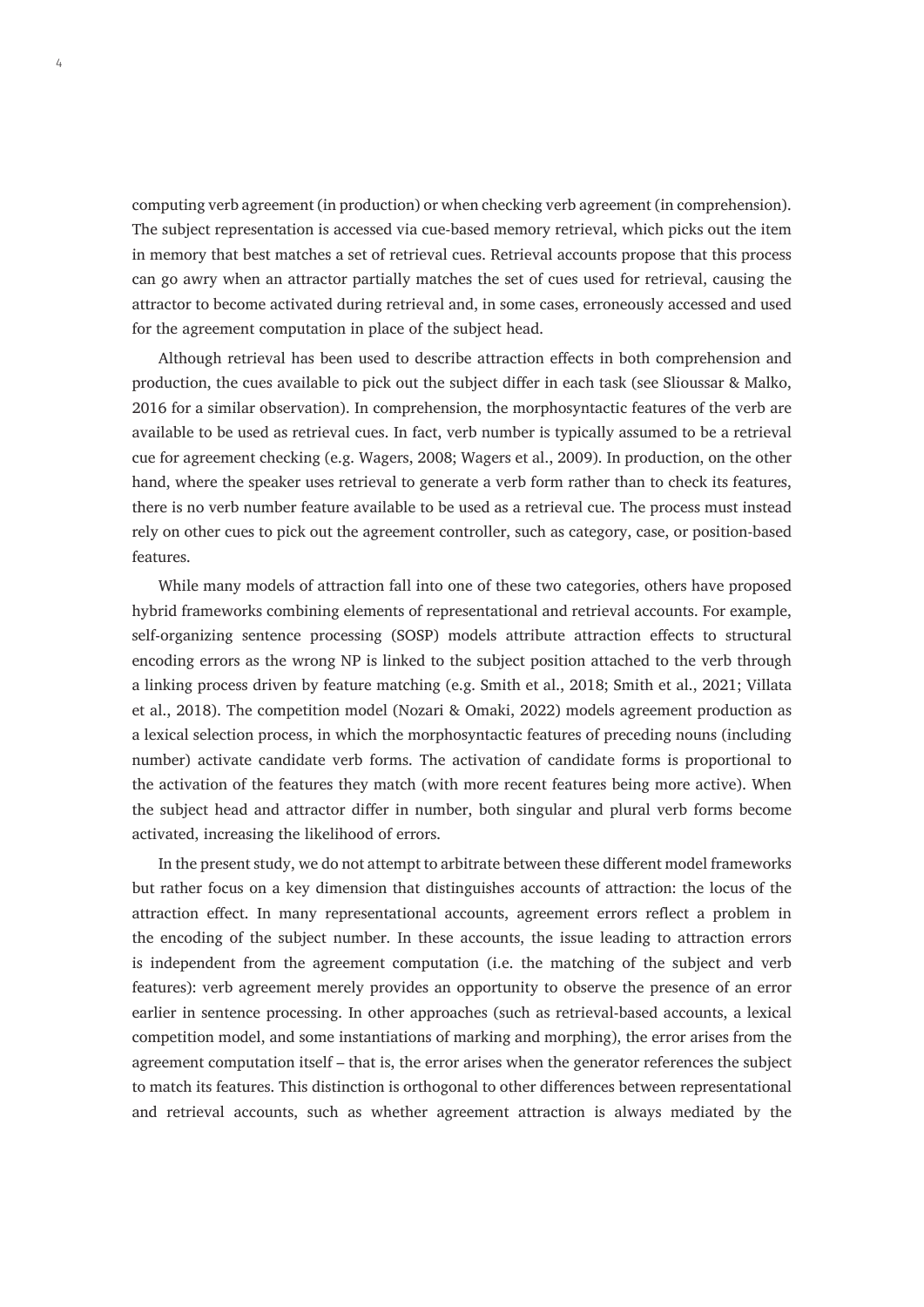subject representation or whether attractors influence the computation of agreement directly. Investigating the relationship between verb errors and timing can provide insight into when in sentence planning the process leading to attraction occurs.

If the pressure leading to errors is active during the agreement computation (e.g. resolving retrieval/lexical competition or deciding how to interpret an ambiguous subject number phrase), we may expect to see this reflected in the production time-course of the verb, potentially resulting in pre-verbal slowdowns in the same environments where errors are elicited, even when the correct verb is produced. On the other hand, if agreement errors are a transparent reflection of a process that went wrong at an earlier point of encoding, then the pressure caused by a mismatching attractor should not influence verb agreement directly, meaning that we are less likely to see timing effects at the verb caused by the agreement computation itself. We may, however, still expect to see slowdowns resulting from other processes such as self-monitoring; we discuss this possibility in the *General Discussion*.

## **1.2 Looking for attraction effects in continuous speech**

Our study used a scene-description task to elicit subject–verb agreement in continuous speech, following a recent trend to use more naturalistic tasks to elicit attraction errors (Nozari & Omaki, 2022; Veenstra, Acheson, & Meyer, 2014). Many previous agreement attraction experiments have used preamble paradigms to elicit errors in participant speech (e.g. Bock & Cutting, 1992; Bock & Eberhard, 1993; Bock & Miller, 1991). These tasks present participants with a sentence fragment that they need to repeat and complete as a full sentence, thereby combining both comprehension and production, as participants need to parse the preamble fragment before planning their response.

In our task, on the other hand, participants saw simple scenes and were asked to describe them. The participants thus produced sentences that we could analyze for attraction effects without being provided any pre-packaged linguistic material for their responses or needing to interpret, remember, and repeat a part of a sentence they had heard or read. This task involves a clear mapping from the message (the events of the scene) to a sentence, which allowed us to probe the sentence planning process in a more naturalistic setting than preamble paradigms, in which speakers may have weaker access to the message-level representations of the sentences they produce.

While other studies have shown the efficacy of description tasks to elicit agreement attraction errors (Nozari & Omaki, 2022; Veenstra, Acheson, & Meyer, 2014, Experiment 1), ours is the first to apply this type of paradigm to study timing effects in the generation of correct agreement. A number of prior studies have found a relationship between response time and number attraction errors (e.g. Brehm & Bock, 2013; Haskell & MacDonald, 2003; Staub, 2009, 2010; Veenstra, Acheson, et al., 2014; Veenstra, Acheson, & Meyer, 2014, Experiment 2), however these studies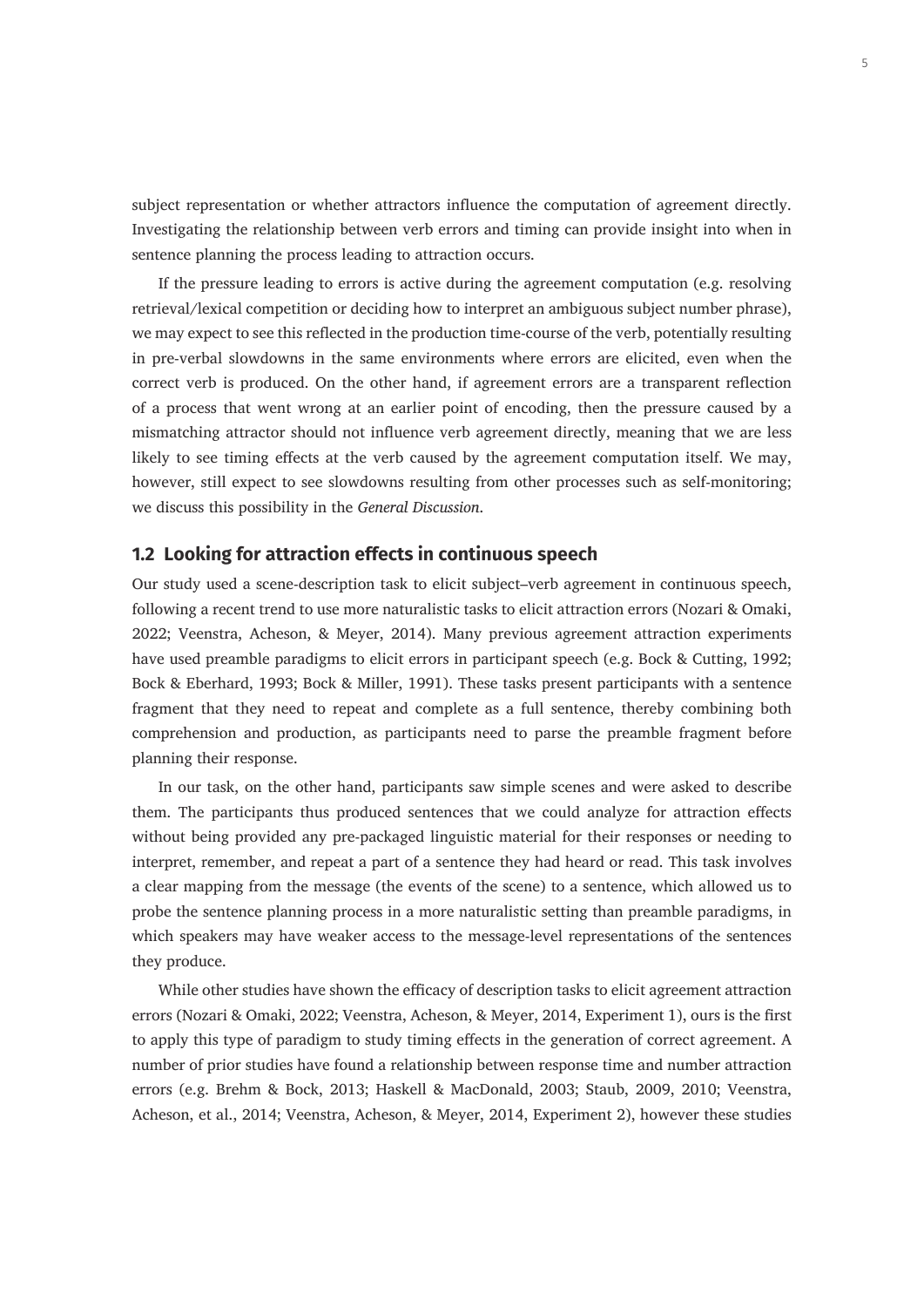used tasks that rely on comprehension of a preamble as opposed to more naturalistic production. In our study, we applied a forced-aligner (McAuliffe et al., 2017) to look for pauses in articulation directly before production of correct verbs in continuous scene descriptions. The speech timecourse observed in our task should primarily reflect production planning processes (in addition to visual parsing of the scenes prior to message-level planning) instead of also including time to comprehend and recall a provided preamble. Our study further differs from prior research by investigating timing effects utterance-medially within complete declarative sentences, as opposed to measuring button press response times (cf. Staub, 2009, 2010; Veenstra, Acheson, et al., 2014, Experiment 2; Veenstra, Acheson, & Meyer, 2014, Experiment 2) or the onset of sentence fragments (cf. Brehm & Bock, 2013; Veenstra, Acheson, et al., 2014, Experiment 1) or interrogative sentences (cf. Haskell & MacDonald, 2003). Our study also included conditions with both singular and plural heads (cf. Brehm & Bock, 2013; Haskell & MacDonald, 2003; Veenstra, Acheson, et al., 2014), enabling us to look for markedness asymmetry in speech timing effects.

## **1.3 Markedness asymmetry in agreement attraction**

Several foundational preamble studies have elicited a binary markedness asymmetry in agreement attraction error effects, observing increased verb errors in mismatch environments with plural attractors but almost no attraction errors in those with singular attractors (e.g. Bock & Miller, 1991; Bock et al., 2004; Bock et al., 1999; Eberhard, 1993, 1997; but cf. Franck et al., 2002). Comparable effects have been observed for comprehension, with grammatical illusions or signs of processing facilitation virtually occurring only in the presence of plural attractors (Almeida & Tucker, 2017; Dillon et al., 2017; Wagers et al., 2009).

In the past, both representational and retrieval accounts of attraction have captured the absence of interference from singular attractors by assuming a privative number feature system, with singular number being the unmarked default. In representational models, a singular attractor cannot influence the representation of the subject phrase number because it does not have a number feature. Retrieval models have accounted for the markedness asymmetry by proposing that singular number cannot be used as a retrieval cue if it is the unmarked default and/or that the retrieval processes is biased to access marked representations (e.g. Badecker & Kuminiak, 2007; Wagers et al., 2009), making erroneous retrieval of an plural attractor more likely than erroneous retrieval of an singular attractor.

Although there have been demonstrations of clear contrasts between singular and plural attractors, recent studies using more naturalistic sentence elicitation paradigms have observed somewhat reduced markedness effects, eliciting errors in sentences with plural heads and singular attractors (the PS condition) as well as the singular heads and plural attractors (the SP condition) (Nozari & Omaki, 2022; Veenstra, Acheson, & Meyer, 2014). While their results still show evidence of a markedness effect, manifesting as stronger interference from plural attractors than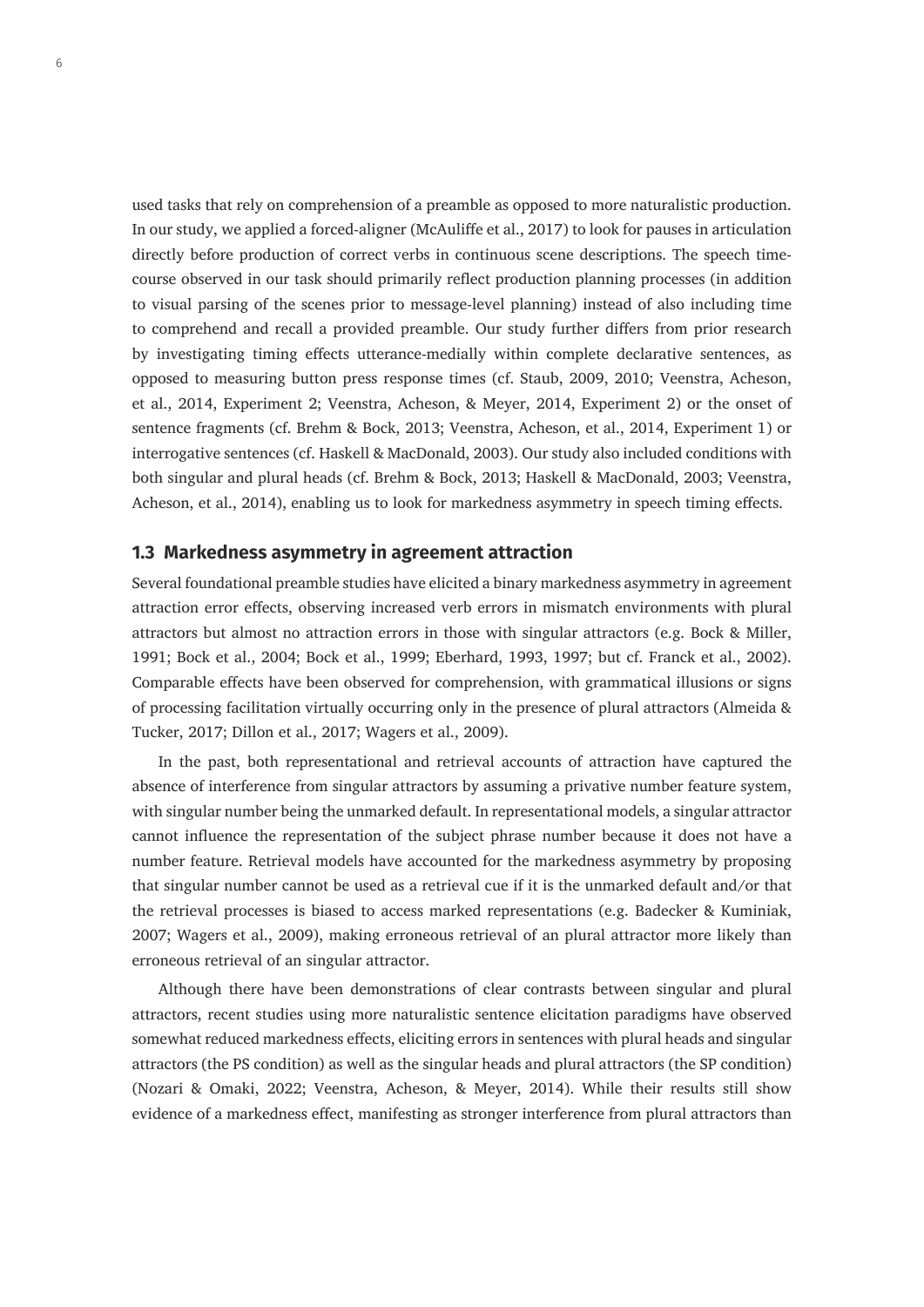singular ones, the reduced asymmetry between singular and plural attraction could suggest that the markedness effect is graded instead of binary in more naturalistic speech. Response time data from Staub (2009, 2010) and Veenstra, Acheson, and Meyer (2014, Experiment 2) (who elicited the same target sentences from their picture-description experiment in a forced-choice task) provide further evidence for interference from singular attractors, eliciting slowdowns for both the SP and PS conditions compared to their match counterparts (SS and PP); in fact, Veenstra, Acheson, and Meyer (2014) observed no markedness effect in response times despite observing asymmetries for errors in both their forced-choice and picture-description experiments.

Our study can be used to further assess the reliability of interference from singular attractors in more naturalistic production, looking for attraction effects in both errors and speech timing. If it is possible to elicit reliable singular attraction, models of agreement attraction must adapt the way that singular number is represented and/or used such that it is able to cause interference. In particular, the privative number feature system often assumed within these frameworks may not be necessary to capture agreement attraction patterns.

### **1.4 Testing the feasibility of web-based production research**

While several studies have shown the viability of online research for language science (e.g. Gibson & Federenko, 2013; Gibson et al., 2012; Sprouse, 2011), few have focused on production data in particular, especially open-ended speech. Most internet-based research has used tasks like linguistic judgments, self-paced reading, and typed sentence completions that involve straightforward measures such as button presses, survey questions, or typed responses (e.g. Corley & Scheepers, 2002; Linnman et al., 2006; Enochson & Culbertson, 2015; Skitka & Sargis, 2006; Vesker et al., 2019). Nevertheless, prior web-based production studies (e.g. Fairs & Strijkers, 2021; Vogt et al., 2021; Ziegler & Snedeker, 2018) have shown that it is also possible to collect speech recordings online. The present study adds to this literature, further testing the feasibility of collecting open-ended production data via the internet by conducting a side-byside comparison of in-lab and web-based versions of our agreement attraction experiment. By analyzing both agreement errors as well as the timing of correct responses, our study serves as an appropriate test of whether web-collected data is suitable to analyze measures of the kind probed in production research (speech errors and articulation time-course) and to detect the types of effects typically studied by language production researchers.

There are many advantages of internet-based testing that would be beneficial to extend to language production research. Web-based experimentation creates more flexibility and efficiency in the data collection process, since data can be collected outside of lab hours, without specialized lab equipment, and without an experimenter present. These properties can make web-based testing methods more accessible and scalable than in-lab testing, providing the opportunity for faster data collection from more diverse participant samples. By making it more feasible to reach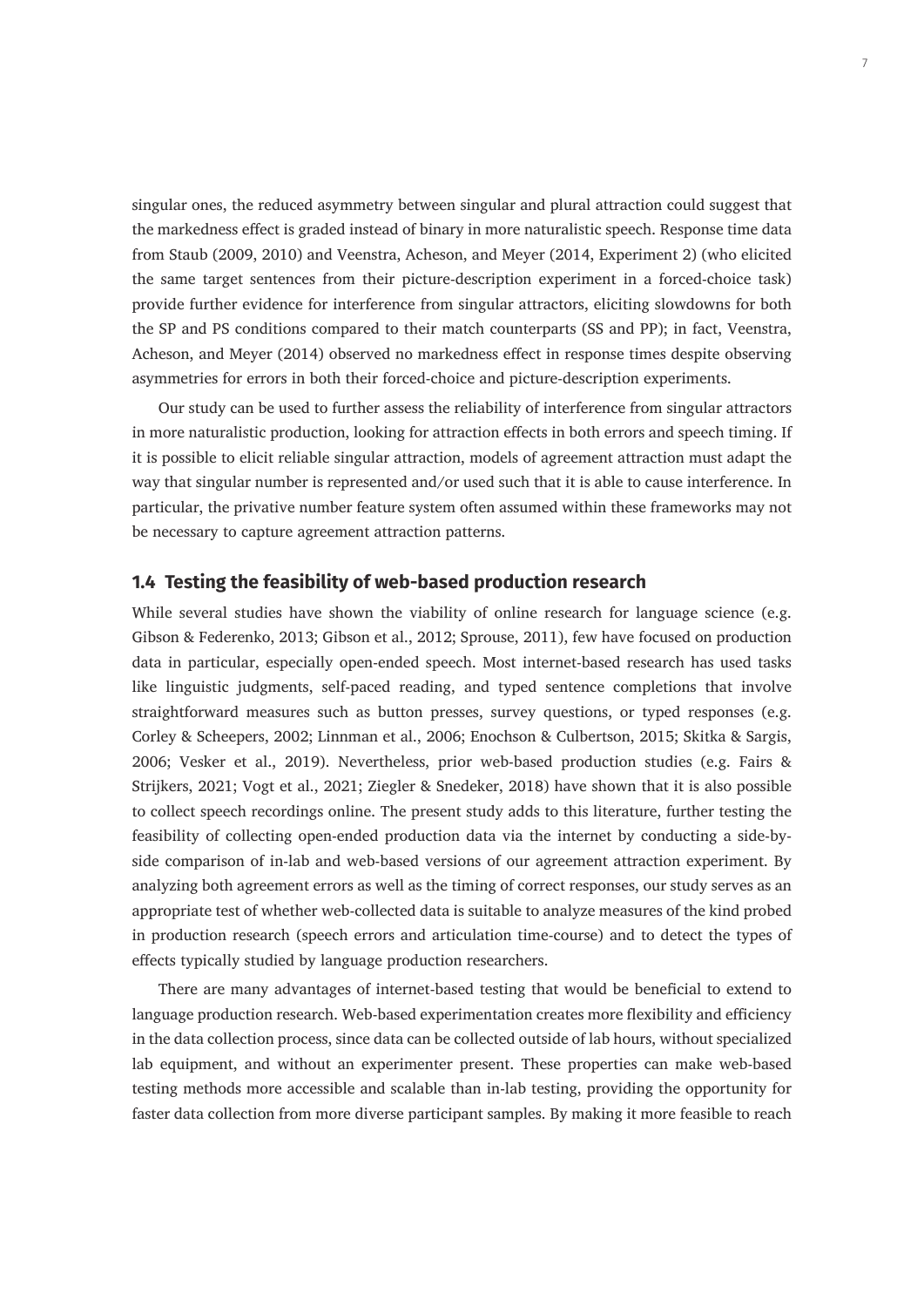populations further from researchers' home institutions, web-based testing has the potential to overcome limitations faced by in-lab testing, such as the strong pressure to use convenience samples of undergraduate students dominated by speakers of the language(s) spoken close to the researchers' institution (such samples are typically younger and more homogeneous than the broader population, and their behavior is not always representative; Henrich et al., 2010). Crucially for language researchers, web-based experimentation allows us to reach native speakers of additional languages and to increase the linguistic diversity of our samples. Moreover, the COVID-19 pandemic has recently limited in-person testing, increasing the value of internet-based alternatives.

Despite the potential benefits of transitioning to web-based research, there are also potential concerns about the accuracy and consistency of production data collection online. In particular, speech recording in web-based experimentation may be especially susceptible to limitations of web-based research, with previous literature identifying concerns about the precision of data recording in web-based experiments (Reips, 2002; Skitka & Sargis, 2006). These concerns can arise due to variations in participants' software, hardware, internet connections, and environment, as well as the lack of experimenter supervision. Speech recordings may be more variable or noisier when elicited and recorded outside of a controlled lab environment.

Subject–verb agreement attraction provides a useful test case for examining web-collected speech production data because it is a well-documented phenomenon in language production shown to present a mix of robust and more subtle effects. Given the prevalence of verb attraction errors in production experiments and the ease of their identification, we can easily test for the basic attraction error effect (the presence of more errors in mismatch environments) as well as whether it is possible to replicate the more specific shape of the effect, such as the size of the markedness asymmetry. Attempting to replicate speech timing effects in our online experiment provides a more rigorous test of the quality of web-collected data than the error analysis, requiring higher quality speech recordings and representing a more subtle measure to try to detect.

Our chosen paradigm and planned analyses provide an interesting test of web-based production beyond those of prior web-based production experiments we have encountered. Our scene-description task elicits more open-ended speech than the experiments conducted by Fairs and Strijkers (2021) and Vogt et al. (2021), which elicited picture names. Our study requires full sentence responses from participants in a consistent format, despite the lack of an experimenter present to explain the task, answer questions, and provide clarifications. Ziegler and Snedeker (2018) similarly elicited responses in a scene-description task, though our analyses additionally required audio data of sufficient quality to be submitted to a forced-aligner for fine-grained analyses of utterance-medial timing effects. This type of analysis may require higher quality recordings than are necessary for response transcriptions alone or for speech onset identification in picture naming.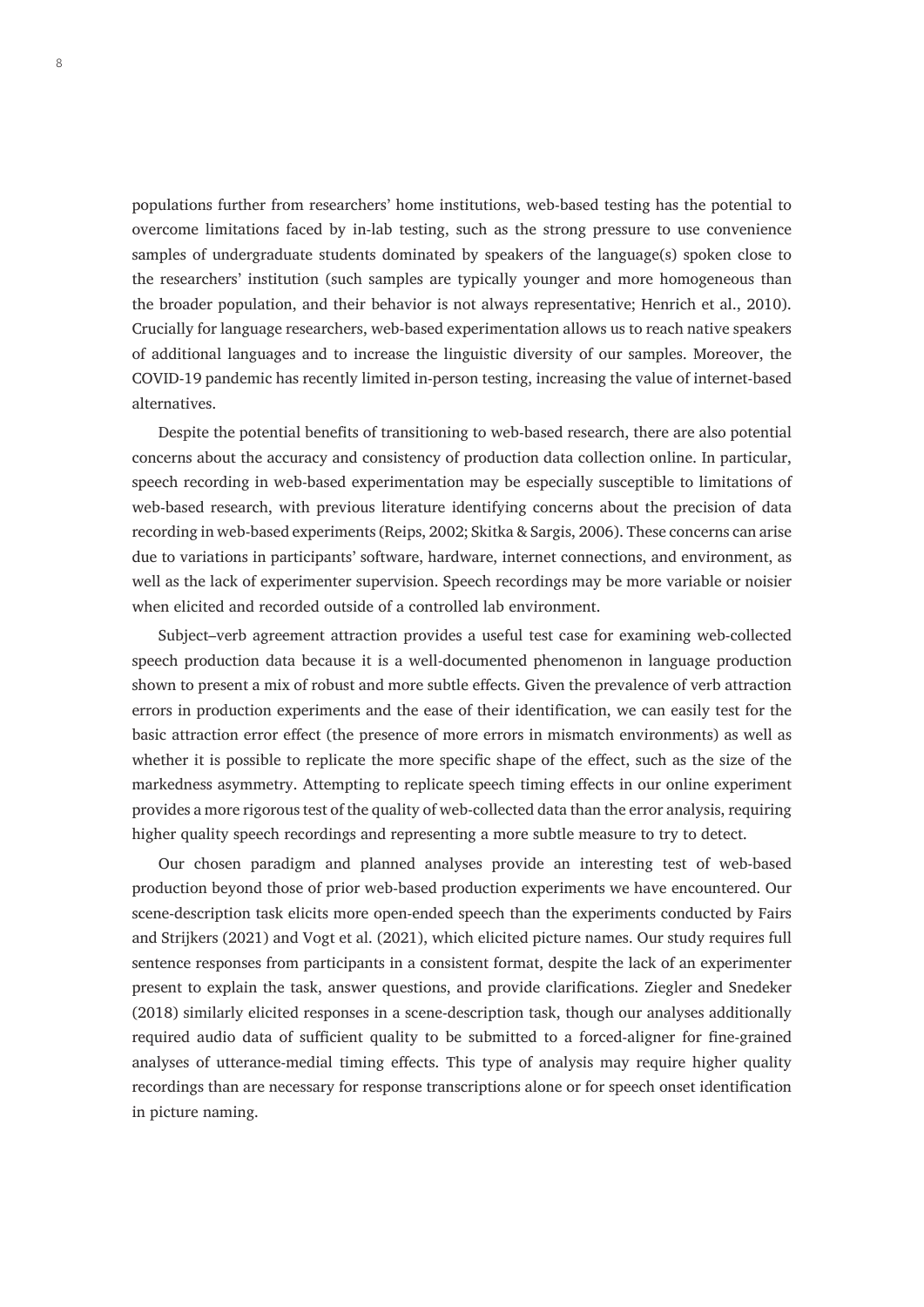The side-by-side comparison of our two experiments furthermore allowed us to observe the effect of different time pressures on agreement accuracy and pre-verbal pauses, as the response time window in the web-based experiment was lengthened to adapt to the online setting.

# **2 Methods**

This study comprises two experiments investigating subject–verb agreement attraction in production. Experiment 1 was originally conducted in the lab as a part of a larger study executed prior to the onset of the COVID-19 pandemic (and the ensuing halts on in-person research) comparing subject–verb agreement with anaphor–antecedent agreement (Kandel & Phillips, 2022). This comparison was performed between participants and thus should have no bearing on the present results. Experiment 2 was a replication of Experiment 1, conducted in an unsupervised web-based setting. By utilizing an already-conducted in-lab experiment and moving it to the internet, we were able to compare two data collection methods at a time when only one was possible. Supplementary Materials are available from <https://osf.io/jwnsz/>.

## **2.1 Experiment 1 (in-lab experiment)**

## **2.1.1 Participants**

The participants for Experiment 1 were 45 native American English speakers (34F, 11M) from the University of Maryland community with an average age of 21.1 years (SD = 4.5y). We ran an additional four omitted participants. Two were omitted for not passing our native speaker test, one was omitted for not following task directions by speaking in incomplete sentences, and one was omitted because over 1/3 of their trials were excluded (see *Analysis* for trial exclusion criteria). This experiment was part of an hour-long session with an unrelated language comprehension study. For the full session, the participants were given course credit or monetary compensation (\$12.00).

#### **2.1.2 Materials**

In the task, the participants saw scenes of animated aliens called greenies, blueys, and pinkies (**Figure 1a**). Participants were told that the aliens have an ability called *mimming*, during which the aliens' antennae light up. Each scene involved 1s of preview followed by 3s of mimming by a subset of aliens in the scene (**Figure 1b**). For each trial, participants were asked to describe the events of the scene using the verb *mim*. Our paradigm thus differs from previous description paradigms by asking participants to describe an action rather than a property of the subject referent (both Nozari & Omaki, 2022 and Veenstra, Acheson, & Meyer, 2014 elicited descriptions of the subject referent's color). The decision to elicit sentences with novel words was motivated by the planned comparison to reflexive attraction in Kandel and Phillips (2022), as it allowed us to flexibly alter the argument structure of the verb *mim* to elicit different linguistic constructions while holding the verb constant.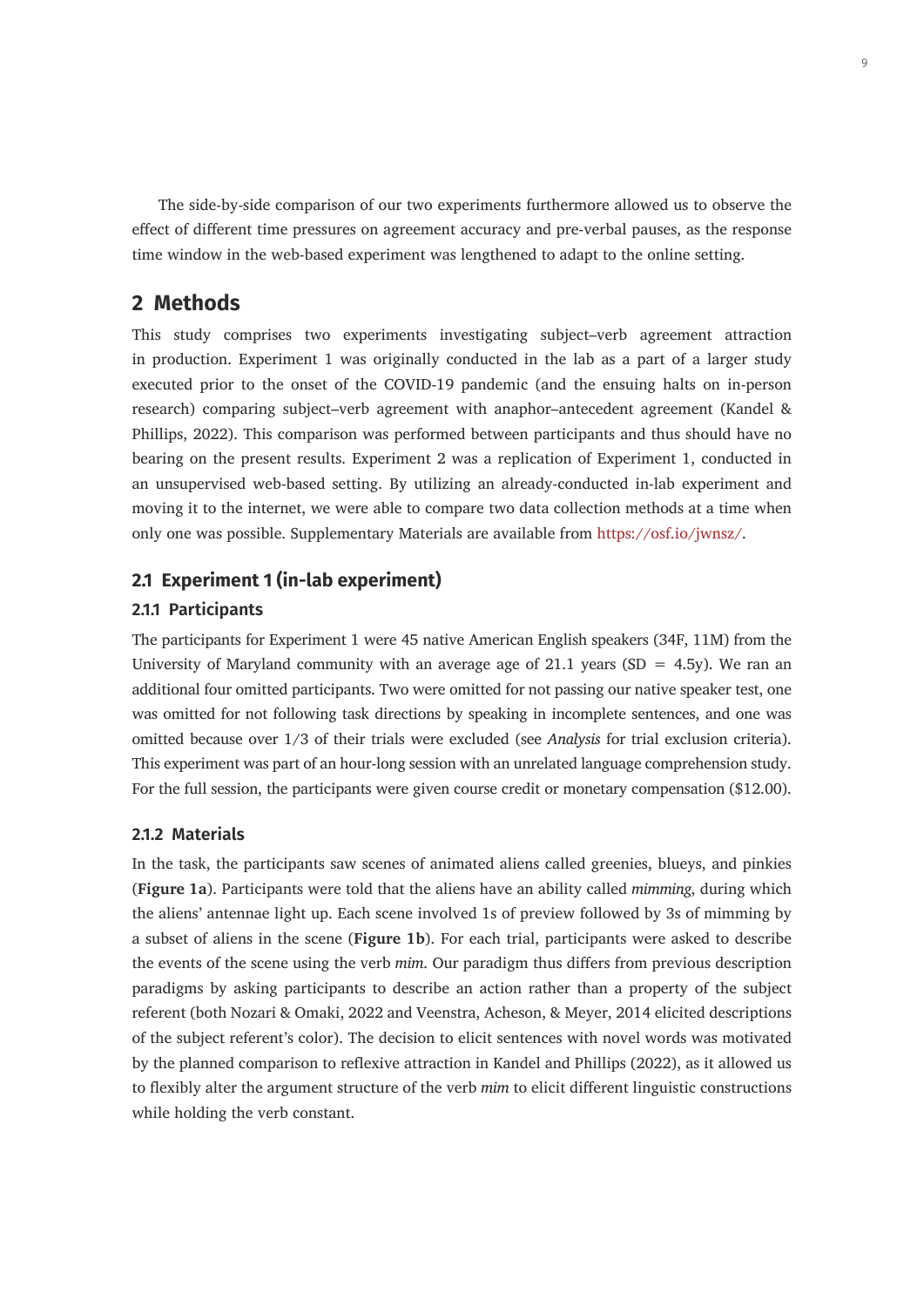To create an environment suitable to induce attraction, the elicited descriptions contained a subject head (N1), a verb that marked agreement (*is/are*), and an intervening attractor (N2). Participants were trained to use the sentence frame *the + N1 + preposition + N2 + is/are + mimming* in their responses (e.g. *the pinky above the greenies is mimming*). The task used contrast in the scenes to elicit the prepositional phrases containing N2. Each scene contained two groups of aliens, which prompted participants to use prepositional modifiers to disambiguate which alien performed the action (e.g. instead of simply saying *the pinky is mimming*).



**Figure 1: a)** The aliens included in the stimuli. **b)** Example scene eliciting the target sentence *the pinky above the greenies is mimming*.

The scenes were constructed such that N1 and N2 in the target description either matched or mismatched in number. N1 and N2 could be either singular or plural, leading to four experimental conditions (**Table 1**). There were 24 target sentences per condition (96 total).

The target sentences were pseudo-randomized in four presentation lists (each eliciting the full set of 96 sentences) such that no more than two consecutive trials were the same condition, had the same match, elicited the same preposition, or involved the same pairing of aliens (blueys + pinkies, pinkies + greenies, greenies + blueys) and no more than three consecutive trials had the same N1 number, N1 alien type, or N2 alien type.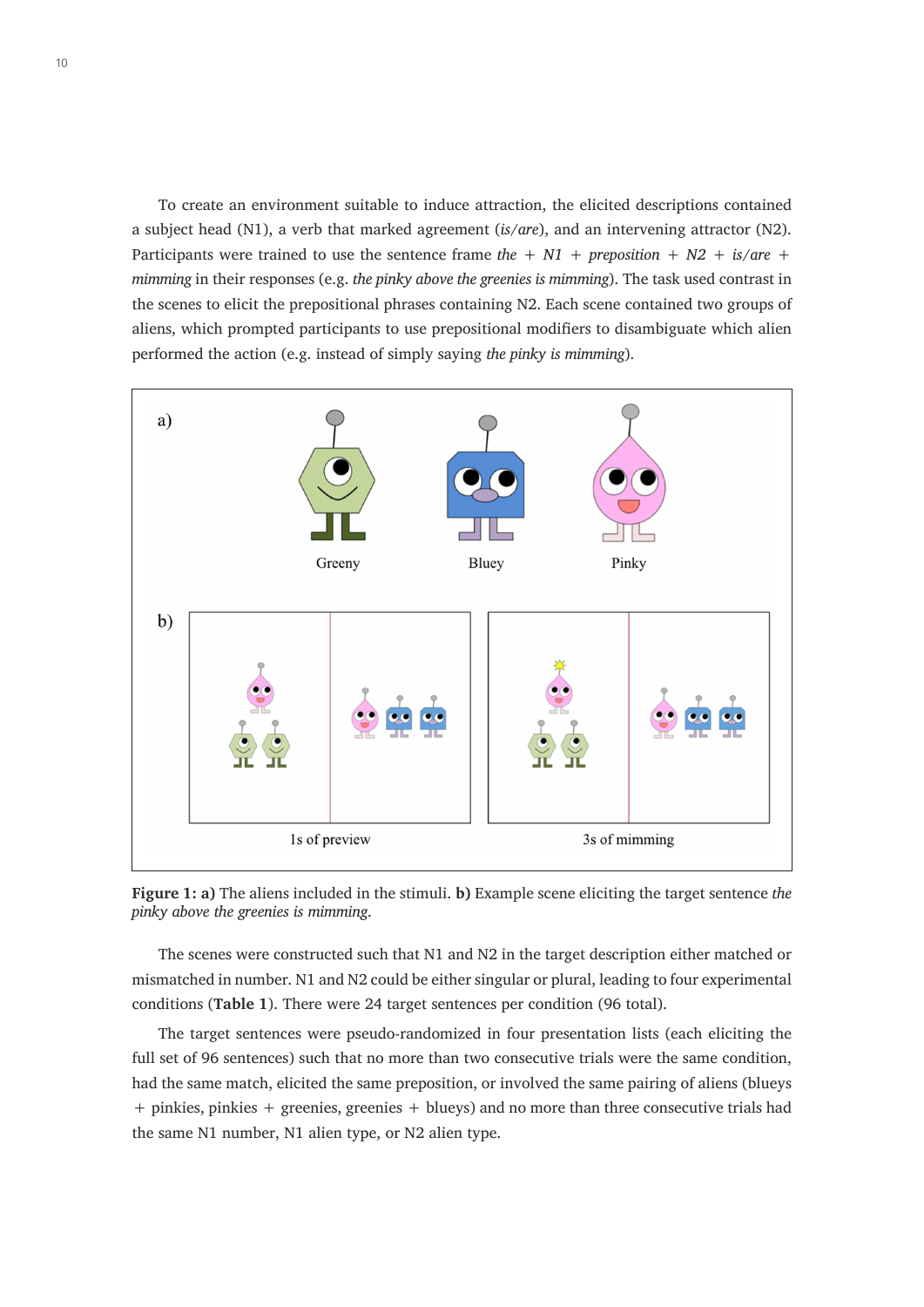| <b>Match</b> | Condition | Example                                     |
|--------------|-----------|---------------------------------------------|
| match        | SS        | The pinky above the greeny is mimming.      |
| match        | <b>PP</b> | The pinkies above the greenies are mimming. |
| mismatch     | <b>SP</b> | The pinky above the greenies is mimming.    |
| mismatch     | <b>PS</b> | The pinkies above the greeny are mimming.   |

**Table 1:** Example target sentences for each condition.

Scenes were created for each list. In each list, the side of the screen where the mimming action occurred (left vs. right) was balanced and pseudorandomized such that the action did not occur on the same side on more than three consecutive trials. For each scene, the group in which the action occurred was pseudorandomly paired with another group of aliens such that the same overall scene configuration did not occur in two consecutive trials and each possible alien group arrangement (e.g. two blueys above one greeny) appeared an equal number of times on either side of the screen.

A subset of eight target sentences were also elicited during the experiment's practice sessions. In each practice session, each preposition type was used once, each alien type appeared as both N1 and N2, and the mimming action occurred an even number of times on either side of the screen. Each experiment list appeared with the same set of practice scenes. The practice scenes were created using the same criteria as the experimental scenes, with the added constraint that the practice scene configurations did not appear in experimental trials in any of the four presentation lists.

#### **2.1.3 Procedure**

Participants were distributed across the four presentation lists: 11 participants saw list 1, 10 participants saw list 2, 13 participants saw list 3, and 11 participants saw list 4. Experiment 1 was presented to the participants in our lab on a 2013 15" or 13" Macbook Pro using PsychoPy v1.85.3 (Peirce et al., 2019). The experiment session was recorded with a Rode NT1 microphone with a Blue Icicle USB interface in Audacity v2.2.1 at 44100 Hz. Reference sounds at the onset and offset of each trial allowed the trials to be identified within the continuous session recording. An experimenter was present in the room for the entire duration of the experiment.

The experiment started with an introductory sequence introducing the task and training the response formula. The sequence was led by the experimenter, though all instructions were also displayed onscreen. The introduction first showed the three types of aliens and demonstrated the mimming action. To familiarize participants with this new vocabulary, participants practiced a simple version of the task with only one group of aliens, eliciting the response *the blueys are mimming*. After this example, participants saw a similar scene with two groups of aliens, and the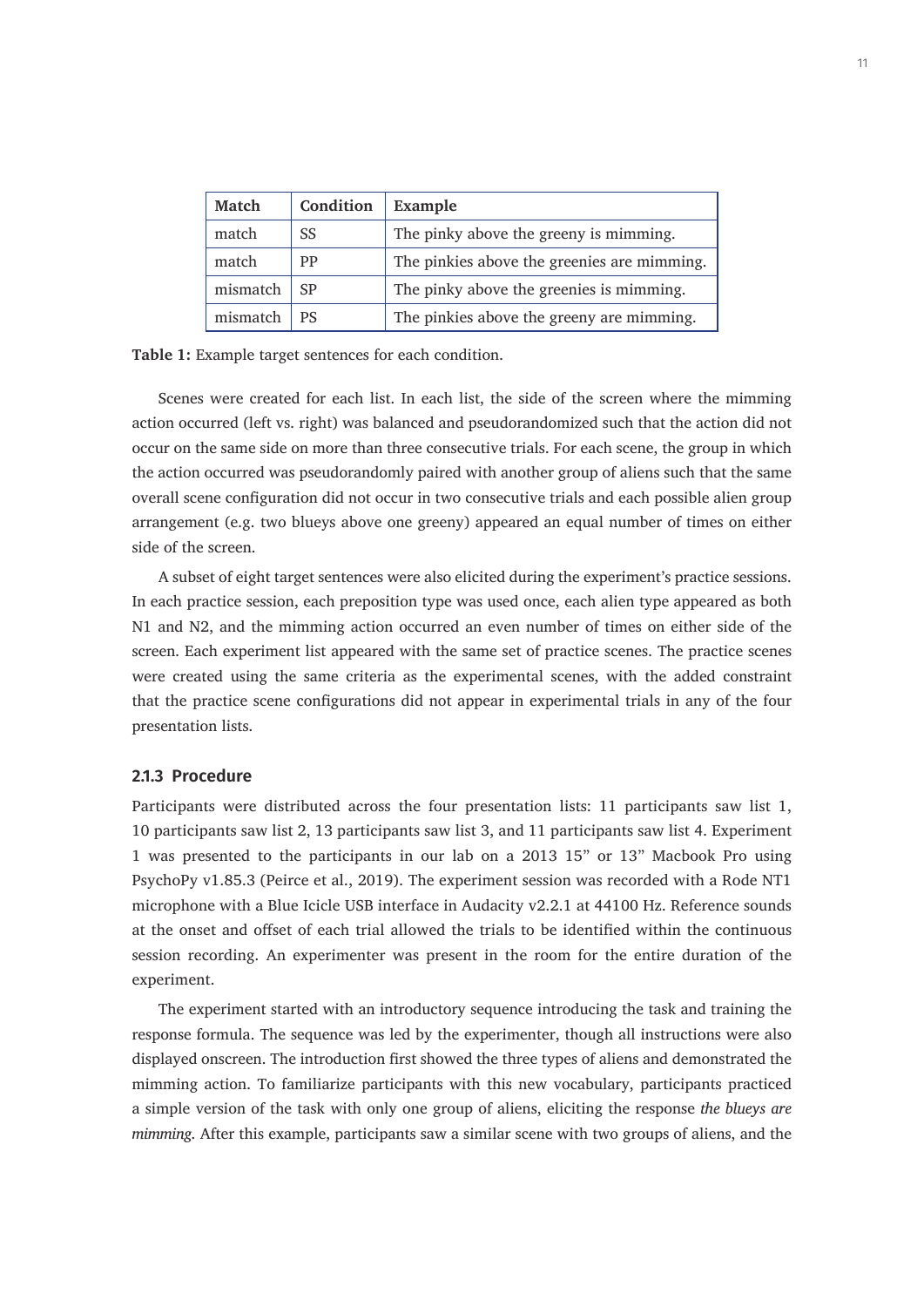experimenter explained that in this context the response *the blueys are mimming* does not provide enough information to identify exactly which aliens are performing the action. Participants were told that they could use words like *above*, *below*, *to the right of*, and *to the left of* to make their descriptions more precise. Participants then saw a display of aliens in the four possible spatial relations that elicited these prepositions and practiced describing the mimming actions using the prepositions (e.g. *the pinky to the right of the bluey is mimming*). Participants then completed eight practice trials, divided into two practice sessions (four trials each).

The first practice session was untimed. Participants pushed a button on the keyboard to initiate each trial. After participants gave their responses, they pressed again to reveal the target sentence below the group where the action occurred. Participants pressed the button a third time to end the trial. The second practice session followed the same format as the experimental trials. During the second practice, the scenes automatically ended after 3s of mimming. This time pressure was intended to encourage participants to speak quickly and decrease potential revision time during sentence planning, thereby increasing the likelihood of production errors. Participants were not shown the target sentences for the trials in the second practice. The experimenter encouraged the correct response format in the practice sessions, though verbal feedback given during the practice never referenced number agreement or whether participants produced correct or incorrect verb agreement in their responses. After completing the practice sessions, participants proceeded to the experimental trials.

## **2.2 Experiment 2 (web-based experiment)**

#### **2.2.1 Participants**

The participants for Experiment 2 were 39 native American English speakers (27F, 12M) from the Amazon Mechanical Turk participant pool, with an average age of 41.7 years (SD =  $9.3y$ ; age data missing for one participant). We ran an additional six omitted participants. One was omitted for not following task directions by not using the correct sentence structure (instead producing sentences in the form *the pinky is mimming above the greenies*), two participants were omitted because all three researchers judged their reported language background information to be misleading, and the other three were omitted because over 1/3 of their trials were excluded (see *Analysis* for trial exclusion criteria). In order to qualify to participate in our task on Amazon Mechanical Turk, individuals had to pass our native speaker test. Participants typically completed this experiment in about 20 minutes and were given monetary compensation (\$4.00).

## **2.2.2 Materials**

Experiment 2 elicited the same 96 target sentences from Experiment 1. The experiment used the introductory sequence, practice trials, and experiment scenes from presentation list 1 in Experiment 1. The only difference in the scenes from Experiment 1 was the time frame participants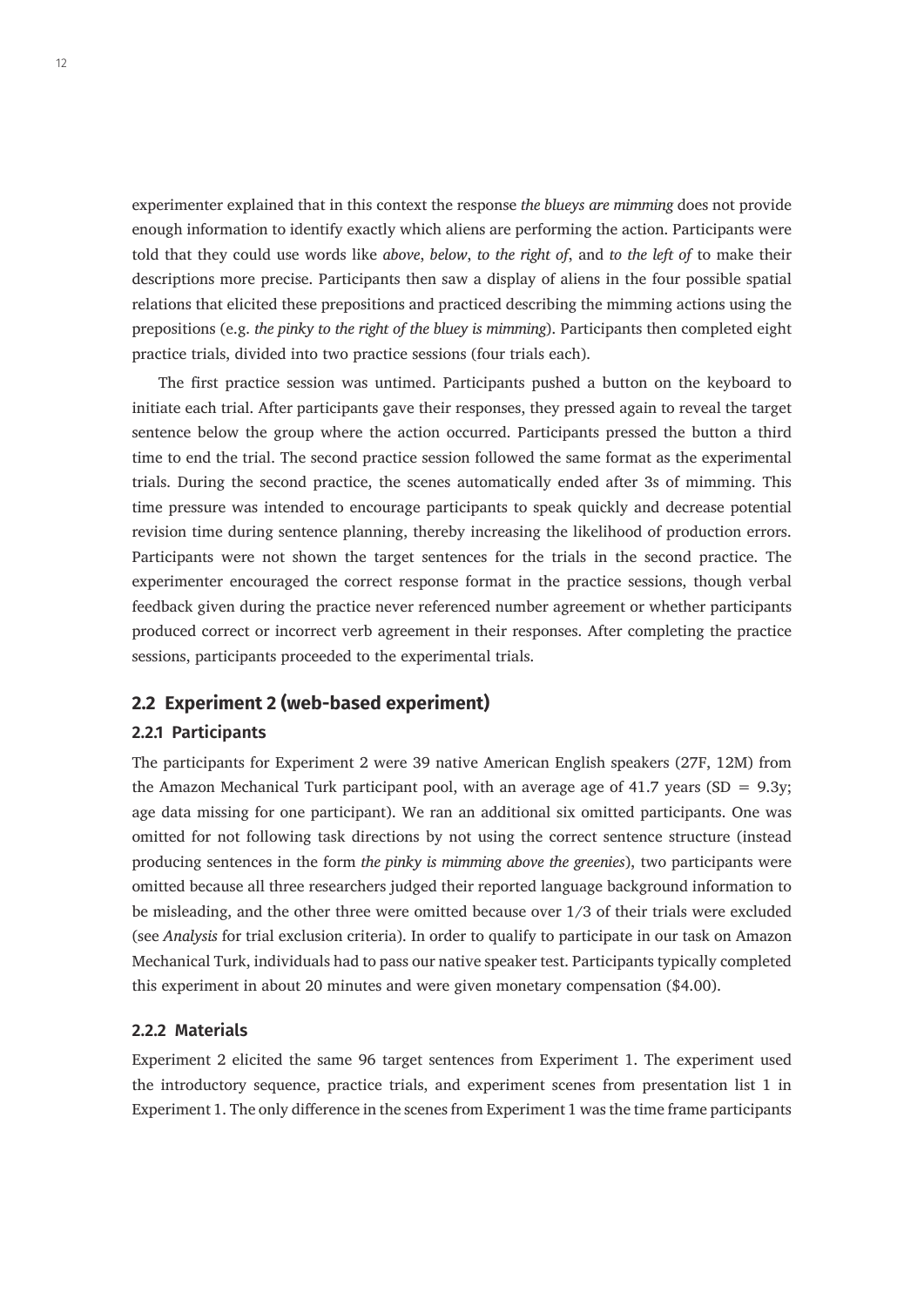had to respond. In a short pilot of the task  $(N = 5)$ , we noticed that the pilot participants had difficulty completing their responses in the 3s time frame given in the Experiment 1. In Experiment 2, each trial was recorded individually as opposed to recording the entire experiment session in a single recording (individual trial recordings were more efficient for analysis, less intrusive to participant privacy outside of a lab setting, and resulted in a smaller data file to upload to our data collection server at the end of the task). Since recordings ended automatically at the offset of each trial, we added an additional 1s of mimming to the scenes (for a 4s response window) so that participants' full responses would be more likely to be captured by the trial recordings.

## **2.2.3 Procedure**

Experiment 2 was presented using the PennController for IBEX (PCIbex) (Zehr & Schwartz, 2018). Participants were asked to complete the experiment on a computer using the Google Chrome web browser (a commonly-used browser that permits collection of audio data via PCIbex). Participant responses were recorded through the microphone connected to their computer. Recordings started and stopped automatically at the beginning and end of each trial (removing the need for the reference sounds played in Experiment 1).

To minimize the influence of internet connection variability on stimulus presentation, all experiment materials were preloaded into the browser cache prior to starting the experiment. Recordings were stored in the browser cache throughout the task and sent to our data collection server in a .zip file at the end of the experiment. Using these features, we were able to avoid pauses mid-experiment to load stimuli or send recordings, instead moving these delays to the beginning and end of the experiment. To ensure that participants waited until their responses had been sent to the server before closing out of the experiment, participants were required to submit a completion code on Amazon Mechanical Turk that was given only after their responses successfully uploaded to the server (or failed to upload). If for any reason a participant's responses failed to send to the server, they were given the opportunity to download a .zip archive of their recordings to submit via email.

Experiment 2 followed the same general procedure as Experiment 1. Given Experiment 2's web-based setting, we were concerned about the attention participants would give to the instructions and about the clarity of the recorded audio. To address these concerns, we made two modifications to the procedure. To ensure that participants would attend to the introductory sequence without an experimenter present to explain it, we added audio instructions to the sequence. The audio instructions gave the same information presented onscreen in a slightly different format, just as the experimenter had presented the information in Experiment 1. By having the audio not simply repeat verbatim the information on the screen, we hoped to encourage participants' attention. Presenting the task instructions in multiple formats decreased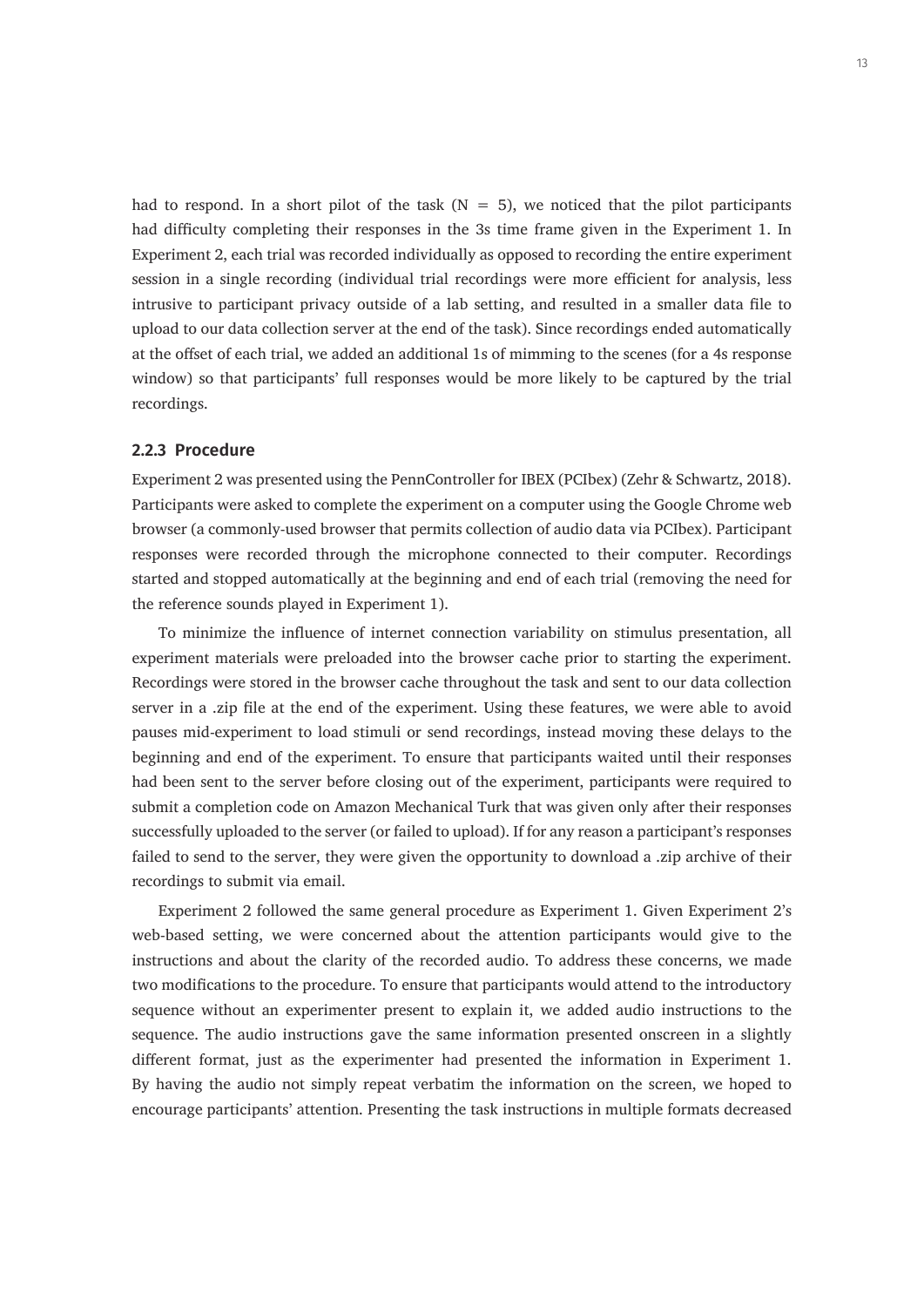the likelihood that participants would miss important information due to inattention. Crucially, participants could not advance between screens in the introduction until the audio for the current screen had finished playing, meaning that participants could not skip over any of the information.

To address the concern of recording clarity, the instructions asked participants to move to a room that was quiet and away from distractions. Participants initially received this instruction at the beginning of the experiment and were reminded of it before starting the experimental trials. Prior to the introductory sequence, we required participants to record themselves saying a sample sentence and play the audio back to themselves. The experiment would not proceed until participants had recorded a response. Participants could re-record their sample sentence as many times as they wanted. This recording check allowed participants not only to test whether their microphone was working (so that they did not submit recordings containing no sound) but also whether their recordings were clear and free from background noise (and to make adjustments as necessary). The recording test additionally ensured that participants had their computer sound on prior to the introductory sequence so that they could hear the audio instructions.

# **3 Analysis**

The goals of our planned analyses were to assess i) whether verb agreement errors were more likely in the mismatch conditions than the match conditions and ii) whether participants were more likely to pause in these same conditions before producing the correct verb form in utterances without errors. The data for Experiment 1 and Experiment 2 were analyzed separately (post-hoc analyses combining the data from both experiments are available in the Supplementary Materials). All statistical analyses were performed in R v 4.1.0 (R Core Team, 2021).

We fit Bayesian generalized linear mixed effects models to analyze the speech error and timing data. The models were fit with a Markov Chain Monte Carlo (MCMC) approach using the package {rstanarm} v2.21.1 (Goodrich et al., 2020). All models in our study were computed in four sampling chains, with 10,000 iterations each (5,000 of which were used for warm-up/burn-in in each chain, leaving a total of 20,000 sampling iterations in the analysis). We utilized Bayesian estimation for our analyses because it can handle complex model structures that can be difficult to estimate using frequentist methods (such as maximum likelihood estimation), particularly when datasets contain few or no observations of an outcome in one or more cells of the analysis, as is likely to occur in agreement attraction experiments when errors are less common in the match conditions.

Bayesian models estimate posterior distributions of probable values for the model parameters. We report the posterior medians and 95% credible intervals (CrIs) for the relevant parameter coefficients in our analyses. Highest density intervals were used as CrIs. CrIs indicate the range of values in which the regression coefficient for the parameter is 95% likely to lie, providing a more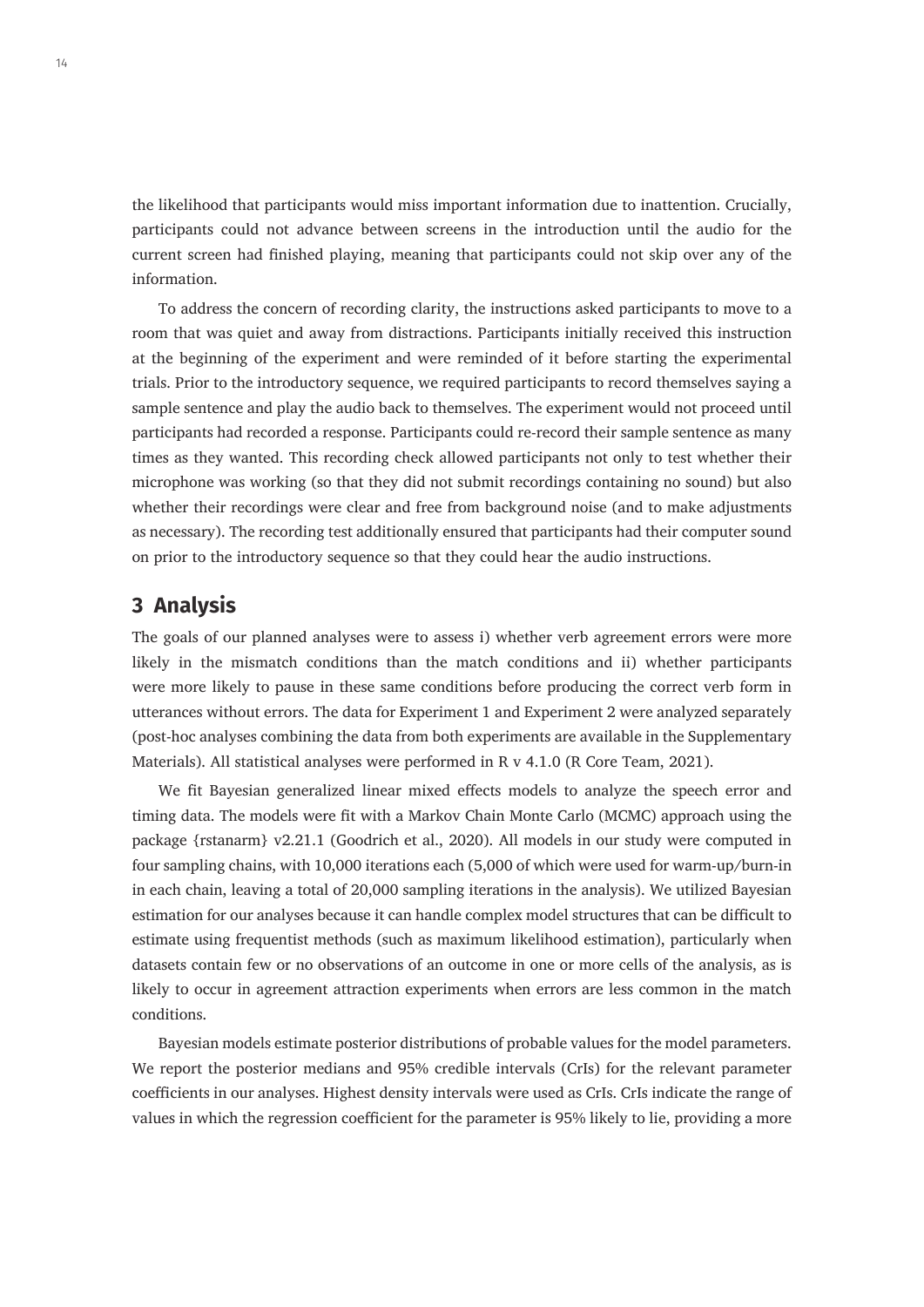intuitive measure of probability than frequentist confidence intervals. For hypothesis testing, we check whether zero is included in the CrI for a parameter; if zero is not in the CrI, we can be 95% certain that the parameter had a non-zero effect.

For each experiment, participant responses were transcribed and coded for agreement errors. A response was coded as containing an agreement error when the verb form produced by the participant did not match the number of the subject head (we included both revised and unrevised agreement errors in our analyses). During the transcription process, we also made notes of other errors and disfluencies in the responses. Responses were omitted from the analysis if the verb form was unidentifiable, if the response contained an error that changed the meaning of the sentence such that it did not match the scene it described (e.g. producing incorrect number marking on one or both of the nouns, saying the wrong alien name, and/or using an incorrect preposition), or if the response did not match the target formula (this category included incomplete responses). In Experiment 2, trial recordings that did not contain the complete target sentence were included in the analysis if the agreeing verb (*is* or *are*) was articulated before recording offset. $<sup>1</sup>$  Using a preposition that did not match the target but expressed the same</sup> meaning (e.g. *under* in place of *below*), saying *a* in place of *the*, or producing an alternative pronunciation of mimming (e.g. *meeming*) were not considered errors. If the participant revised an error that would result in trial exclusion in a single revision (e.g. *the bluey… blueys above the greenies are mimming*), the response was not omitted and instead was coded as containing a disfluency error. Other disfluency errors included omitting a determiner, repeating a word or the beginning of a word, false starts to a word (e.g. *the gr- blueys*), word revisions (excluding revisions of agreement errors), and saying the color of an alien instead of its name (e.g. *the greens*).

We analyzed the likelihood of producing an agreement error in the different experiment conditions using logistic mixed effects analyses. We fit Bayesian generalized linear mixed effects models with a binomial distribution and logit link. The models had fixed effects of match and N1 number (with an interaction), random intercepts for target sentence and participant, and a random slope for match by participant. Since our models contained interactions, we used effects contrast coding to estimate the overall effects of match and N1 number, which allowed us to compare each fixed effect to the grand mean (analogous to main effects). The models were fit with a Student-*t* prior centered at 0 with 7 degrees of freedom and a scale of 2.5, a weakly-informative prior family commonly used in logistic regression analyses (e.g. Gelman et al., 2008); we used this same prior for both the regression coefficients and the intercept. For all other priors, we used the defaults from the {rstanarm} package v2.21.1. For each experiment, we analyzed both

 $1$  We included these trials in the Experiment 2 analysis to more closely parallel our analysis for Experiment 1. In the Experiment 1 analysis, we permitted responses that extended beyond the end of the trial because they were captured in the continuous recording of the experiment session. Participants' experience completing the task was the same in both experiments; in both tasks, participants were instructed to finish their response before the offset of the trial.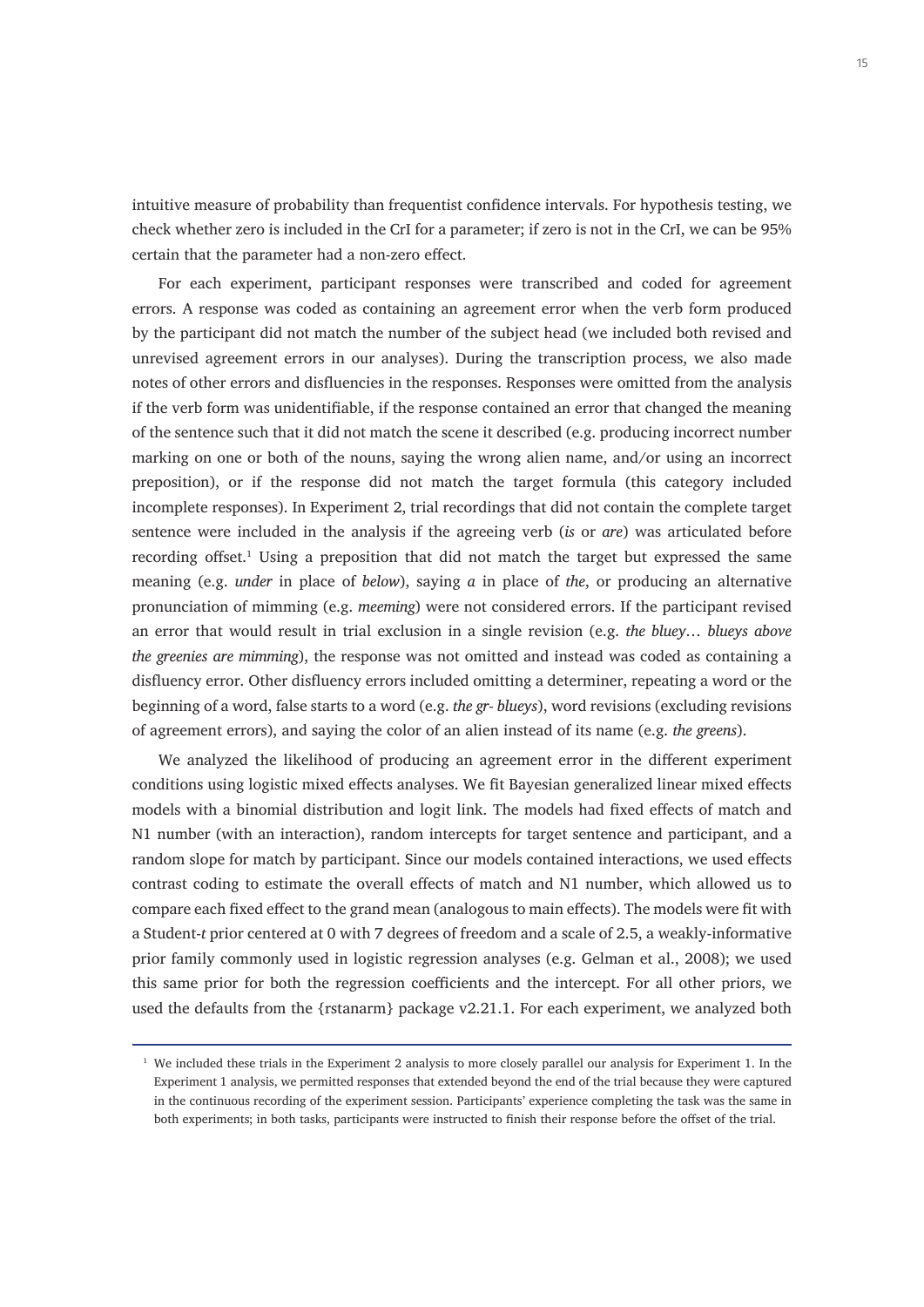the full set of responses as well as a more restrictive dataset containing no disfluency errors. For both Experiment 1 and Experiment 2, we observed the same pattern of results in both datasets. We report the results from the full sets of responses because they contained a larger number of observations.

In addition to the error distribution analyses, we also conducted time-course analyses on responses that did not contain any errors (agreement or disfluency) to see if there were any slowdowns in speech caused by processing the agreement. We forced-aligned the audio recordings to their transcriptions using the Montreal Forced Aligner v1.0.0 (McAuliffe et al., 2017) to identify the onset and offset of each word in the responses. We used the forced-aligned responses to analyze the likelihood of pausing before articulation of the verb in the different sentence conditions. While it is possible that attraction effects could also manifest as lengthening of the subject phrase preceding the verb, differences between our conditions of interest could not be confidently interpreted as attraction effects because the match manipulation is confounded with word length, particularly in the SS vs. SP comparison (the plural nouns in our experiments take longer to articulate). Given the rarity of detectable pauses between words in forced-aligned continuous speech, we decided to perform a likelihood analysis.<sup>2</sup> Investigating the durational difference between the offset of N2 and the onset of the verb would result in a large number of zero values in the analysis, which can present difficulties for statistical modeling without transforming the data. Consequently, we analyzed the likelihood of pre-verbal gaps in the responses, defined as non-zero differences between the offset of N2 and the onset of the verb.

For the pre-verbal gap distribution analyses, we fit Bayesian logistic mixed effects models with the same effects structures and priors used in the error distribution analyses. As an exploratory analysis, we also investigated the duration of the pre-verbal gaps when they occurred. For these exploratory analyses, we fit Bayesian generalized linear mixed effects models with a gamma distribution and log link. The exploratory models were fit using the recommended default weakly-informative priors from the {rstanarm} package v2.21.1 for the gamma distribution family (without auto-scaling): for both the coefficients and intercept, the prior distribution was a normal distribution centered at 0 with a scale of 2.5. For all other priors, we used the defaults from the {rstanarm} package v2.21.1. The exploratory models had the same effects structure as the error and gap likelihood analyses.

In our results, we report the parameter estimates on the scales used in the analyses (log odds for the likelihood analyses and log milliseconds for the duration analyses), which are commonly used

<sup>&</sup>lt;sup>2</sup> In our experience, the forced-aligner we used (McAuliffe et al., 2017) detects mid-word pauses of 30 ms or greater. While this threshold may be unable to detect more subtle timing effects, 30 ms is well below average reaction time estimates (e.g. Bańkosz et al., 2013; Wilkinson & Allison, 1989), and the mismatch timing effects for correct responses observed in prior attraction studies (e.g. Brehm & Bock, 2013; Haskell & MacDonald, 2003; Staub, 2009, 2010; Veenstra, Acheson, et al., 2014; Veenstra, Acheson, & Meyer, 2014) tend to be larger than 30 ms.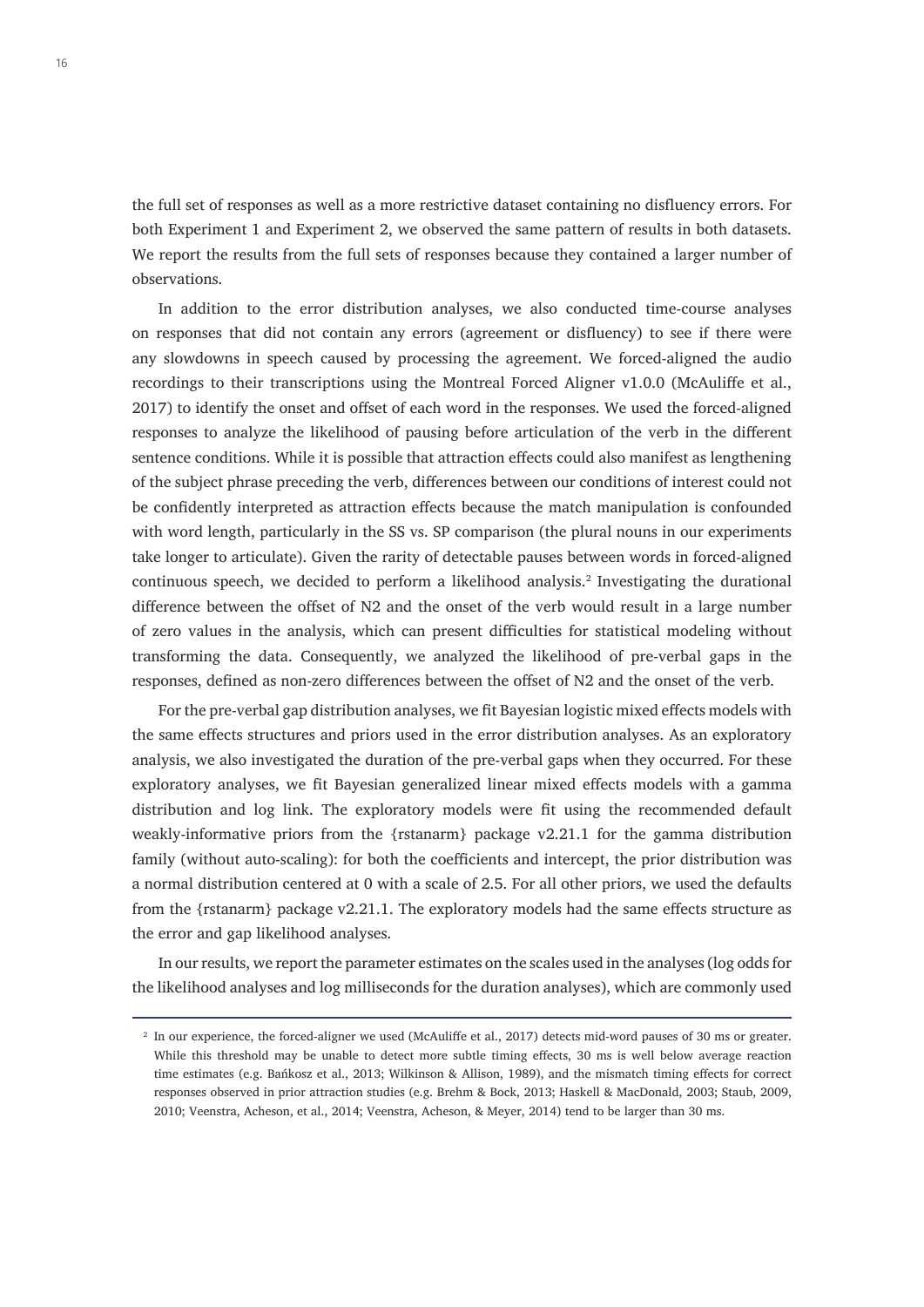for hypothesis testing. To assist with interpretation, for each condition, we provide probability estimates (for likelihood analyses) or duration estimates from our models. Posterior probability distribution plots, effect plots, and fixed effect Probability of Direction (PD), Effective Sample Size (ESS), and R-hat values for our analyses are available in the Supplementary Materials.

# **4 Results**

For Experiment 1 (the in-lab experiment), we collected a total of 4320 responses, 304 of which were omitted from the analysis (7%). Of the remaining 4016 responses, 249 contained disfluency errors (6%). Experiment 2 (the web-based experiment) elicited a total of 3744 utterances, 252 of which were omitted from the analysis (7%). Of the remaining 3492 responses, 275 contained disfluency errors (8%).

In both experiments, there were higher counts of errors resulting in trial omission in the mismatch conditions (tables showing the distribution of non-agreement errors in the responses are available in the Supplementary Materials). In Experiment 1, there were 129 such errors in the match conditions and 190 in the mismatch conditions; in Experiment 2, there were 129 such errors in the match conditions and 145 in the mismatch conditions. The error type with the greatest difference between the match and mismatch conditions was incorrect number marking on one or both nouns in the sentence. This was the most common error type in Experiment 1 and the second most common in Experiment 2; the most common error type in Experiment 2 was incomplete errors.<sup>3</sup> Across both experiments, number marking errors were more common for plural nouns than singular ones: in Experiment 1, 136 out of 176 total number marking errors (77%) were on plural nouns, and in Experiment 2, 46 out of 67 number marking errors (69%) were on plural nouns.

## **4.1 Agreement error distribution analyses**

## **4.1.1 Experiment 1**

Of the 4016 responses in the Experiment 1 analysis, 489 responses contained agreement errors (48 errors were in sentences that also contained at least one disfluency error). The distribution of agreement errors across conditions is given in **Table 2**. We elicited greater counts and higher percentages of errors in the mismatch conditions than the match conditions. **Figure 2** shows the participant error rates in each condition.

<sup>&</sup>lt;sup>3</sup> The increased number of incomplete errors in Experiment 2 relative to Experiment 1 may be in part due to a coding difference between the two experiments. As noted above, in the Experiment 1 analysis, we permitted responses that extended beyond the 3s response window because they were captured in the continuous recording; thus, incomplete errors in Experiment 1 comprise the cases when participants stopped talking before completing the full target sentence structure. In Experiment 2, on the other hand, incomplete errors include cases when the agreeing verb was not articulated before recording offset.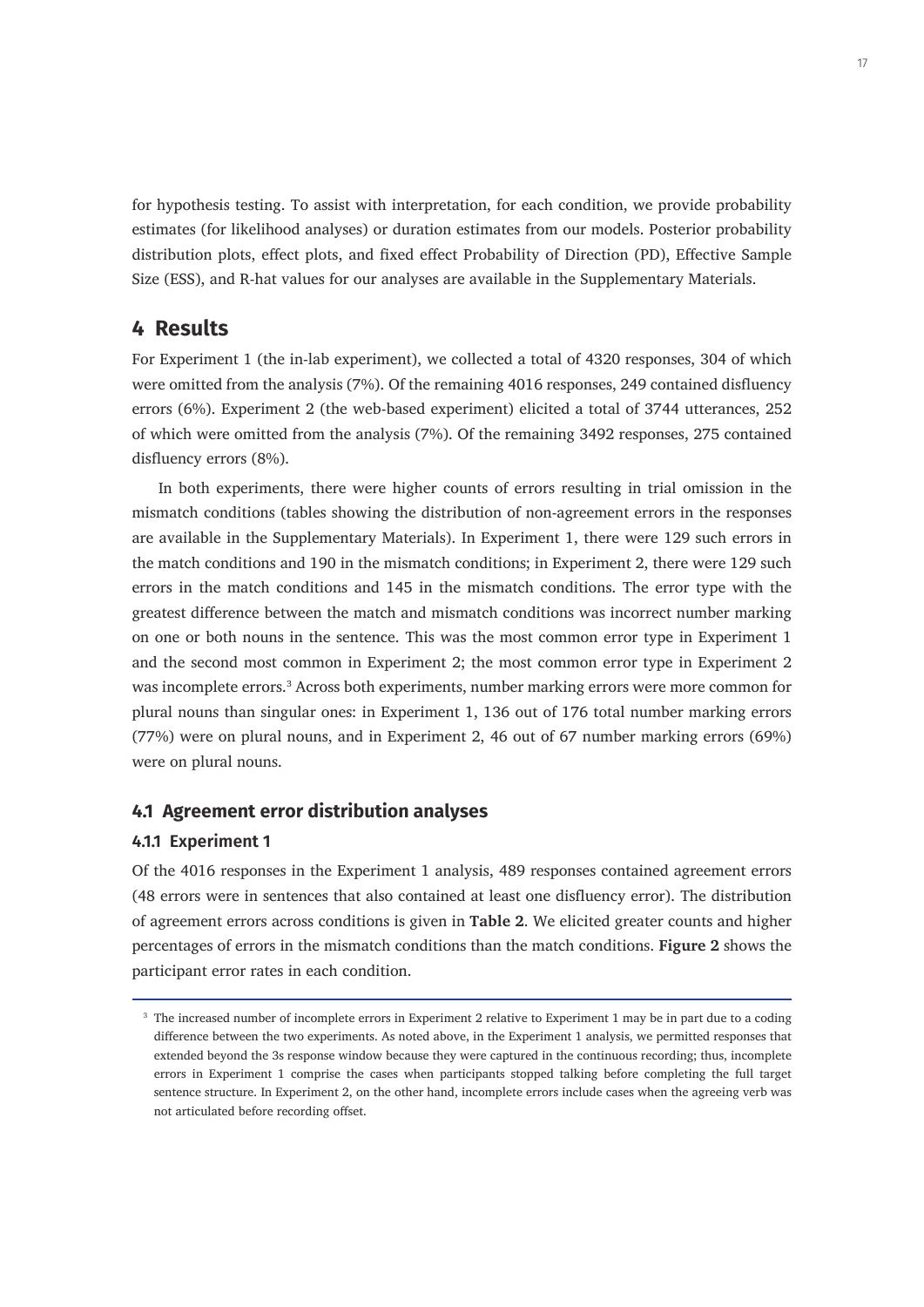| <b>Match</b> | Condition | <b>Error Count</b> | <b>Response Count</b> | <b>Error Percentage</b> |
|--------------|-----------|--------------------|-----------------------|-------------------------|
| match        | SS        |                    | 1046                  | $0.4\%$                 |
| match        | PP        | 30                 | 994                   | 3.0%                    |
| mismatch     | SP        | 246                | 990                   | 24.8%                   |
| mismatch     | PS        | 209                | 986                   | 21.2%                   |

**Table 2:** Agreement error counts and rates in Experiment 1 (in-lab experiment).



**Figure 2:** Boxplot of Experiment 1 participant agreement error rates. Mean error rates for each condition are labelled and identified by the black diamonds. The grey points represent participant rates.

The posterior median for the overall effect of match was 1.78 (95% CrI [1.44, 2.15]), suggesting that errors were more likely in the mismatch conditions (SP, PS). The posterior median for the overall effect of N1 number was 0.47 (95% CrI [0.21, 0.77]), suggesting that errors were more likely in the plural head conditions (PP, PS). The posterior median for the interaction was –0.60 (95% CrI [–0.89, –0.33]), implying a difference in the match effect between the singular and plural head conditions (see Jaccard, 2001 for discussion of how to interpret interaction coefficients in logistic regression). The estimated probabilities of agreement errors were 0.2% (95% CrI [0.1, 0.6]) in the SS condition, 20.5% (95% CrI [14.5, 27.8]) in the SP condition, 1.9% (95% CrI [0.9, 3.2]) in the PP condition, and 16.8% (95% CrI [11.7, 23.2]) in the PS condition. Follow-up analyses fitting Bayesian models of the same structure with dummy-coded variables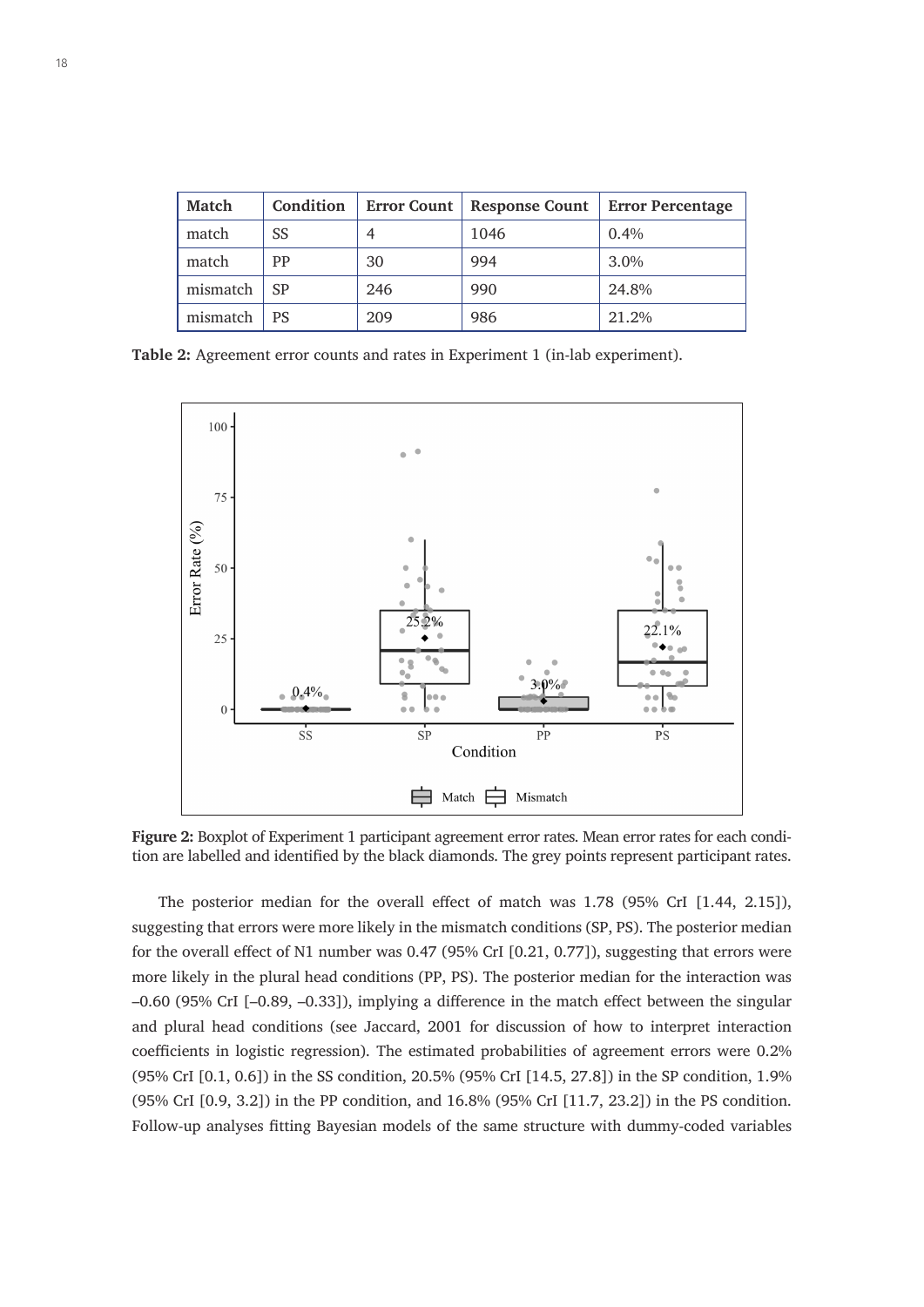estimated the match effect to have a posterior median of 4.32 in the singular head conditions (95% CrI [3.42, 5.33]) and 2.25 in the plural head conditions (95% CrI [1.67, 2.82]), suggesting that errors were more likely in the mismatch conditions for both the SS–SP and PP–PS comparisons.

## **4.1.2 Experiment 2**

Of the 3492 responses in the Experiment 2 analysis, 320 responses contained agreement errors (36 errors were in sentences that also contained at least one disfluency error). The distribution of the errors across conditions for Experiment 2 is given in **Table 3**. As in Experiment 1, we elicited more errors in the mismatch conditions than the match conditions. **Figure 3** shows the participant error rates in each condition.

| <b>Match</b> | Condition | <b>Error Count</b> | <b>Response Count</b> | <b>Error Percentage</b> |
|--------------|-----------|--------------------|-----------------------|-------------------------|
| match        | SS        | $\theta$           | 892                   | 0%                      |
| match        | PP        | 21                 | 861                   | 2.4%                    |
| mismatch     | <b>SP</b> | 130                | 859                   | 15.1%                   |
| mismatch     | PS        | 169                | 880                   | 19.2%                   |

**Table 3:** Agreement error counts and rates in Experiment 2 (web-based experiment).



**Figure 3:** Boxplot of Experiment 2 participant agreement error rates. Mean error rates for each condition are labelled and identified by the black diamonds. The grey points represent participant rates.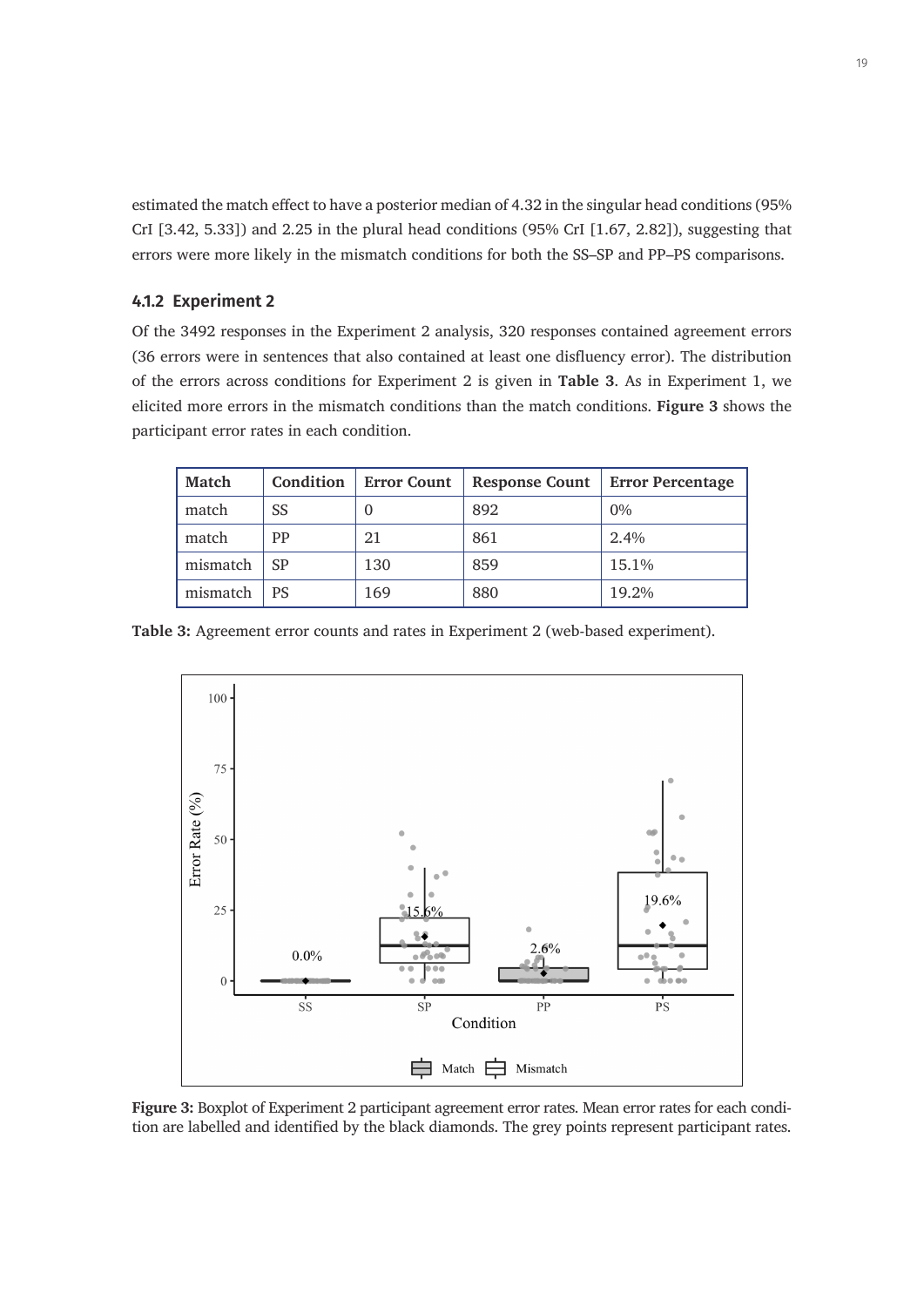The posterior median for the overall effect of match was 2.50 (95% CrI [1.60, 3.86]), suggesting that errors were more likely in the mismatch conditions (SP, PS). The posterior median for the overall effect of N1 number was 1.39 (95% CrI [0.55, 2.72]), implying that errors were more likely in the plural head conditions (PP, PS). The posterior median for the interaction was –1.23 (95% CrI [–2.52, –0.35]), suggesting that there was a difference in the match effect between the singular and plural head conditions. The estimated probabilities of agreement errors were 0.0% (95% CrI [0.0, 0.1]) in the SS condition, 9.8% (95% CrI [5.6, 16.0]) in the SP condition, 1.2% (95% CrI [0.5, 2.5]) in the PP condition, and 12.9% (95% CrI [7.5, 20.3]) in the PS condition. Follow-up analyses with dummy-coding estimated the match effect to have a posterior median of 4.92 in the singular head conditions (95% CrI [3.34, 6.82]) and 2.39 in the plural head conditions (95% CrI [1.57, 3.23]), suggesting that errors were more likely in the mismatch conditions in both the SS–SP and PP–PS comparisons.

## **4.2 Time-course analyses**

## **4.2.1 Experiment 1**

The time-course analysis for Experiment 1 was performed on 3267 responses containing no agreement or disfluency errors (one participant was omitted from this analysis because their responses could not be forced-aligned). Among these responses, 326 contained gaps (non-zero pauses) between the end of N2 and the beginning of the verb. The distribution of gaps across conditions is given in **Table 4**.

| Match    | Condition | <b>Gap Count</b> | <b>Response Count</b> | <b>Gap Percentage</b> |
|----------|-----------|------------------|-----------------------|-----------------------|
| match    | SS        | 45               | 972                   | 4.6%                  |
| match    | PP        | 55               | 898                   | 6.1%                  |
| mismatch | <b>SP</b> | 100              | 686                   | 14.6%                 |
| mismatch | <b>PS</b> | 126              | 711                   | 17.7%                 |

**Table 4:** Gap counts and rates in Experiment 1 (in-lab experiment).

In the gap likelihood analysis, the median posterior estimate of the overall match effect was 0.85 (95% CrI [0.60, 1.10]), suggesting that pre-verbal gaps were more likely in the mismatch conditions (SP, PS). The median posterior of the overall effect of N1 number was 0.19 (95% CrI [0.04, 0.33]), suggesting that gaps were more likely before *are* than *is*. The median posterior for the interaction between match and N1 number was –0.02 (95% CrI [–0.16, 0.12]), implying that there was not a reliable difference in the match effect between the singular and plural head conditions. The estimated probability of pre-verbal gaps was 1.9% (95% CrI [0.9, 3.5]) in the SS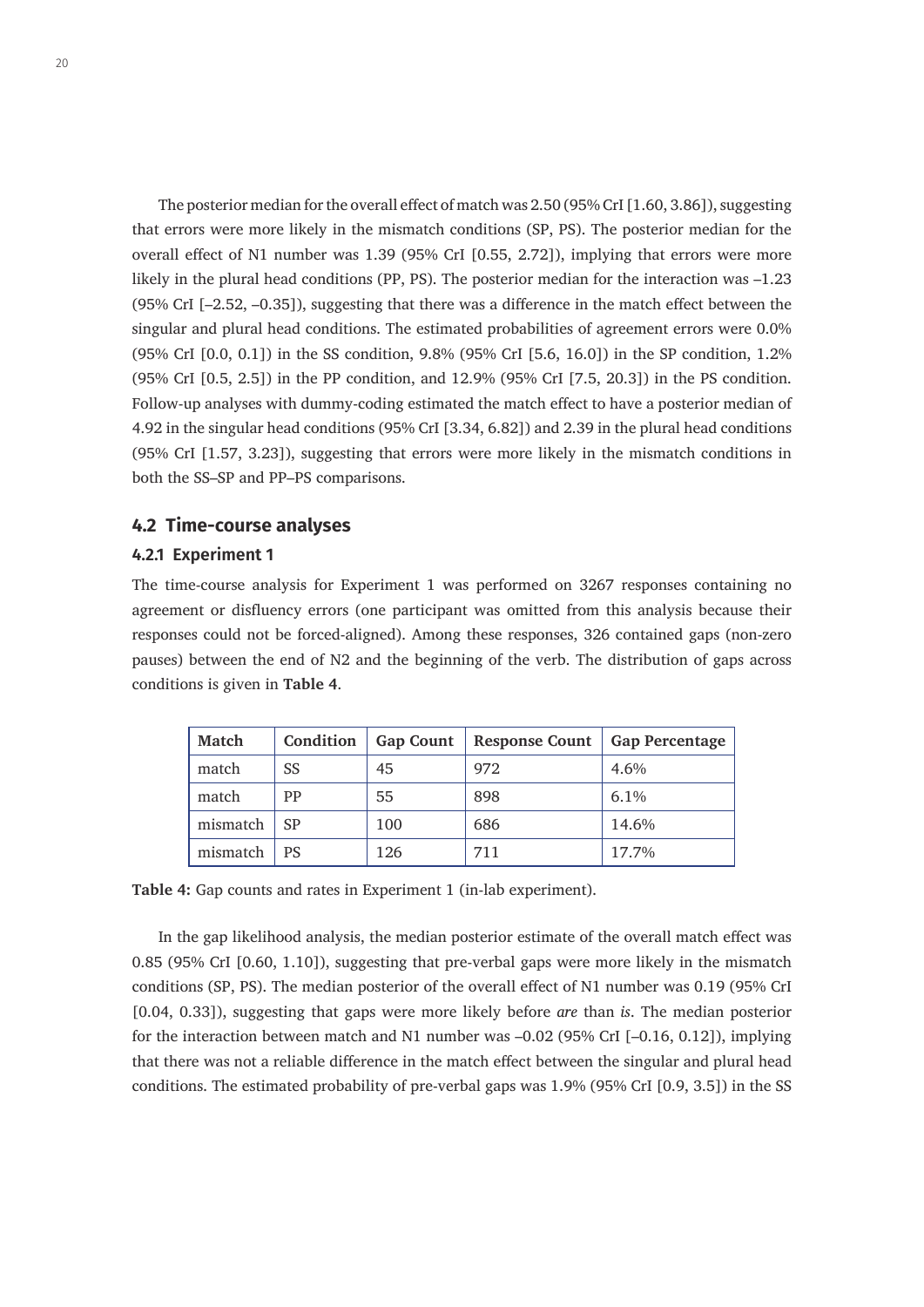condition, 9.9% (95% CrI [6.2, 15.0]) in the SP condition, 2.9% (95% CrI [1.5, 5.1]) in the PP condition, and 13.4% (95% CrI [8.7, 19.5]) in the PS condition.

In the exploratory gap duration analysis, the posterior median for the overall effect of match was 0.08 (95% CrI [-0.10, 0.24]). The posterior median for the overall effect of N1 number was 0.28 (95% CrI [0.14, 0.41]), suggesting that gaps were longer before *are* than *is*. The posterior median for the interaction between match and N1 number was –0.06 (95% CrI [–0.19, 0.08]). The estimated gap durations were 56 ms (95% CrI [36, 85]) in the SS condition, 74 ms (95% CrI [56, 96]) in the SP condition, 109 ms (95% CrI [73, 165]) in the PP condition, and 114 ms (95% CrI [88, 146]) in the PS condition.

#### **4.2.2 Experiment 2**

The time-course analysis for Experiment 2 included 2929 responses containing no agreement or disfluency errors (one participant's responses and an additional three trials were omitted from the analysis because they could not be forced aligned or contained an *uh* mid-utterance). Among these responses, 656 contained pre-verbal gaps. The distribution of gaps is presented in **Table 5**.

| <b>Match</b> | Condition | <b>Gap Count</b> | <b>Response Count</b> | <b>Gap Percentage</b> |
|--------------|-----------|------------------|-----------------------|-----------------------|
| match        | SS        | 106              | 819                   | 12.9%                 |
| match        | PP        | 103              | 772                   | 13.3%                 |
| mismatch     | SP        | 214              | 680                   | 31.5%                 |
| mismatch     | PS        | 232              | 658                   | 35.3%                 |

**Table 5:** Gap counts and rates in the Experiment 2 (web-based experiment).

In the gap likelihood analysis, the median posterior estimate for the overall effect of match was 0.83 (95% CrI [0.64, 1.01]), suggesting that pre-verbal gaps were more likely in the mismatch conditions (SP, PS). The posterior median for the overall effect of N1 number was 0.08 (95% CrI [–0.05, 0.21]). The posterior median for the interaction between match and N1 number was 0.04 (95% CrI [–0.08, 0.18]). The estimated probability of pre-verbal gaps was 8.0% (95% CrI [4.5, 13.0]) in the SS condition, 29.3% (95% CrI [19.5, 41.2]) in the SP condition, 8.5% (95% CrI [4.8, 13.9]) in the PP condition, and 34.7% (95% CrI [23.8, 47.3]) in the PS condition.

In the exploratory gap duration analysis, the median posterior estimate for the overall effect of match was 0.21 (95% CrI [0.11, 0.30]), suggesting that gaps were longer in the mismatch conditions. The posterior median for the overall effect of N1 number was 0.08 (95% CrI [0.00, 0.16]). The posterior median for the interaction between match and N1 number was 0.06 (95% CrI [–0.03, 0.14]). The estimated gap durations were 58 ms (95% CrI [46, 73]) in the SS condition,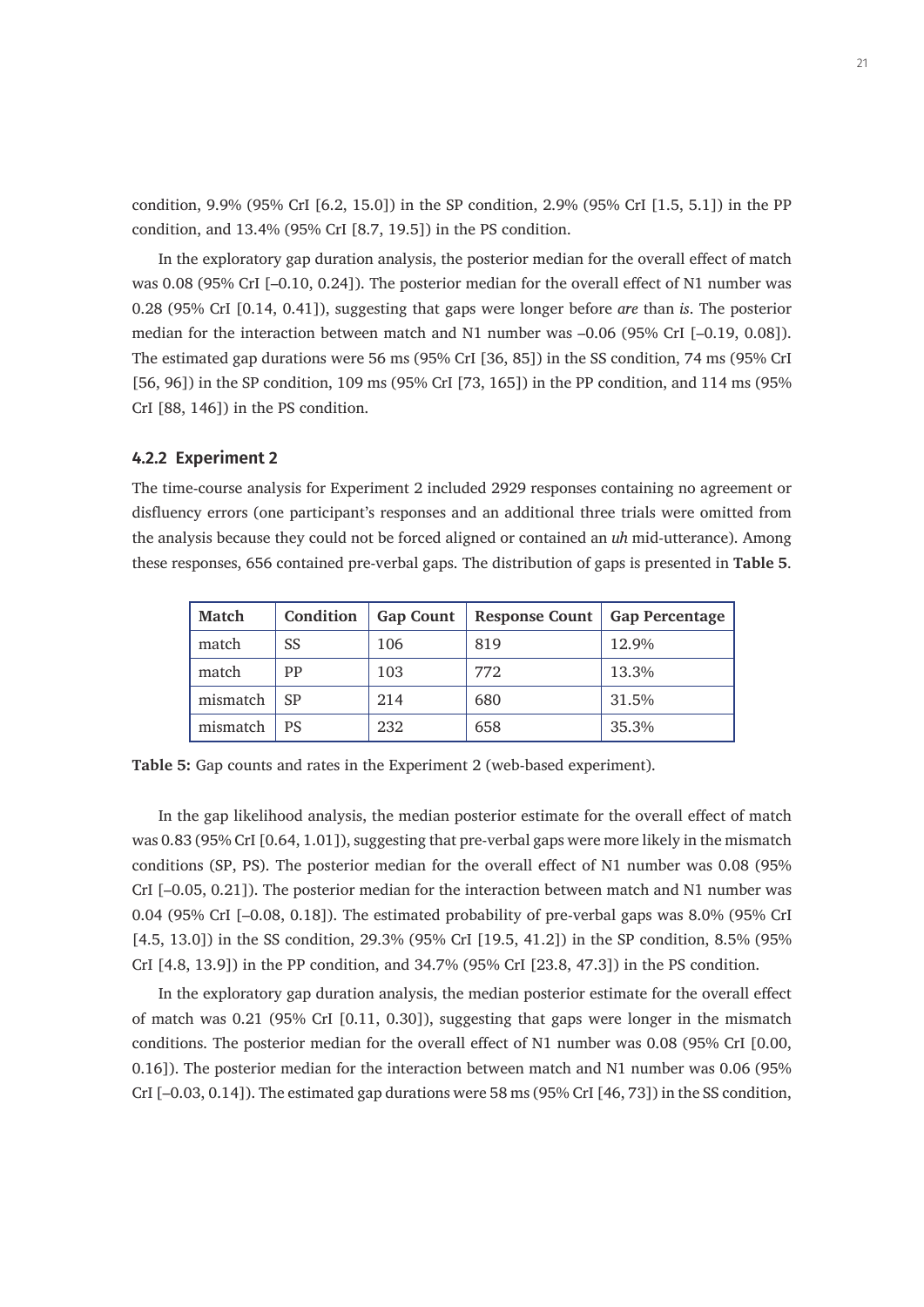78 ms (95% CrI [64, 96]) in the SP condition, 61 ms (95% CrI [49, 76]) in the PP condition, and 103 ms (95% CrI [84, 127]) in the PS condition.

## **4.2.3 Pre-verbal slowdowns before agreement errors (post-hoc analysis)**

To investigate whether the pressures leading to timing effects in correct utterances are also present when participants produce errors, we conducted an exploratory post-hoc analysis investigating pre-verbal slowdowns in responses with unrevised agreement errors and no disfluency errors. We restricted our investigation to fluent responses with no verb agreement revisions or non-agreement speech errors for maximum comparability to the correct responses included in the time-course analyses.4 There were 384 such responses across both experiments (237 from Experiment 1, 147 from Experiment 2). Within the 383 responses included in the present investigation (one response from Experiment 2 was omitted because it could not be forced-aligned), 43 contained pre-verbal gaps. The distribution of responses and gaps is presented in **Table 6**; the table counts collapse across experiments, though the counts for Experiment 1 are given in parentheses. Given the small sample of responses in the match conditions, we did not analyze gap likelihood across conditions.

| <b>Match</b> | Condition | <b>Gap Count</b> | <b>Response Count</b> | <b>Gap Percentage</b> |
|--------------|-----------|------------------|-----------------------|-----------------------|
| match        | SS        | 0(0)             | 1(1)                  | $0\%$                 |
| match        | PP        | 6(3)             | 23(14)                | 26.1%                 |
| mismatch     | SP        | 15(7)            | 180 (126)             | 8.3%                  |
| mismatch     | PS        | 22(7)            | 179 (96)              | 12.3%                 |

**Table 6:** Gap counts and rates in responses with unrevised agreement errors. Counts from Experiment 1 are given in parentheses.

To investigate the relationship between timing and accuracy in attraction-inducing environments, we compared the likelihood of gaps before correct verbs and agreement errors in the mismatch conditions. Our analysis included 2735 correct responses and 359 error responses.

<sup>4</sup> The responses elicited in the experiments had a relatively high rate of agreement error revision: 217 out of 489 agreement errors in Experiment 1 were revised (44%), and 125 out of the 279 errors in fully-articulated Experiment 2 responses were revised (45%) (the rate of revision in the full set of Experiment 2 responses (43%) was similar but likely underestimates the true revision rate, as it includes recordings that cut off responses early, for which it is unknown whether a revision occurred after recording end). The majority of revisions occurred directly after articulation of the initial agreeing verb form (prior to articulating the verb *mimming*), thus we restricted Experiment 2 responses in the present investigation to those that include at least the onset of the verb *mimming* within the recording, thereby reducing the likelihood that the responses included a revision not captured in the recording. 10 responses from Experiment 2 were consequently excluded from the investigation (1 match, 9 mismatch).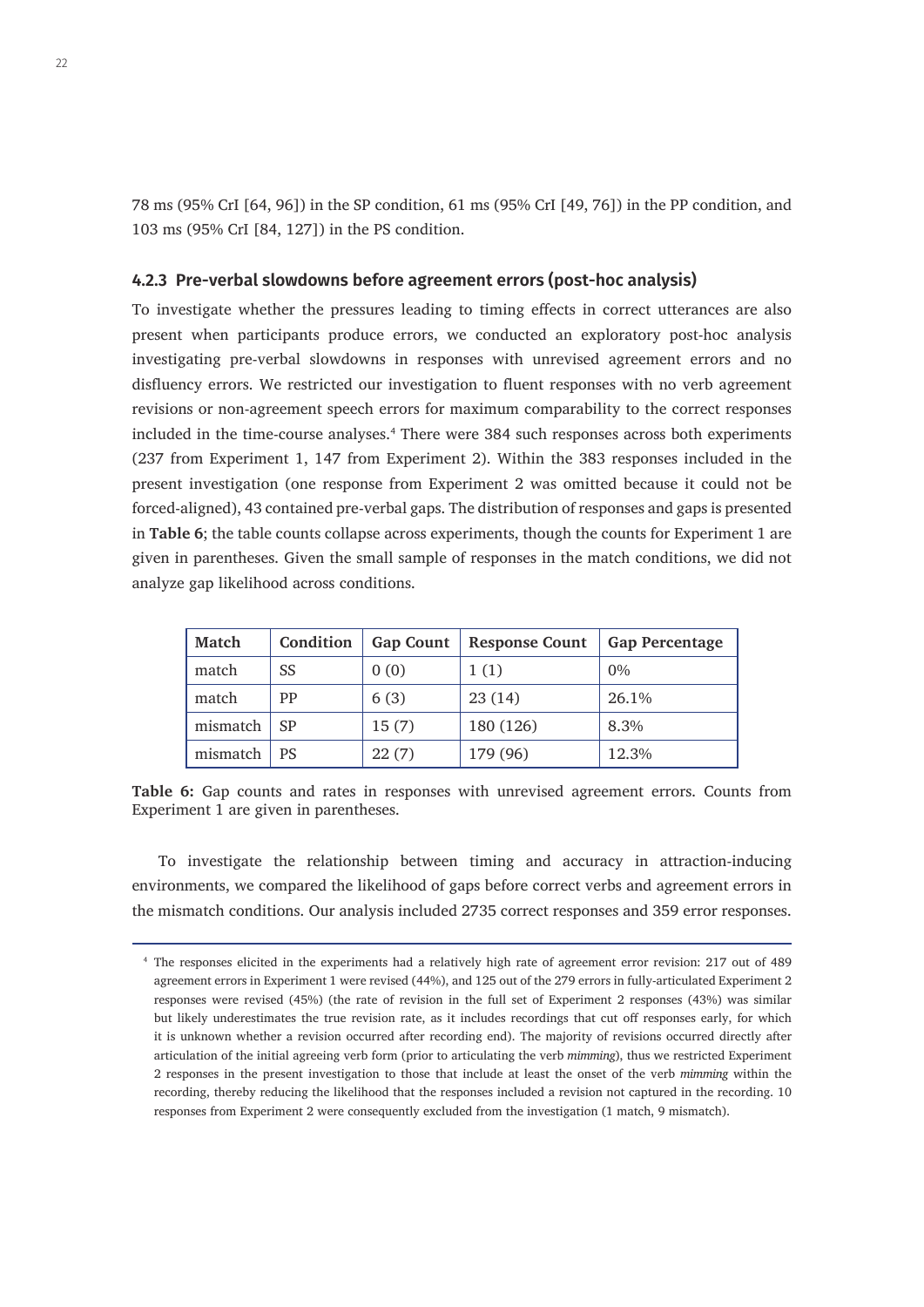We fit a Bayesian generalized linear mixed effect model with a binomial distribution and a logit link using the same priors as the planned error and gap likelihood analyses. The model had fixed effects of response type (correct vs. error) and experiment with an interaction as well as random intercepts for participant and target sentence. We used effects contrast coding for the fixed effects.

The median posterior estimate for the effect of response type was 0.64 (95% CrI [0.43, 0.85]), suggesting that pre-verbal gaps were more likely for correct responses. The posterior median for experiment was –0.45 (95% CrI [–0.79, –0.07]), indicating that gaps were more likely in Experiment 2. The posterior median for the interaction between experiment and response type was –0.23 (95% CrI [–0.44, –0.01]), suggesting that the difference between correct and error sentences was different in Experiment 1 and Experiment 2. The estimated gap probabilities in Experiment 1 were 10.8% (95% CrI [7.0, 15.9]) for correct responses and 5.1% (95% CrI [2.4, 9.7]) for error responses; the estimated gap probabilities in Experiment 2 were 32.0% (95% CrI [22.7, 42.5]) for correct responses and 7.7% (95% CrI [3.9, 14.1]) for error responses. Follow-up analyses fitting Bayesian models of the same structure with dummy coded variables estimated the response type effect to have a posterior median of 0.80 (95% CrI [0.21, 1.43]) in Experiment 1 and 1.70 (95% CrI [1.16, 2.28]) in Experiment 2, suggesting that pre-verbal gaps were more likely for correct responses in both experiments. The follow-up analyses suggested that the gap likelihood in correct responses was greater in Experiment 2 than Experiment 1 (posterior median 1.33, 95% CrI [0.69, 1.98]) but that gap likelihood in error responses was similar in both experiments (posterior median 0.44, 95% CrI [–0.52, 1.44]).

# **5 General Discussion**

In this study, we investigated subject–verb agreement attraction effects in continuous speech elicited in both a supervised in-lab experiment (Experiment 1) and an unsupervised web-based experiment (Experiment 2). For both experiments, we analyzed the likelihood of producing verb agreement errors in the presence of a mismatching attractor and looked for production time-course effects in the articulation of correct responses, allowing us to assess the influence of attractor interference during verb agreement even when no overt error was produced. We observed remarkably similar results between our two experiments in both measures (speech errors and articulation timecourse), demonstrating that it is feasible to gather reliable data for production experiments via the internet, despite potential concerns about eliciting and collecting speech recordings online (see also Fairs & Strijkers, 2021; Vogt et al., 2021; Ziegler & Snedeker, 2018).

Three key findings shed further light on the computations underlying subject–verb agreement: 1) our more naturalistic scene-description paradigm elicited reliable interference from singular attractors (both in-lab and online), contradicting the traditionally-assumed stark markedness contrast, 2) attractors influence verb processing even when the correct verb is produced (as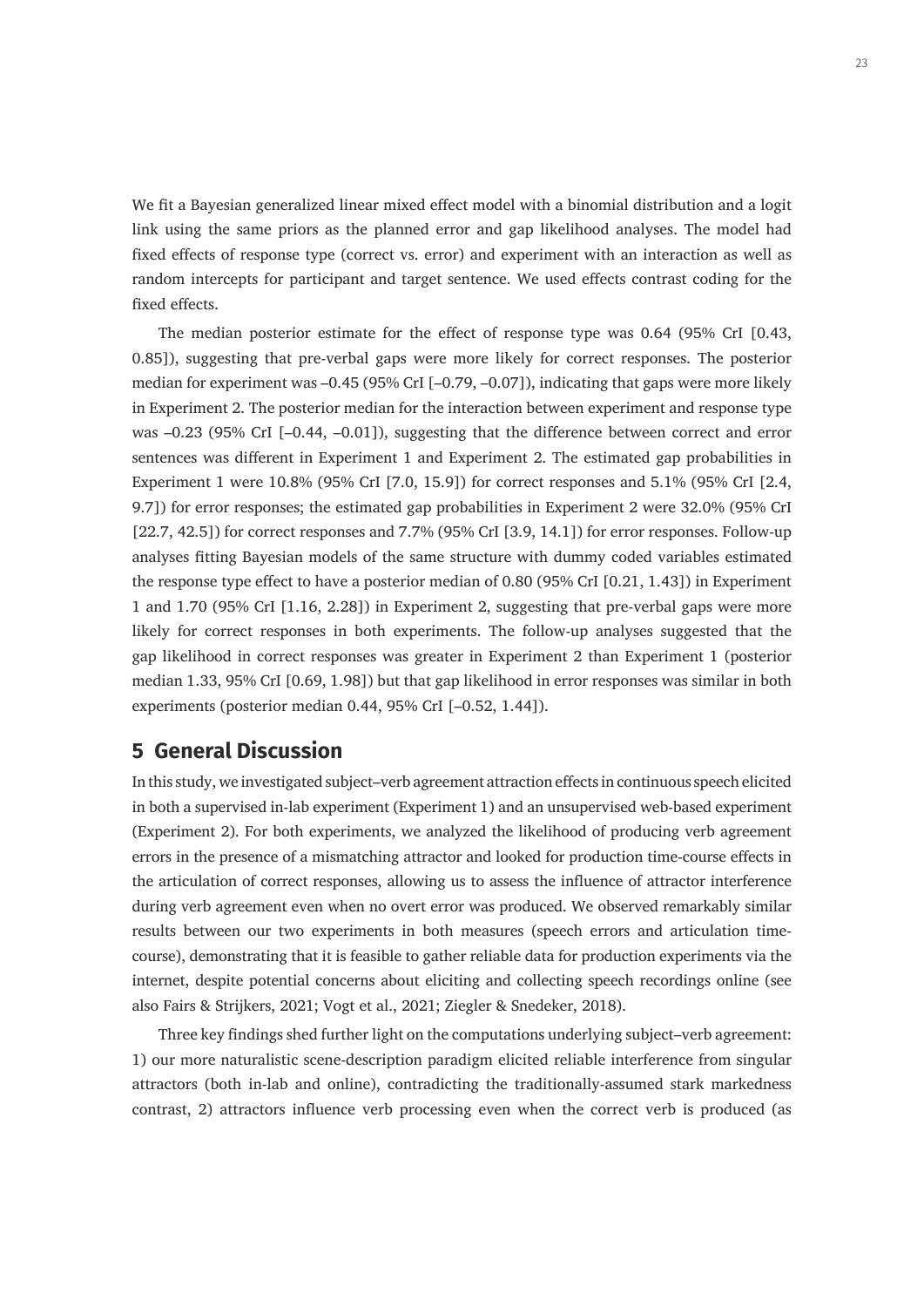reflected in articulation time-course), suggesting that error rates underestimate the proportion of trials on which attraction pressure occurs, and 3) there is evidence for a trade-off in error and timing manifestations of attraction effects. The relationship between verb accuracy and timing in our results suggests that the pressures leading to attraction are active during or shortly before verb planning, as would be expected if attraction effects arise within the verb agreement computation itself (i.e. as the generator references the subject features to determine the verb features). We first discuss the methodological comparison before turning to the agreement attraction results and consequences for models of subject–verb agreement formation.

## **5.1 Feasibility of web-based production experiments**

Our study demonstrates that it is both feasible and convenient to collect language production data via the internet, even in a task that involves more open-ended responses such as a scene-description task (see also Ziegler & Snedeker, 2018). Despite potential concerns that the collection and quality of production data might be more susceptible to limitations of web-based research than other forms of linguistic data (Reips, 2002; Skitka & Sargis, 2006), we were able to collect recordings of consistent responses with high enough audio quality to be both transcribed and forced-aligned. In fact, issues that can plague data collection in more traditional web-based tasks, such as concerns about non-qualified participants and bots (including humans using automation), appear to be largely moot in production experiments like ours. Native-sounding spoken descriptions are not easily faked nor are they a form of response that contemporary automation can easily simulate. This not only facilitates screening measures but also appears to have discouraged participation from non-qualified individuals and bots who may have passed our native speaker test. We had no obvious bots complete the task on Amazon Mechanical Turk, and only two participants who completed the task had non-native accented speech (these two participants were not included in the analysis). Furthermore, we observed the same agreement attraction effects in our web-based experiment as in our in-lab experiment, suggesting that the web-collected data is sensitive to the types of effects of interest in production studies.

We attribute our success in part to specific measures we took to mitigate potential drawbacks of web-based data collection, particularly variations in home set-ups (e.g. hardware, software, background environment) and internet connections as well as the lack of experimenter supervision (these measures are described in detail in the Experiment 2 *Procedure*). These steps helped to reduce trial and participant loss as well as to avoid potential effects of varying internet connection stability that could result in stimulus presentation delays. While there was a somewhat higher participant exclusion rate in the web-based experiment, with approximately 8% of participants run in the task omitted in the in-lab experiment and 13% omitted in the web-based experiment, slight increases in participant loss rate in web-based settings are easily offset by the more efficient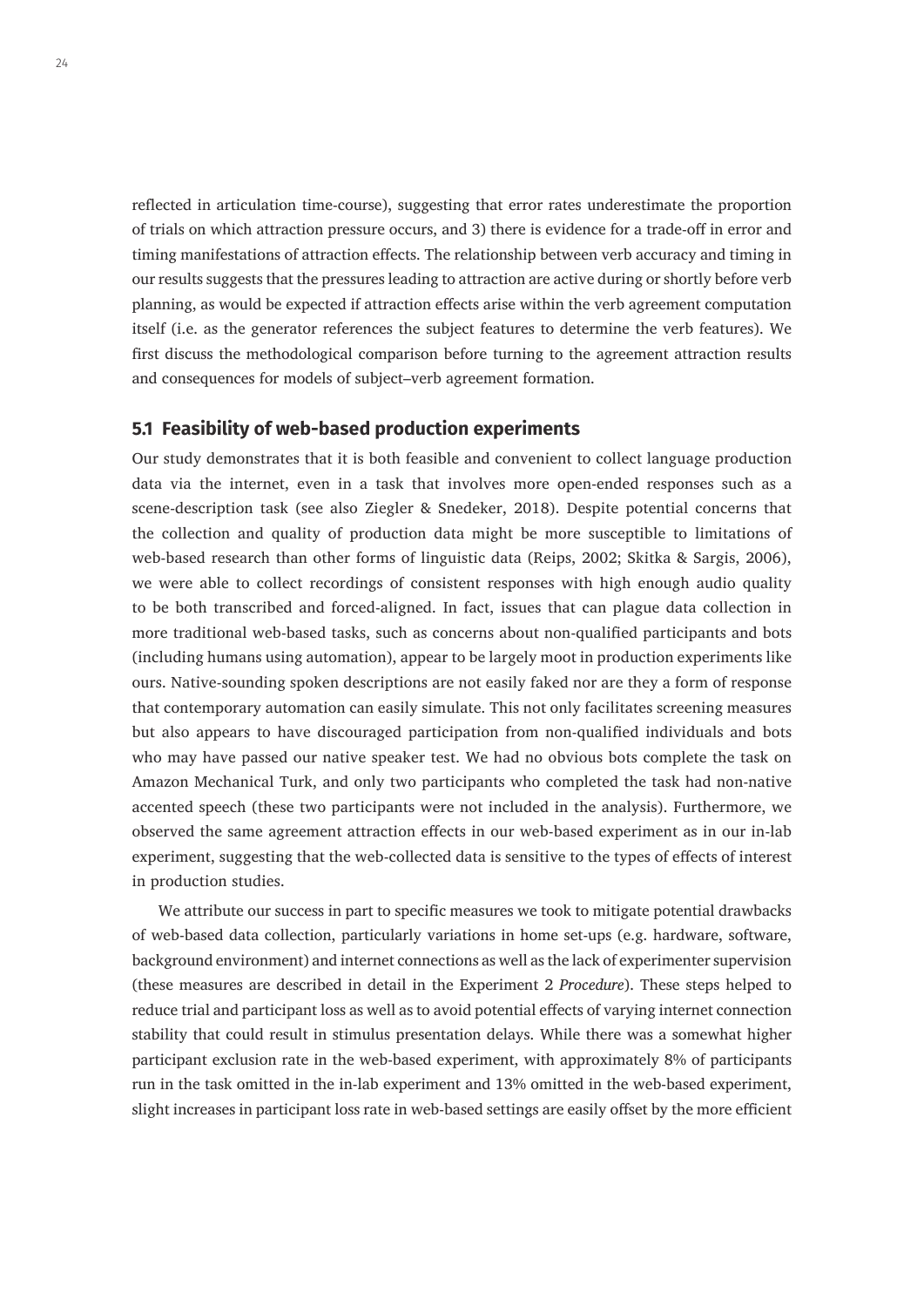use of experimenter time: it took three months to complete data collection for Experiment 1, whereas data collection for Experiment 2 was completed within only nine days.

Online data collection also allowed us to recruit a more diverse participant sample. While Experiment 1 included only participants close to the University of Maryland (primarily undergraduates), Experiment 2 included participants from 23 U.S. states, with ages ranging from 25–61 years. Despite this variability, the response patterns of participants in the web-based experiment closely resembled those in the in-lab experiment, as reflected in similar trial error rates and parallel results. Our comparison demonstrates that it is possible to run a relatively complex production experiment online with similar response quality to an in-lab experiment, even without an experimenter present to answer questions and provide feedback: in both Experiment 1 and Experiment 2, only one participant consistently did not follow task instructions to produce the correct form of response, and only 1% of responses elicited from other participants<sup>5</sup> failed to follow the target format.

Nonetheless, there were some notable differences between the in-lab and web-based data. Although the recordings collected in Experiment 2 had sufficient audio quality to perform detailed analyses of participant responses, there was an apparent influence of hardware variations on the forced-aligner's ability to align the recordings to their transcribed content. For some individuals, the recordings captured the release of the button press used to start the trial, perhaps because the participant was using a mechanical keyboard, a more sensitive microphone, or a microphone closer to their keyboard set-up (such as a laptop's built-in microphone). In these trials when the button press was particularly loud, the forced aligner identified the keyboard sound as the first word in the response. This misalignment did not influence our time-course analyses, as we were interested in pre-verbal pauses later in the sentence, but it could influence other types of analyses common in language production research. We have found in subsequent experiments that this type of noise in the recordings can be avoided by adding a short buffer time (e.g. 200 ms) after trial onset before the recording starts.

We also observed slightly different response behavior between the two experiments. We found from piloting that an additional second was needed in Experiment 2 to allow participants to complete their responses within the trial recordings. Participants appeared to use this additional time to plan and articulate their responses, taking longer to start speaking and articulating more slowly (measuring from NP1 onset to avoid inaccuracies in the forced-aligner's identification of the first word). For responses included in the timing analysis, the average NP1 onset in Experiment 2 was  $1.96s$  (SD = 0.23s), compared to  $1.77s$  (SD = 0.21s) in Experiment 1; onsets were slower in Experiment 2 in all four experiment conditions. The average response

<sup>5</sup> This estimate includes participants omitted from analysis for having too many excluded trials but excludes those who failed the native speaker test or had misleading language background information.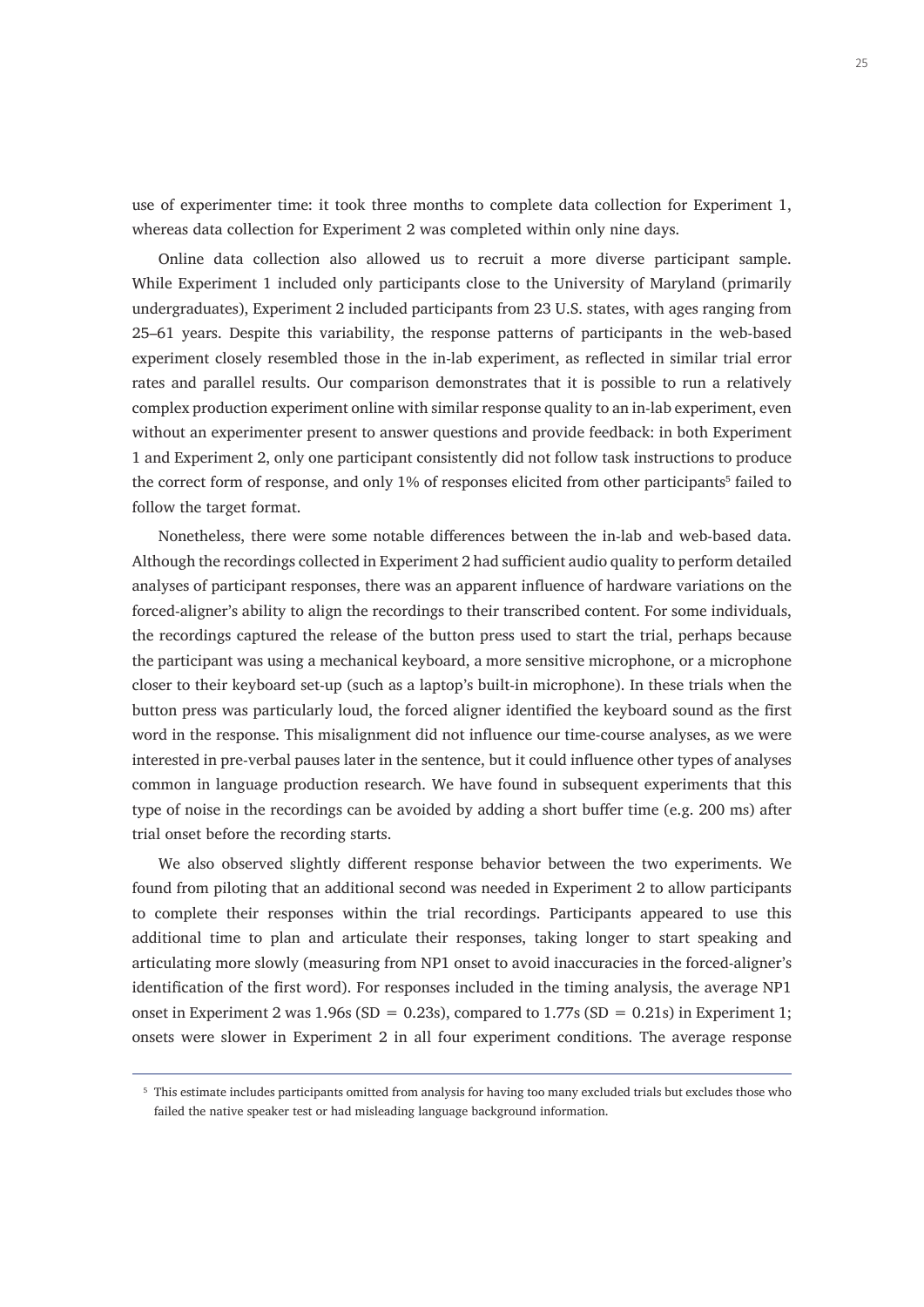durations (measured from NP1 onset to sentence offset) were 2.27s (SD =  $0.38s$ ) in Experiment 2 (excluding trials that were not fully articulated within the recording) and  $1.96s$  (SD = 0.38s) in Experiment 1; durations were longer in Experiment 2 in all four conditions. The slower responses in Experiment 2 may be due to the older participant sample or because participants prefer to use additional time to plan and give responses when that time is available. Even with these response timing differences, however, we found that the pattern of the results was remarkably similar between our two experiments.

#### **5.2 Agreement error results**

In both experiments, the error analysis replicated the basic attraction effect for subject–verb agreement: verb agreement errors were more plentiful and more likely in sentences containing an attractor that mismatched the subject head in number. The in-lab experiment elicited errors in approximately 23% of mismatch trials and 2% of match trials, and the web-based experiment elicited errors in approximately 17% of mismatch trials and 1% of match trials. In a post-hoc analysis combining the data from both experiments (see Supplementary Materials), we did not observe an interaction between match condition and experiment, suggesting similar attraction effects in both experiments despite their different experimental settings. The overall effect of experiment was reliable in the post-hoc analysis, with errors more likely in Experiment 1 than Experiment 2. The reduced likelihood and number of agreement errors in the web-based experiment may be the result of the additional time participants in the online version had to plan and articulate their responses (we discuss this hypothesis further in the *Timing results*).

In addition to the attraction effect, we also observed a reliable effect of subject head number in our experiments such that errors were more likely in the plural head conditions (PP, PS). A trend towards more errors in trials with plural subject heads has been reported elsewhere in the literature (e.g. Bock & Cutting, 1992; Franck et al., 2002; Nozari & Omaki, 2022; Staub 2009, 2010; Thornton & MacDonald, 2003; Veenstra, Acheson, & Meyer, 2014; Vigliocco & Nicol, 1998; Vigliocco et al., 1995). We observed parallel effects of subject head number in the timing analyses: participants were more likely to pause and paused for longer before producing *are* than *is* in correct sentences (see Supplementary Materials for post-hoc gap likelihood and duration analyses). Prior studies have explained effects of plural heads as reflecting increased processing complexity for plural nouns (e.g. Eberhard, 1997; Franck et al., 2002). This hypothesis is consistent with the fact that we observed more number marking errors on plural nouns than singular ones in our experiments. We may also observe more erroneous productions of *is* than *are* due to the form's higher frequency: *is* occurs more frequently than *are* in corpora (e.g. SUBTLEX-us; Brysbaert & New, 2009), and singular nouns are more frequent than plural ones (Greenberg, 1966), meaning that singular verb agreement is also likely more frequent. In fact, there is evidence for an overall bias towards singular verb forms in both spontaneous and elicited speech (Duffield, 2013).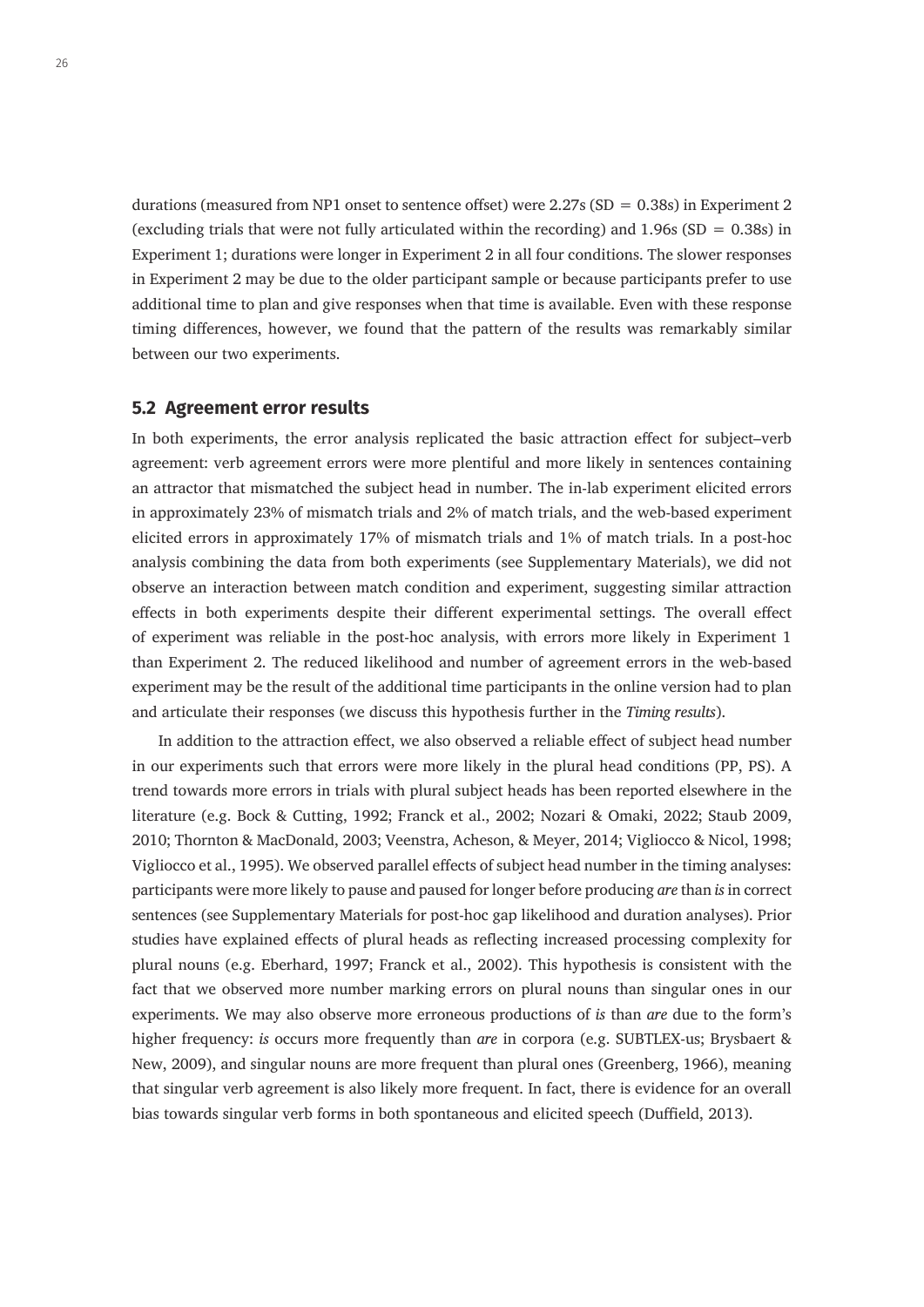## **5.2.1 The reduced markedness effect**

A striking finding in our study is that our experiments elicited relatively high error rates in both the SP and PS conditions, replicating the reduced markedness asymmetry observed in other description tasks (Nozari & Omaki, 2022; Veenstra, Acheson, & Meyer, 2014). This finding contrasts with traditional demonstrations of the markedness effect that elicited almost no interference from singular attractors in the PS condition (e.g. Bock & Miller, 1991; Bock et al., 2004; Bock et al., 1999; Eberhard, 1993, 1997; inter-alia). Although we observed differences in attraction for conditions with singular and plural heads (the interaction between match condition and head noun number was reliable in the experiment analyses as well as the post-hoc gap likelihood analysis), our experiments demonstrated reliable attraction effects from both plural and singular intervening nouns. Our post-hoc analysis did not reveal a three-way interaction between match condition, head noun number, and experiment, suggesting that the shape of the markedness effect was similar across both experiments.

While the large number of PS errors in our experiments may at first glance seem like an outlier, an investigation of the production literature reveals that the singular attraction effects we elicited are within the range observed in prior studies. In fact, interference from singular attractors appears to be fairly common in experiments investigating the agreeing verb *to be*. We searched for agreement attraction studies eliciting the verb *to be* and found nine experiments from seven studies that tested both singular and plural head conditions (**Table 7**). These experiments involve a range of paradigms (description, forced-choice, and preamble tasks) and languages (English, Dutch, and French). For the majority of the studies, the conditions tested were SS, SP, PP, and PS. The one exception is Franck et al. (2002), which involved two interfering noun phrases intervening between the subject head and the verb, thereby resulting in SSS, SSP, SPS, SPP, PPP, PPS, PSP, and PSS conditions. When investigating the markedness effect, Franck et al. (2002) primarily focused on the SSS vs. SPS and PPP vs. PSP comparisons.

With the exception of Franck et al. (2002, Experiment 1), all experiments in **Table 7** report a markedness effect with stronger interference from plural attractors. Nevertheless, in all but two studies (Thornton & MacDonald, 2003; Vigliocco & Nicol, 1998), the PS error rates are higher than the PP error rates (in the case of Franck et al., 2002, the PSP error rates are higher than the PPP rates). Both Franck et al. (2002) and Veenstra, Acheson, and Meyer (2014) explicitly tested for attraction effects in the plural head conditions: Veenstra, Acheson, and Meyer (2014) report a significant difference between the PS and PP conditions in Experiment 1 but not Experiment 2, and Franck et al. (2002, Experiment 1) report a significant difference between the PPP and PSP conditions. Our study is thus not alone in demonstrating interference from singular attractors.

The mean PS error rates in our experiments (although on the high end of the scale) are within the range of PS error rates elicited in other experiments using the same agreeing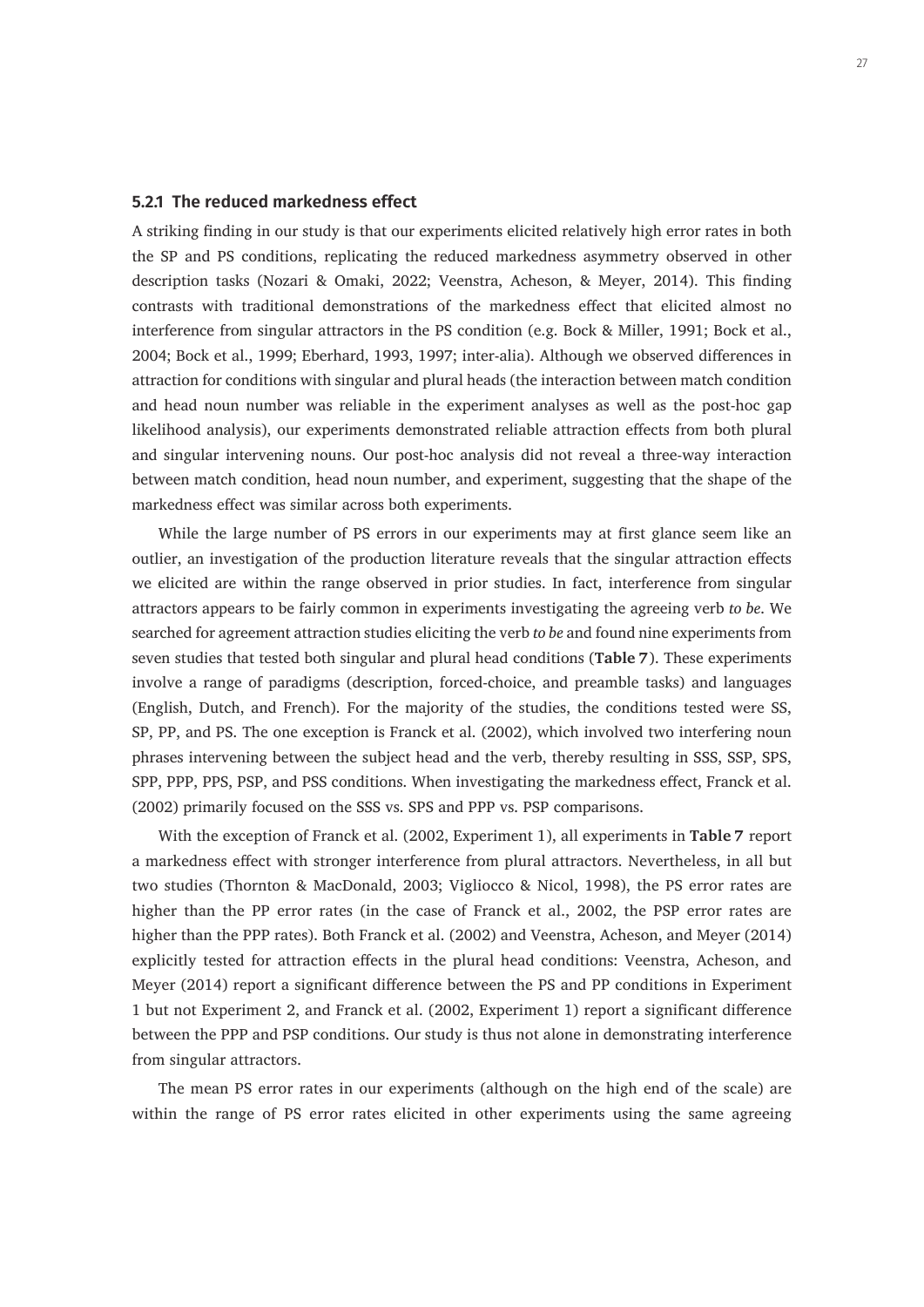| Study                                 | Experiment/<br>Condition      | Language | Paradigm      | Manipulation<br>Additional                     | SS Error<br>Rate     | <b>SP Error</b><br>Rate | PP Error<br>Rate     | <b>PS Error</b><br>Rate | (Pl attraction)<br>$S-P-SS$  | (Sg attraction)<br><b>PS-PP</b> | Difference<br>Pl vs. Sg |
|---------------------------------------|-------------------------------|----------|---------------|------------------------------------------------|----------------------|-------------------------|----------------------|-------------------------|------------------------------|---------------------------------|-------------------------|
| Present                               | $\overline{\phantom{0}}$      | English  | Description   | NA                                             | ${}_{<1\%}$          | 25%                     | 3%                   | 22%                     | 25%                          | 19%                             | 6%                      |
|                                       | $\mathcal{C}$                 | English  | Description   | NA                                             | 0%                   | 16%                     | 3%                   | 20%                     | 16%                          | 17%                             | $-1%$                   |
| (2009)<br>Staub                       | $\mathbf{\Omega}$             | English  | Forced-choice | $\stackrel{\triangle}{\scriptstyle\sim}$       | 3%                   | 27%                     | 9%                   | 22%                     | 24%                          | 13%                             | 11%                     |
| $\frac{\text{Staub}}{\text{(2010)}}$  | Intervening<br>attractors     | English  | Forced-choice | Ń                                              | 6%                   | 33%                     | 14%                  | 21%                     | 27%                          | 7%                              | 20%                     |
|                                       | Non-intervening<br>attractors | English  | Forced-choice | $_{\rm NA}$                                    | 5%                   | 25%                     | 10%                  | 16%                     | 20%                          | 6%                              | 14%                     |
| Veenstra,<br>Acheson,<br>& Meyer      | $\overline{\phantom{0}}$      | Dutch    | Description   | type (with vs.<br>Preposition<br>next to)      | $1\% +$              | $9 - 11\% \#$           | $2 - 5%$ #           | $8 - 9%$ #              | 8-10%                        | $3 - 7%$                        | $1 - 7%$                |
| (2014)                                | $\mathbf{\sim}$               | Dutch    | Forced-choice | type (with vs.<br>Preposition<br>next to)      | $1 - 2%$ #           | 6% #                    | $2 - 3%$ #           | $4 - 5%$ #              | $4 - 5%$                     | $1 - 3%$                        | $1 - 4%$                |
| & Omaki<br>Nozari<br>(2022)           | $\lesssim$                    | English  | Description   | Cue flash vs.<br>Target flash                  | $10/6$ #             | $3 - 5%$ #              | $1\% +$              | 3%#                     | $3 - 5%$                     | 2%                              | $1 - 3%$                |
| Franck et al.<br>(2002)               | $\mathbf{\mathbf{r}}$         | French   | Preamble      | vening NPs<br>Two inter-                       | 1% (SSS)<br>0% (SSP) | 10% (SPS)<br>5% (SPP)   | 1% (PPP)<br>3% (PPS) | 9% (PSP)<br>6% (PSS)    | 5% (SPP-SSP)<br>9% (SPS-SSS) | 8% (PSP-PPP)<br>3% (PSS-PPS)    | 2%<br>1%                |
| Thornton &<br>MacDonald<br>$(2003)$ † |                               | English  | Preamble      | N <sub>2</sub> as a subject<br>Plausibility of | 2%                   | 18%                     | 6%                   | 5%                      | 16%                          | $-1%$                           | 17%                     |
| Vigliocco<br>& Nicol                  | T                             | English  | Preamble      | ΧA                                             | 0%                   | 16%                     | 6%                   | 6%                      | 16%                          | 0%                              | 16%                     |
| $(1998)$ †                            | $\sim$                        | English  | Preamble      | questions<br>Elicited                          | 3%                   | 16%                     | 5%                   | 4%                      | 13%                          | $-1%$                           | 14%                     |

Table 7: Mean participant error rates from a sample of agreement attraction studies eliciting the verb to be. **Table 7:** Mean participant error rates from a sample of agreement attraction studies eliciting the verb *to be*. Note. Rates marked with a  $#$  were estimated from plots (exact values not reported in the text). For studies marked with a  $\dagger$ , error rates *Note*. Rates marked with a # were estimated from plots (exact values not reported in the text). For studies marked with a †, error rates were calculated as the percentage of agreement errors out of the sum of correct responses and those with errors (collapsing across other<br>manipulations, when relevant). In experiments with additional manipulations, error ra were calculated as the percentage of agreement errors out of the sum of correct responses and those with errors (collapsing across other manipulations, when relevant). In experiments with additional manipulations, error rates are presented as a range when the mean error rate differed between the two manipulation conditions. differed between the two manipulation conditions.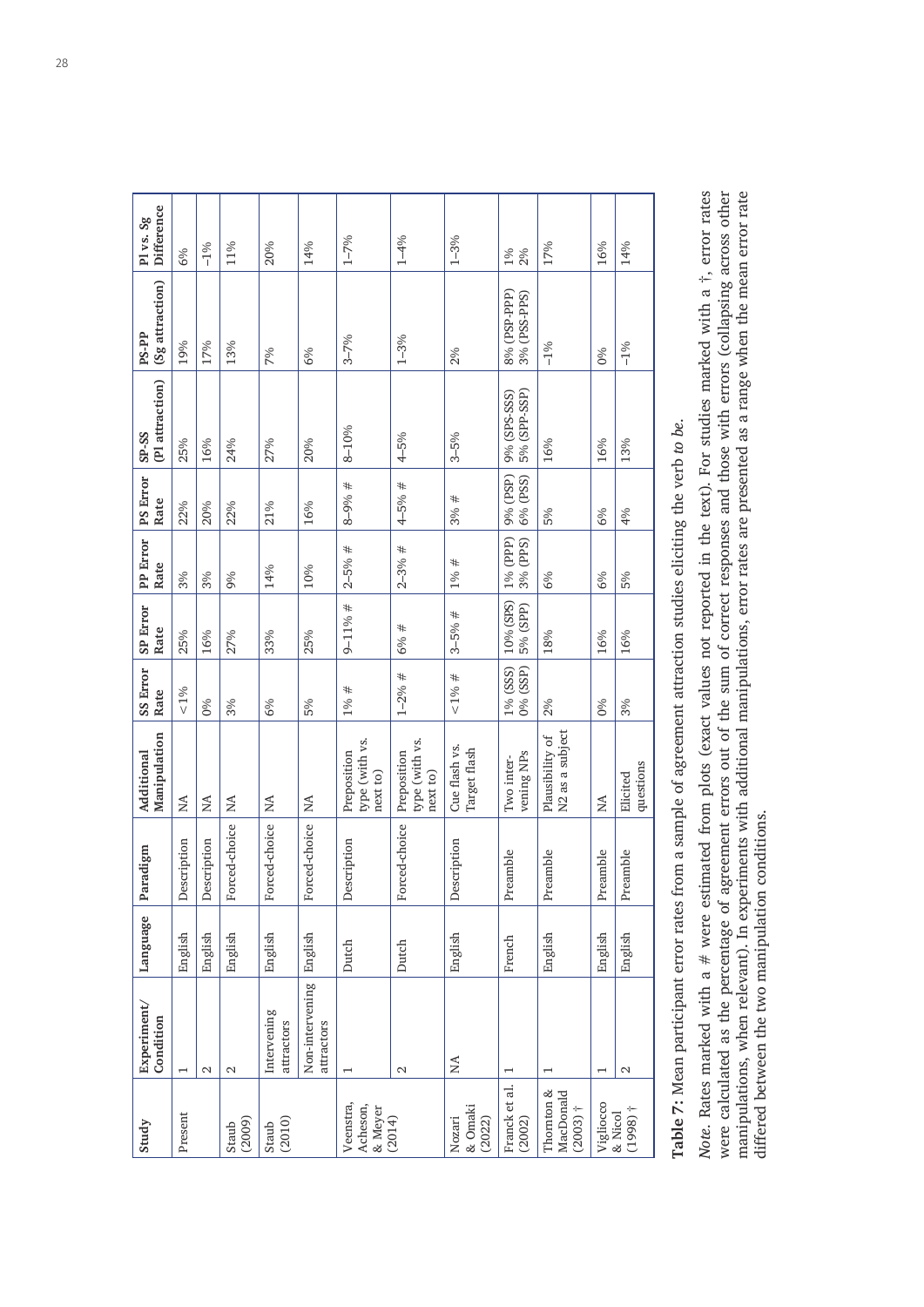verb, and the degree of difference between plural and singular attraction (i.e. the size of the markedness asymmetry) generally falls within previously-observed ranges (though is smaller for Experiment 2). Our results are roughly consistent with the general trend in **Table 7** that accuracy across conditions follows the order  $SS > PP > PS > SP$ , a pattern that Staub (2009) additionally argues is consistent with previous literature (though the PS–SP contrast was not reliable in our experiments<sup>6</sup>). Participants in our study may have been especially prone to interference due to the presence of a time limit, the semantic similarity of the subject head and attractor referents,<sup>7</sup> the visual salience of the attractor, the use of a lexically-reduced item set with novel words and concepts, and/or the minimal syntactic and semantic variability between sentences.

The range of markedness asymmetries observed in the production literature suggests that the markedness effect can have substantial variation in strength. The strength of the markedness effect appears to vary with production paradigm, with generally higher rates of singular attraction in more naturalistic experiments (e.g. Experiment 1, Experiment 2; Nozari & Omaki, 2022; Veenstra, Acheson, & Meyer, 2014, Experiment 1) and forced-choice paradigms (e.g. Staub, 2009, 2010; Veenstra, Acheson, & Meyer, 2014, Experiment 2) compared to more traditional preamble completion paradigms (e.g. Bock et al., 1999; Eberhard 1993, 1997; Thornton & MacDonald, 2003; Vigliocco & Nicol, 1998; but cf. Franck et al., 2002). In fact, when we elicited the target sentences from our scene-description paradigm using a preamble elicitation task (Kandel & Phillips, 2022), the markedness asymmetry widened: we observed errors in 3% of SS trials and 16% of SP trials (a 13% point difference) compared to 4% of PP trials and 9% of PS trials (a 5% point difference). Consequently, it may be the case that the markedness asymmetry in natural production is more graded than in tasks like preamble paradigms that rely on comprehension and repetition of a sentence fragment to guide production planning.<sup>8</sup>

<sup>6</sup> The PS–SP comparison was not reliable in Experiment 1 (posterior median 0.24, 95% CrI [–0.07, 0.54]) or Experiment 2 (posterior median –0.33, 95% CrI [–0.93, 0.25]), though the SS–PP comparison was reliable in both Experiment 1 (posterior median 2.84, 95% CrI [1.37, 4.83]) and Experiment 2 (posterior median 1.85, 95% CrI [0.93, 2.81]). As previously mentioned, we also observed interactions between subject head number and match condition in the experiment analyses as well as the post-hoc error likelihood analysis. Similar PS and SP error rates could reflect differential attraction strength from singular and plural attractors coupled with different accuracy baselines for singular and plural heads in the match conditions (suggested by the SS–PP contrasts and the overall effects of head noun number in our statistical analyses).

<sup>7</sup> Shared features between subject heads and attractors (such as animacy) have been shown to increase attraction rates (Barker et al., 2001). Shared features such as gender, animacy, and semantic category may impair one's ability to retrieve information about similar items from memory (Gordon et al., 2001) and contribute to similarity-based interference in encoding (Villata et al., 2018).

<sup>&</sup>lt;sup>8</sup> Corpus studies suggest that singular attraction can arise in natural production, though current studies do not provide a clear estimate of the size of the markedness effect in spontaneous speech. While there is evidence that spontaneous productions are consistent with a relatively sharp markedness effect (e.g. Haskell et al., 2010; Pfau, 2009), this pattern needs to be treated with a great deal of caution, as it could reflect the types of things individuals talk about rather than a contrast in underlying mechanisms due to number markedness, and there is potentially conflicting evidence that singular agreement errors are fairly common in natural speech (Duffield, 2013).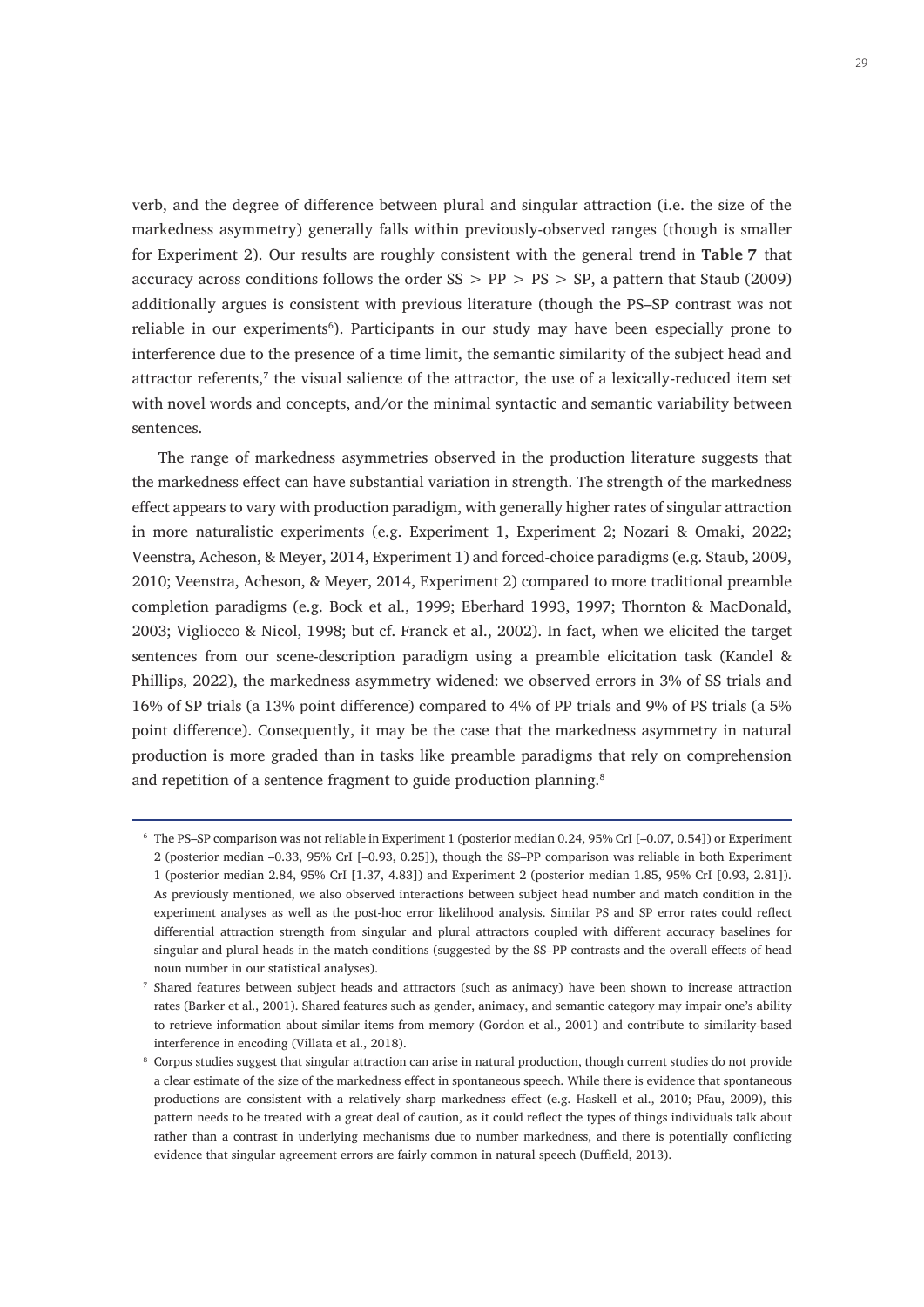One hypothesis proposed by Ted Gibson (p.c.) to explain the variability in the markedness effect across task types is that a more binary asymmetry may arise in preamble paradigms due to misinterpretations of the preamble that are more likely to occur in the SP condition than the PS condition. This hypothesis assumes a noisy-channel framework (e.g. Gibson et al., 2013; Levy, 2008) in which comprehension can be swayed by interlocutors' expectations about the intended message of an utterance and potential noise in the signal. Within this framework, a participant may misinterpret a SP preamble as a PP preamble because they infer the subject head to have had intended but omitted plural number marking, thereby leading them to produce a plural verb in place of a singular one (e.g. Bergen & Gibson, 2012; Ryskin et al., 2021). The SP–SS contrast may arise because participants are less likely to misinterpret SS preambles due the high prevalence of singular-singular NP-Prepositional Phrase sequences in spoken English (Ryskin et al., 2021). A strong markedness effect may arise because insertions of the English plural suffix *-s* are less common than deletions (Stemberger, 1985), meaning that misinterpretations of PS preambles as intended SS preambles are unlikely, thereby leading to few agreement errors in the PS condition (Ryskin et al., 2021).

Another hypothesis to explain the stronger markedness effect in preamble experiments is that preamble tasks encourage different verb planning strategies than naturalistic speech. In a preamble task, participants may have more time between when they know the identity of the subject (at the beginning of the preamble) and when they are prompted to produce a verb (after hearing and repeating the full preamble). It is possible that participants leverage this additional time to help them produce fluent responses with few mid-articulation pauses. Under this hypothesis, participants in preamble tasks may at times adopt a generate-and-test strategy, generating a best-guess verb form upon hearing the subject and then later checking this candidate verb form against the full preamble. This checking process may operate similarly to featurechecking in comprehension, resulting in less susceptibility from singular attractors, similar to the patterns observed in comprehension studies of attraction (e.g. Wagers et al., 2009). This strategy may be more likely to be used in preamble paradigms with free verb choice (e.g. Bock et al., 1999; Eberhard 1993, 1997), in which participants may start to pick out verbs related to the subject head after encountering the subject at the beginning of the preamble. The strategy may also be common in preamble paradigms in which participants are provided with the sentence predicate before the preamble, such as in the two studies that showed strong markedness asymmetries in **Table 7** (Thornton & MacDonald, 2003 provided a verb to be used in a passive construction; Vigliocco & Nicol, 1998 provided a predicate adjective to describe the subject). This strategy may be less common in preamble tasks that use the same verb in each trial (e.g. Franck et al., 2002, Experiment 1) or when verb forms are presented for selection after preamble (e.g. Staub, 2009, 2010), eliminating the need to decide upon a predicate. This strategy may additionally be less common in forced-choice paradigms, as participants do not produce a response, thus removing the incentive to plan verb forms early in order to avoid pauses mid-articulation.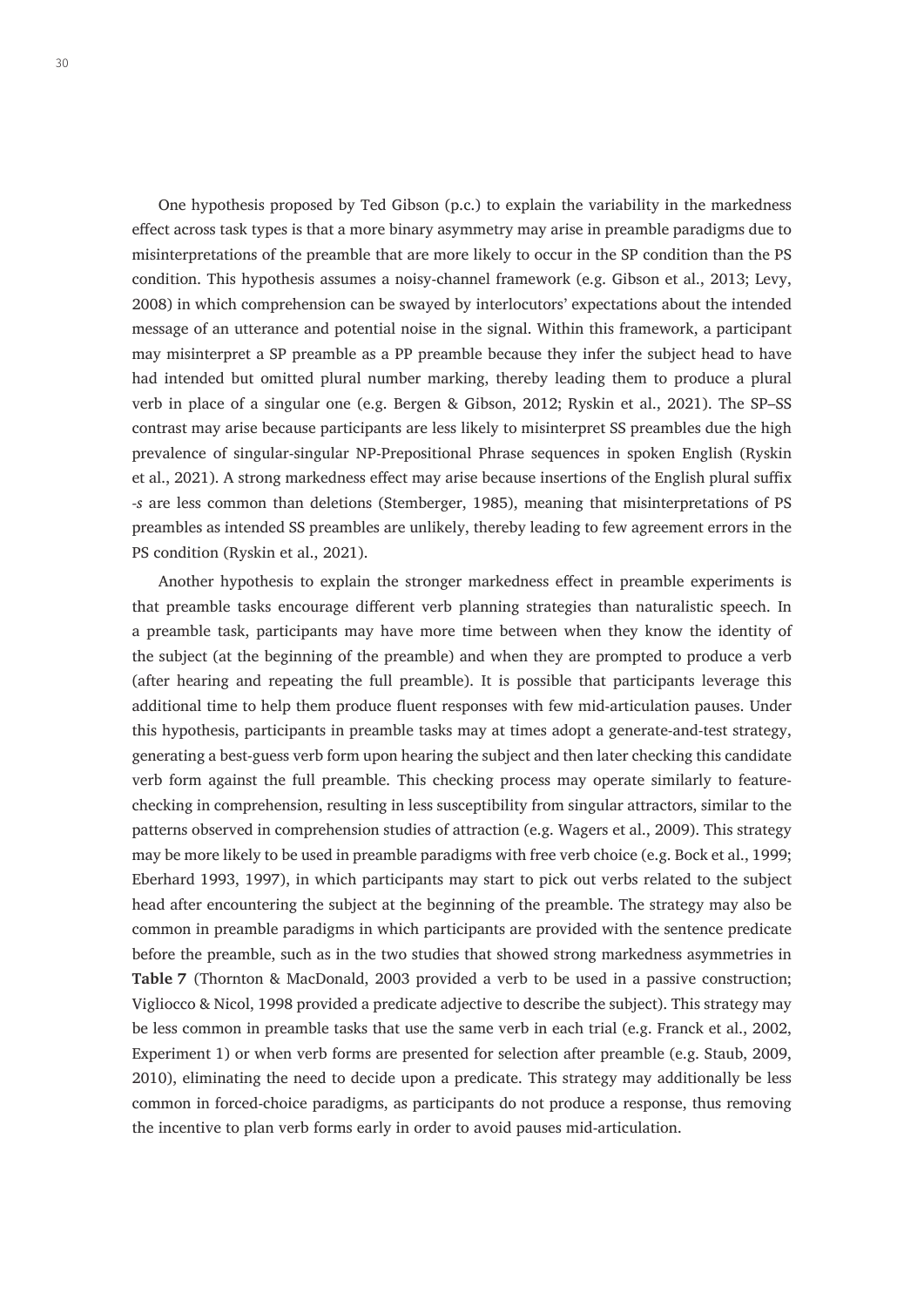## **5.2.2 Accounting for markedness variability in models of agreement attraction**

As mentioned in the *Introduction*, the markedness effect has commonly been accounted for in models of agreement attraction by assuming that plural nouns have a marked plural feature, thereby allowing them to interfere with agreement processes, whereas singular nouns are unmarked for number (e.g. Bock & Eberhard, 1993; Eberhard, 1997). This assumption allows a binary markedness effect to fall naturally out of an agreement system in which attraction effects result from ambiguity or inaccuracy in the subject number representation, as only plural attractors can influence with this representation. The presence of reliable singular attraction is more difficult to capture within such a framework, as it is unclear how a singular attractor could influence the subject number representation if it has no number feature to cause interference.

Dropping the assumption of a privative number feature system can make it easier to explain interference from singular attractors within a representational framework. For example, a binary feature system (e.g.  $[+/-$ Plural]) could allow the number representation of the subject phrase to be swayed by an attractor in either the plural ([+Plural]) or singular ([–Plural]) direction. Gradation in the strength of plural and singular attraction could arise if different weights are given to [+Plural] and [–Plural] features in a marking and morphing-style account or if negative features are less likely to percolate through the syntactic structure or to compete during encoding processes.

While representational accounts must move away from a privative number feature system to explain more graded markedness effects, we propose that similar influence from singular and plural attractors in production arises naturally within a retrieval framework of attraction, independent of whether the number feature system is privative or binary. This is due to the nature of the retrieval cues available to pick out the agreement controller in production. Unlike in comprehension, where the parser uses retrieval to check a verb's features against the agreement controller, the task of the generator is to pick out the agreement controller to inspect its features for agreement. Since the generator does not start with a verb form, it cannot use the morphosyntactic features of the verb (such as number) as retrieval cues to pick out the controller. Instead, the generator must use other retrieval cues such as category, case, or position-based features (see Hartsuiker et al., 2003 for evidence from German that case plays a role during number agreement formulation). Errors arise when an attractor matches these retrieval cues, which can at times lead to its erroneous retrieval (Badecker & Kuminiak, 2007). For example, an attractor embedded in a subject phrase shares category and case features with the subject (as part of the subject phrase, the attractor is nominative in the sentence planning process) (Wagers et al., 2009). Plural and singular attractors are equally likely as each other to match category, case, or position-based retrieval cues used to pick out the agreement controller, thus both types of attractor should be available to interfere with the agreement process and result in attraction errors. The gradation of the markedness effect could be explained if markedness influences a representation's likelihood of retrieval by making it more visible or prioritized in the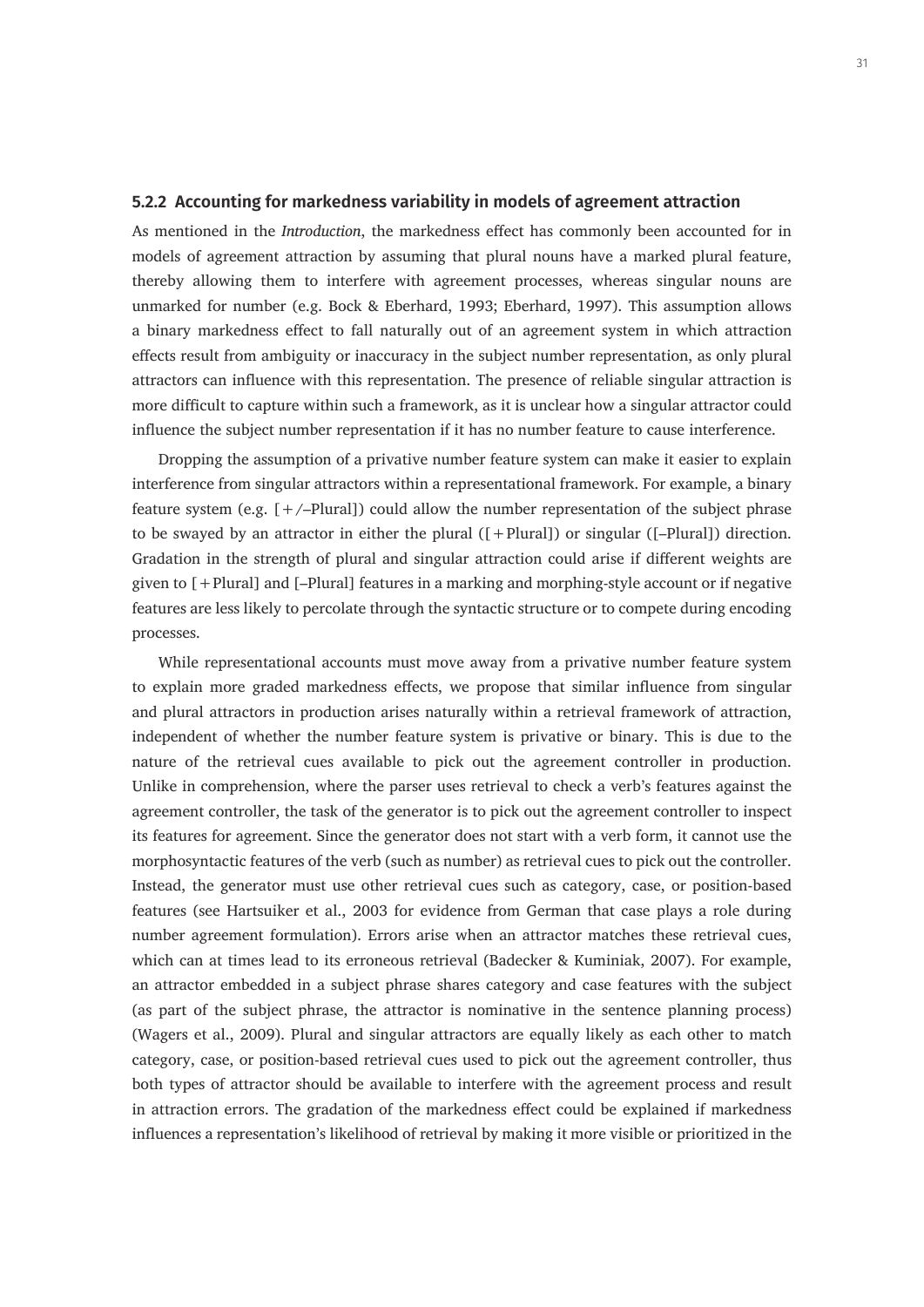retrieval process, meaning plural representations would be more likely than singular ones to be erroneously retrieved, even if verb number is not used as a feature cue.<sup>9</sup>

In comprehension, on the other hand, the morphosyntactic features of the verb are available to be used as retrieval cues to check verb agreement. For example, when comprehending the sentence \**the key to the cabinets are on the table*, upon encountering the plural verb *are*, the parser may use cues such as [Number: Plural] and [Case: Nominative] in addition to other cues to check for a plural subject in memory that satisfies the verb agreement (Wagers, 2008). In this example, *cabinets* is activated by the number cue, causing it in some cases to out-compete the subject head *key* (which does not match the number cue) for retrieval, thereby satisfying the verb agreement check and leading to a grammatical illusion. A markedness asymmetry arises from this framework when assuming a privative feature system, as singular number cannot be used as a retrieval cue, leading to less attractor activation when checking the verb form *is* than the verb form *are* (Wagers, 2008).10 A similar effect can be achieved in a binary feature system if negative features cannot be targeted as retrieval cues or are weighted differently than positive ones during retrieval.

Although the number markedness asymmetry is less well documented in comprehension than in production, in the few studies that have tested for it, the asymmetry appears as a strong contrast, manifesting in a binary fashion with little or no attraction from singular distractors (e.g. Almeida & Tucker, 2017; Dillon et al., 2017; Wagers et al., 2009). The apparent comprehension– production contrast in the shape of the number markedness effect can arise naturally by assuming different retrieval cues are used in each domain (see Slioussar & Malko, 2016 for a similar account of gender attraction differences in production and comprehension); since number features can serve as a retrieval cues in comprehension, attractor number will have a more direct influence on the retrieval process. On the other hand, accounting for the apparent comprehension–production contrast within a representational account requires that the number representation of the subject be computed or processed differently when listening versus speaking. If the same representation were used in the same manner in both production and comprehension, we would expect to observe similar interference from singular attractors in both domains. Nevertheless, few studies have directly compared markedness effects in language production and comprehension using the same materials (but cf. Villata & Franck, 2020), and as mentioned in the *Introduction*, many comprehension studies do not include conditions with singular heads (e.g. Franck et al., 2010; Lago et al., 2015; Patson & Husband, 2015; Schlueter et al., 2019; Tanner et al., 2014; inter alia).

<sup>9</sup> Such prioritization could arise through the application of ranked constraints similar to Optimality Theory (Bresnan, 2000; McCarthy, 2002) (Badecker & Kuminiak, 2007) or the use of a special cue looking for a marked representation (Wagers et al., 2009).

<sup>&</sup>lt;sup>10</sup> A potential challenge that arises for retrieval accounts assuming a privative number system is why partial activation of the attractor should yield more retrieval errors in production, where by our hypothesis number cues are not used in retrieval, than in comprehension trials with singular attractors, where singular number is assumed to be unmarked and hence not used. This distinction could arise if the attractor matches more retrieval cues in production, leading to more attractor activation than in comprehension and thus greater likelihood of interference.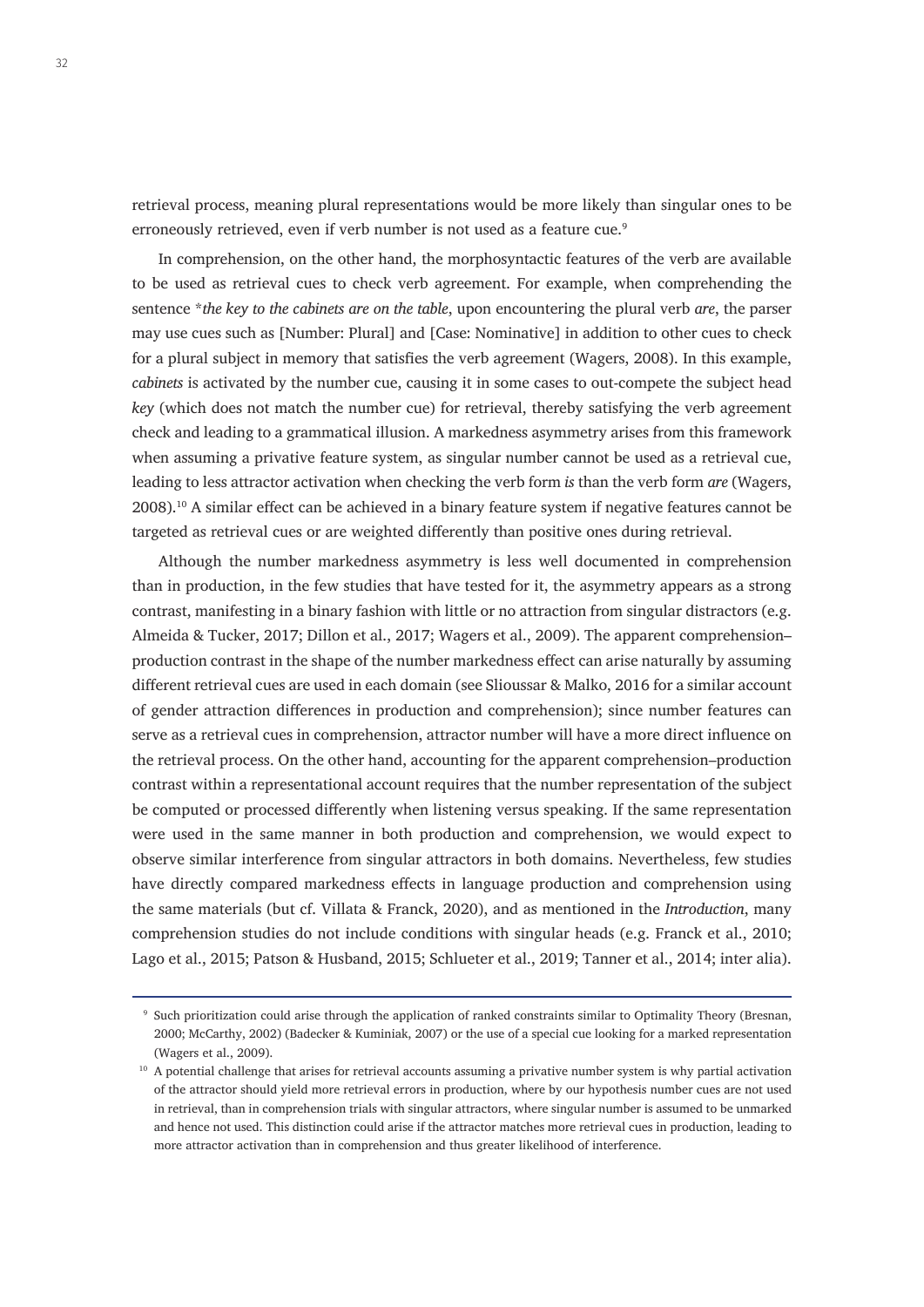It is therefore entirely possible that the number markedness effect in comprehension may not always manifest in a binary fashion but rather vary in strength similar to production. Additional research is necessary to assess the shape of the markedness effect in comprehension and the extent to which it parallels or differs from that in production.

## **5.3 Timing results**

Our timing analysis revealed an effect of attraction-inducing environments on verb production even when no agreement errors were produced. In both the in-lab and web-based experiments, pre-verbal pauses in correct utterances were more likely in the same environments that elicited agreement errors: pre-verbal pauses were more likely in the mismatch conditions, and such slowdowns were similar in the presence of both plural and singular attractors, parallelling the reduced markedness asymmetry in the error analysis. The in-lab experiment elicited pre-verbal pauses in approximately 16% of mismatch trials and 5% of match trials, and the web-based experiment elicited pause in approximately 33% of mismatch trials and 13% of match trials.

In a post-hoc analysis combining the gap likelihood data from both experiments (available in the Supplementary Materials), we did not observe an interaction between match condition and experiment or a three-way interaction between match condition, N1 number, and experiment, suggesting that the size of the attraction effect and lack of markedness asymmetry were similar in both experiments. The overall effect of experiment was reliable such that gaps were more likely in the web-based experiment. A post-hoc analysis investigating gap durations in both experiments (see Supplementary Materials) found that pre-verbal pauses were not only more common but also were longer in the mismatch conditions (though this effect was not reliable for the Experiment 1 data when analyzed separately).

These results reinforce and extend previous findings that timing information can be used to index agreement attraction effects (e.g. Brehm & Bock, 2013; Haskell & MacDonald, 2003; Staub, 2009, 2010; Veenstra, Acheson, et al., 2014; Veenstra, Acheson, & Meyer, 2014) by showing that timing effects can be found utterance-medially in complete sentences elicited through naturalistic scene description. The presence of a timing effect on the production of correct verbs indicates that error rates underestimate the proportion of trials on which attraction pressure occurs. We believe that the relationship we observe between verb errors and timing is most easily (though not exclusively) captured by models of agreement attraction in which the attraction effect arises at the verb as opposed to earlier in sentence planning (e.g. in initial encoding of the subject phrase number).

#### **5.3.1 Interpreting the attraction effect in the timing of correct verb agreement**

The slowdowns before correct verbs in the mismatch conditions point to difficulty in subject– verb agreement in the presence of potential attractors, even when the correct form is ultimately produced. Interestingly, pre-verbal pauses occurred in only a subset of mismatch trials, suggesting that the process resulting in slowdown was not uniformly engaged in the presence of a mismatching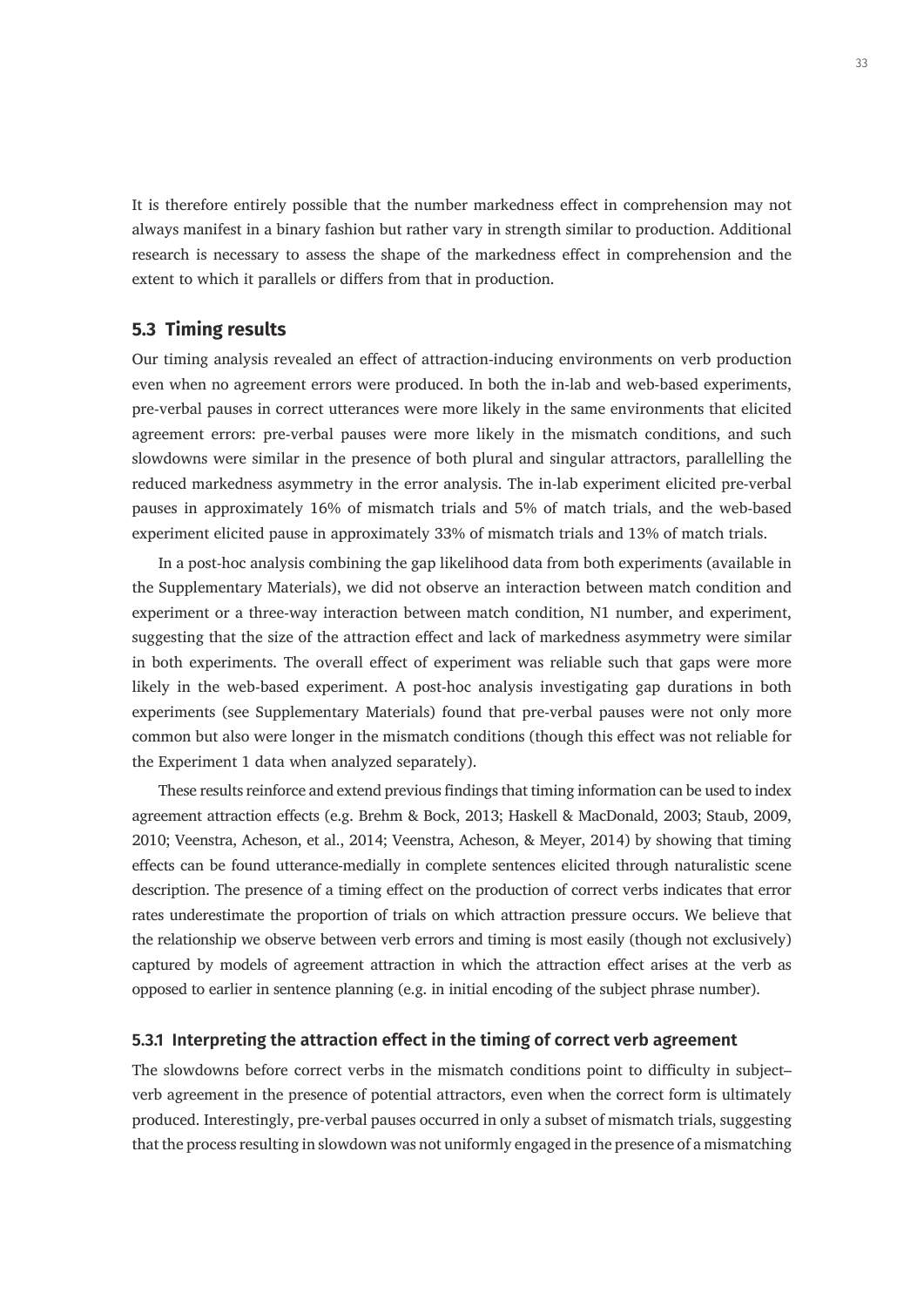attractor. It is possible that there exists a smaller, more uniform timing effect engendering preverbal slowdowns that are too small to be detected by the forced-aligner, but at a minimum we can conclude that there is a subset of mismatch trials that show a stronger timing effect.

We identify two possible scenarios to explain the slowdown effects observed in our study. While both scenarios can be realized within representational and retrieval frameworks of attraction, we believe that they are most easily captured in models that assume that the process leading to attraction effects is active at the point of the agreement computation, as opposed to earlier in sentence planning. This is a natural prediction of accounts that attribute attraction effects to the agreement computation itself (e.g. retrieving the agreement controller or referencing an ambiguous subject number representation) as opposed to accounts that attribute errors to initial incorrect encoding of the subject number.

One scenario that could lead to pre-verbal slowdowns in correct utterances is that these slowdowns reflect time-consuming internal revision in which participants stop themselves before producing an error. Indeed, we observed fairly high rates of overt revisions of verb agreement errors in both experiments (approximately 43–45% of verb number errors were revised), suggesting that participants in our experiments were capable of detecting agreement errors mid-articulation. In this scenario, the revision process is engaged when an error is initially planned and then detected prior to articulation (e.g. by a post-encoding editor; Baars et al., 1975; Butterworth, 1981; Kempen & Huijbers, 1983; Levelt, 1989). This scenario predicts a greater likelihood of slowdowns in mismatch trials, where errors are more common, and that these slowdowns occur non-uniformly, since the conditions necessary to prompt revision are unlikely to be met on all mismatch trials. This scenario additionally predicts the observation from our exploratory post-hoc analysis that agreement errors tended to be produced more quickly than correct verbs (pre-verbal pauses were less likely), as errors reflect cases when incorrect number agreement is not detected by the error-monitoring process and thus revision is not engaged.

In order to instantiate this revision hypothesis within a model of agreement attraction, the model must be able to reach different conclusions about the verb form at different times (e.g. during initial computation and later when monitoring for errors). These different conclusions could arise if the representation used to check the agreement during monitoring differs from that used during the initial computation (e.g. if verb agreement is computed using grammatical number through agreement control but is checked against notional number via agreement concord). Differences may also arise if the agreement computation is performed again during a reanalysis check. This hypothesis requires i) that the process leading to attraction errors be repeated during reanalysis and ii) that there exists variability in the pressures leading to attraction such that different conclusions can be reached when computing the agreement a second time (see **Table 8** for ways to incorporate this within representational and retrieval frameworks). These requirements arise naturally if attraction errors result from the agreement process itself (as the generator references the subject head). If attraction effects arise from errors that occur earlier in sentence planning, such as an error in the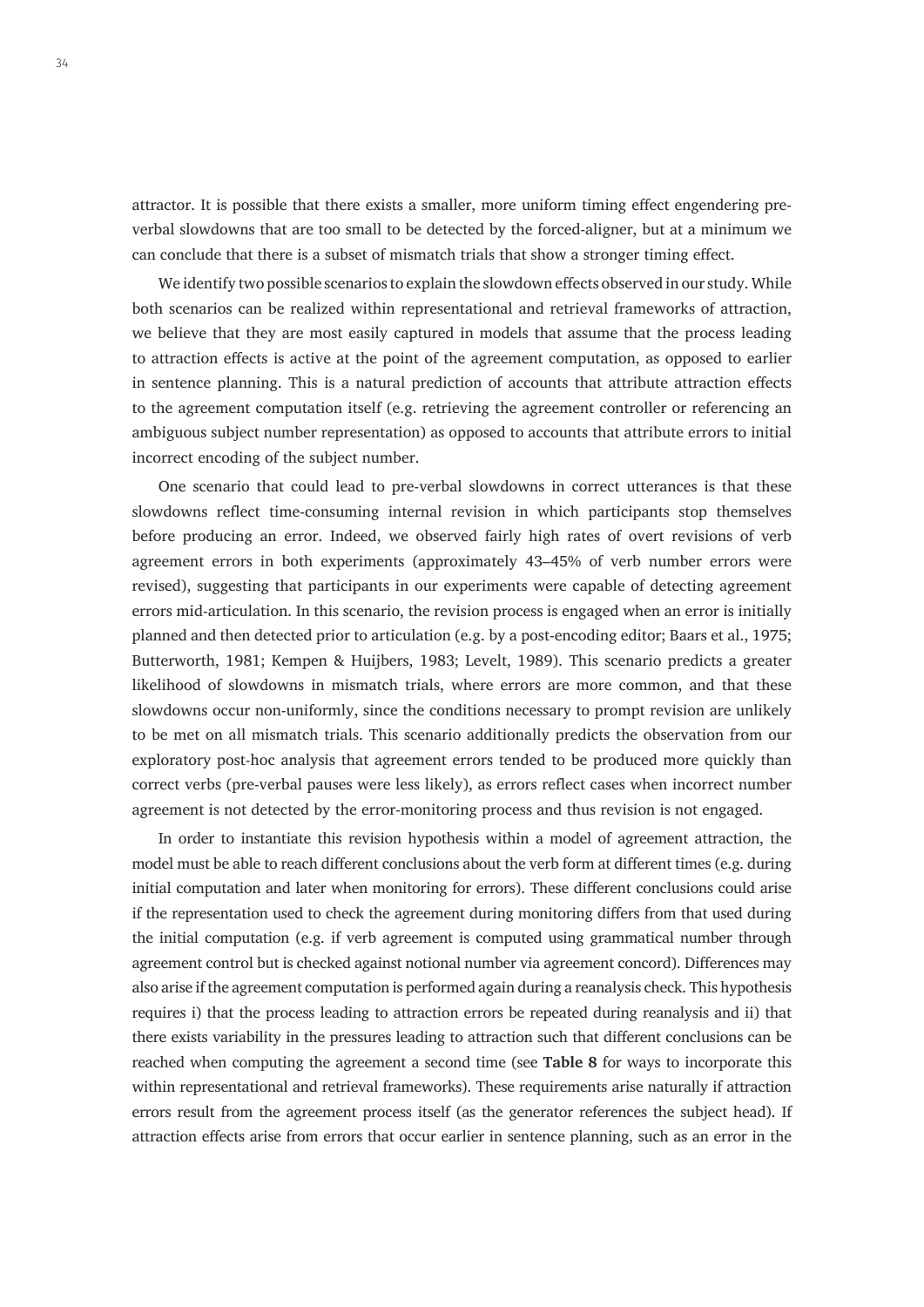initial encoding of the subject number, in order to reach a different conclusion about verb number, it must be assumed that the subject number is re-encoded during the verb agreement check.

Another possible scenario to account for the timing effect in correct utterances is that slowdowns reflect the same pressures that lead to attraction errors. In this scenario, pre-verbal slowing can occur if these pressures result from time-consuming processes engaged during sentence planning (see **Table 8** for possible time-consuming processes within representational and retrieval frameworks). The non-uniformity of the slowing arises if there is gradation in these pressures, thereby allowing for uneven effects between trials (see **Table 8** for potential ways to account for timing variability). This scenario can be borne out in any attraction model that assumes interference whenever a mismatching attractor is present (whether or not it ultimately leads to an error) and that selecting the correct representation for agreement takes time. Under this hypothesis, in order for the attraction pressure to engender a timing effect observable directly prior to verb articulation, the time-consuming process that leads to attraction (e.g. inspection/encoding of the subject number feature, retrieval of the agreement controller) must be engaged during or shortly before verb planning. This is a natural prediction of accounts that attribute attraction effects to the computation of agreement itself (e.g. retrieving the agreement controller or referencing an ambiguous number feature). Accounts that attribute errors to initial incorrect encoding of the subject number must assume either that subject number encoding is only initiated during or after articulation of the subject phrase or that subject number is encoded a second time close to or during verb planning.

In this scenario, in order to explain the mismatch effect, the pressures leading to errors must be significantly stronger or only active in the mismatch conditions. This requirement is met by a marking and morphing account, in which the subject number representation should be unambiguous in match trials. Competition-based attraction frameworks (such as number encoding, percolation, and retrieval accounts), on the other hand, must assume that the competition process is either more difficult or only active when the attractor has a different number feature from the subject head. The first assumption can be borne out if the attractor's distinctive number feature boosts its activation in working memory, leading to greater competition in mismatch conditions. The second may arise if number features of the same value do not compete with each other. This hypothesis predicts no competition during subject number feature encoding in match conditions within a representational framework. It can also be reconciled with a retrieval framework if the retrieval mechanism looks in memory for a number feature to use for agreement, rather than retrieving the agreement controller itself and then inspecting it for its number feature.<sup>11</sup>

<sup>11</sup> While this framework represents a departure from traditional retrieval accounts, it is supported by prior findings that number and gender agreement errors are independent (Antón-Méndez et al., 2002), suggesting that an attractor's number feature can be accessed separately from other features of the attractor (both number and gender should be available if the attractor itself is retrieved and its features inspected for agreement). It additionally fits with evidence from comprehension studies showing that in cases of number agreement errors, the attractor is not treated as the semantic subject later in the sentence (Lau et al., 2008; Schlueter et al., 2019).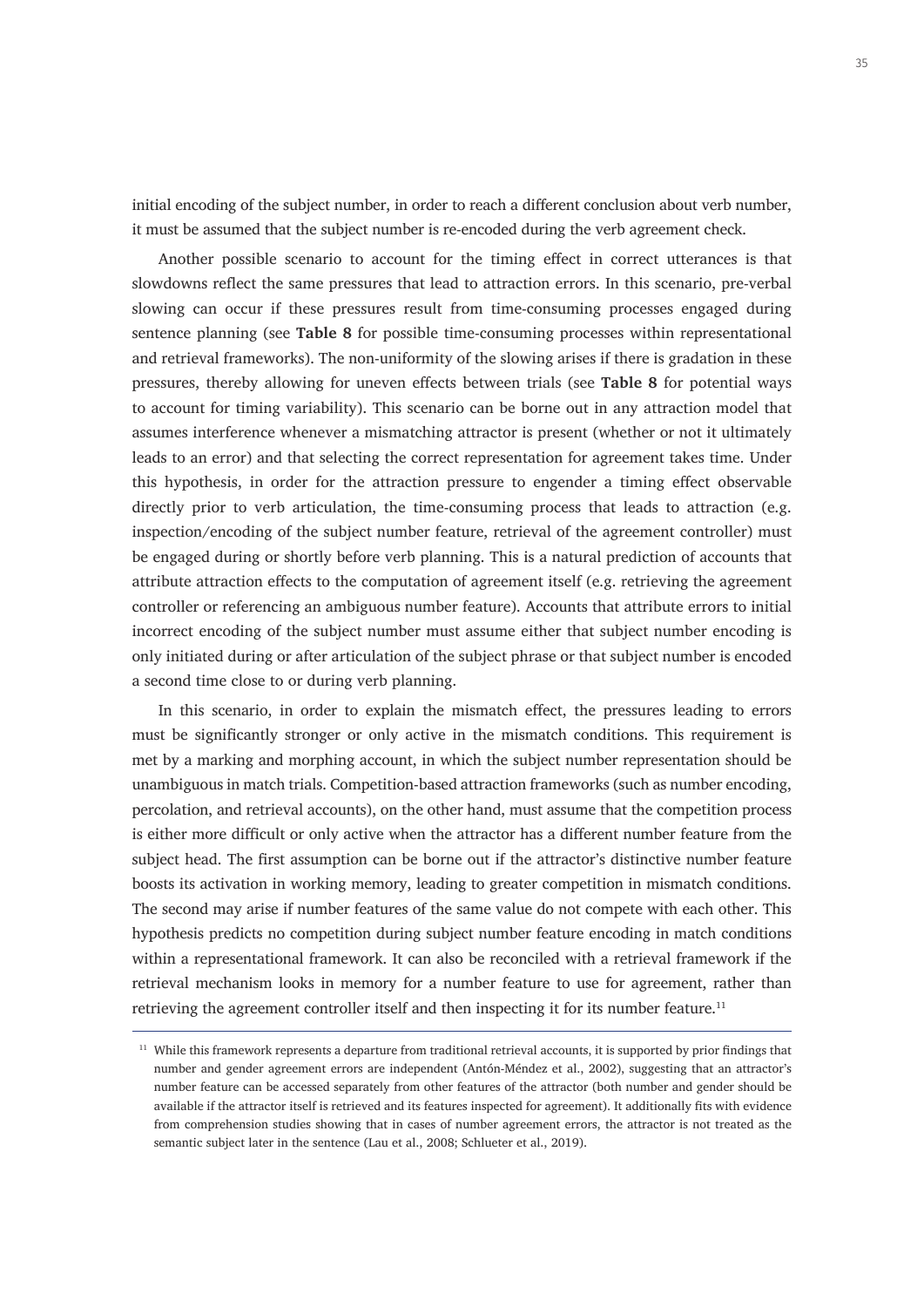| <b>Framework</b>                                                  | Time-consuming<br>agreement process                                                                                                                                                                                                                                                                            | <b>Process activated</b><br>during agreement<br>formulation/<br>reanalysis                 | <b>Sources of variability</b>                                                                                                                                                                                                                                                                                 |
|-------------------------------------------------------------------|----------------------------------------------------------------------------------------------------------------------------------------------------------------------------------------------------------------------------------------------------------------------------------------------------------------|--------------------------------------------------------------------------------------------|---------------------------------------------------------------------------------------------------------------------------------------------------------------------------------------------------------------------------------------------------------------------------------------------------------------|
| Marking &<br>morphing<br>(Represen-<br>tational)                  | Lengthy subject number<br>determination when<br>plurality is close to<br>the mid-point on the<br>continuum between<br>singular and plural<br>More time for decision-<br>making may result in<br>fewer errors; more time for<br>evidence accumulation may<br>result in less ambiguous<br>number representations | (Re)referencing<br>or (re)valuation<br>of an ambiguous<br>subject number<br>representation | Probabilistic error<br>likelihood (accounts for<br>variability in errors only)<br>Variability in the initial<br>bias of the computation<br>process or in the rate of<br>information accumulation<br>informing the computation<br>(e.g. Ratcliff et al., 1999)<br>(accounts for variable<br>errors and timing) |
| Subject<br>number<br>encoding<br>error<br>(Represen-<br>tational) | Lengthy competition<br>between simultaneously-<br>activated subject head and<br>attractor representations<br>when encoding the subject<br>number feature<br>More time to resolve<br>competition may result in<br>fewer encoding errors                                                                         | (Re)encoding<br>of the subject<br>number                                                   | Noise in the activation of<br>the attractor and subject<br>head (accounts for<br>variability in errors and<br>timing)                                                                                                                                                                                         |
| Percolation<br>(Represen-<br>tational)                            | Lengthy competition<br>between the number<br>features of the subject head<br>and the upward-percolated<br>attractor number feature<br>during encoding<br>More time to resolve<br>competition may result in<br>fewer encoding errors                                                                            | (Re)encoding<br>of the subject<br>number                                                   | Noise in the activation of<br>the attractor and subject<br>head features (accounts<br>for variability in errors<br>and timing)                                                                                                                                                                                |
| Retrieval                                                         | Lengthy competition<br>between the subject head<br>and the attractor for<br>retrieval<br>More time to resolve<br>competition may result in<br>fewer retrieval errors                                                                                                                                           | (Re)retrieval of<br>the agreement<br>controller                                            | Noise in the likelihood<br>of erroneous retrieval<br>and/or activation of the<br>attractor and subject head<br>(accounts for variability<br>in errors and timing)                                                                                                                                             |

**Table 8:** Possible mechanisms to produce the timing results observed in our study in representational and retrieval models of attraction.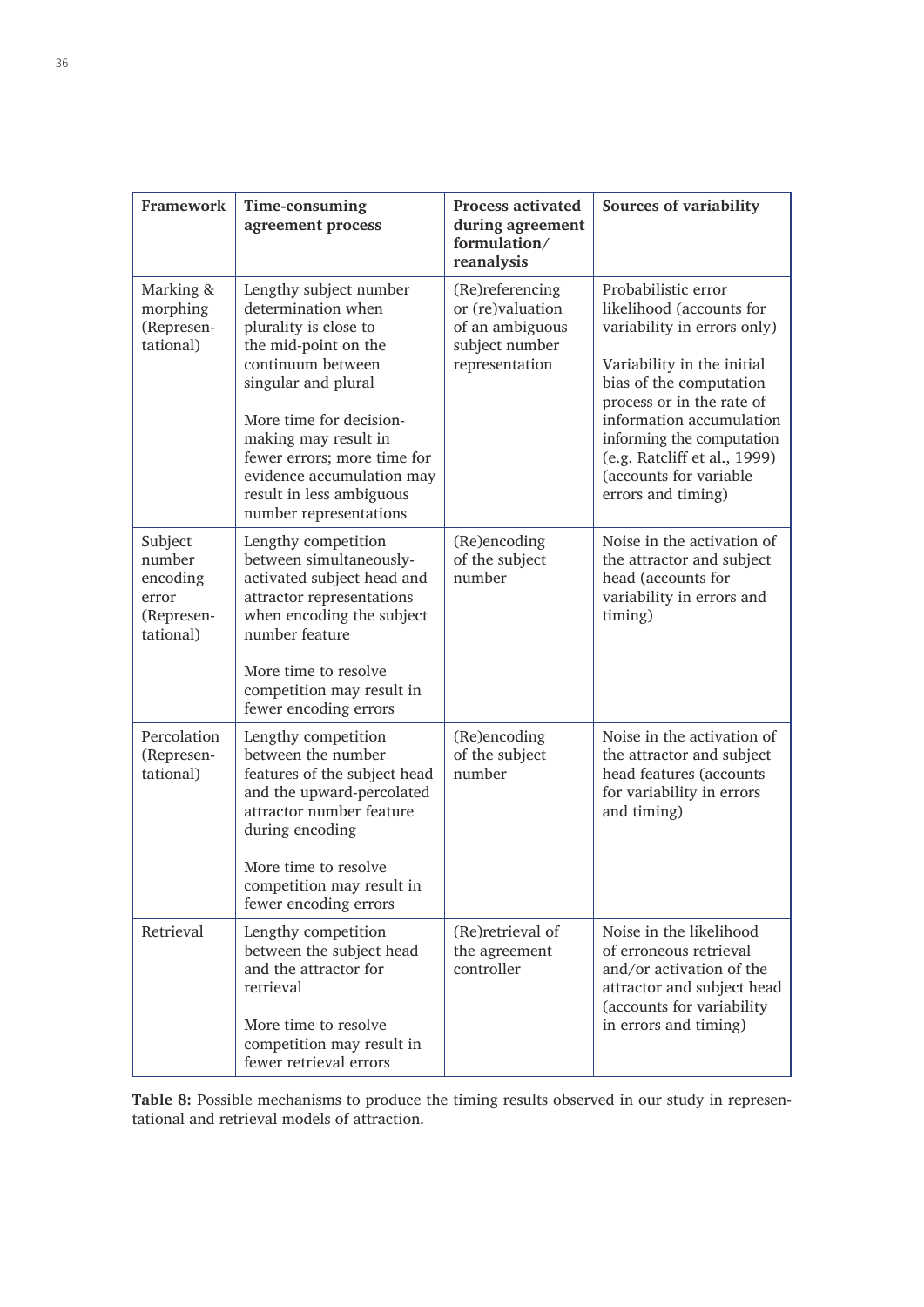We believe that the interpretations of the gap effect in the two scenarios we introduce (as reflecting either i) internal revision or ii) attraction pressures active shortly before/during verb planning) are explained most naturally if the attraction effect arises at the verb. Nevertheless, the present results do not exclude the possibility that attraction pressures might occur earlier in the sentence. We did not test for timing effects earlier in the sentence, as earlier differences between the match and mismatch conditions cannot be confidently interpreted as attraction effects. Speech onset slowdowns in the mismatch conditions could reflect difficulty planning the subject phrase, as the speaker must keep track of two distinct number features (Staub, 2009), and timing effects in the duration of the subject phrase preceding the verb could be confounded with differences in word length between the match and mismatch conditions (especially in the SS vs. SP comparison). Nevertheless, in Kandel and Phillips (2022), we compared the articulation time-course of the in-lab responses (Experiment 1) in the mismatch and match conditions and observed longer mismatch durations for the second DP of the subject phrase (*the + N2*) and for the agreeing verb (*is/are*). The slowdowns at the verb likely reflect the same process underlying the gap effect. If the slowdown at the end of the subject phrase reflects attraction pressures, it could be attributed to either time-consuming encoding of the subject number feature or to verb planning occurring during articulation. We consequently still cannot distinguish from the available timing data whether the locus of the attraction effect is in the representation of the subject or in the agreement computation process of referencing/matching the subject features.

## **5.3.2 Speed-accuracy trade-off in agreement errors**

The pattern of results across our experiments suggests that whether a speaker produces an attraction error in a given utterance may be subject to a speed-accuracy trade-off. We elicited fewer agreement errors but more pre-verbal pauses in the web-based experiment, where participants had a longer response window and articulated their responses more slowly than in the in-lab experiment. The hypothesis of a speed-accuracy tradeoff for agreement errors is supported by the preliminary evidence from our post-hoc exploratory analysis agreement errors tend to be produced more quickly than correct verb forms in attraction-inducing environments.<sup>12</sup> The influence of time pressure on error likelihood in our study aligns with evidence that attraction error effects are modulated by inhibitory control (Nozari & Omaki, 2022), which in turn is influenced by response pressure (e.g. Endres et al., 2020). These result patterns provide evidence that the two ways attraction pressure manifested in our study (errors and timing) are related and trade off with each other.

<sup>&</sup>lt;sup>12</sup> It is important to keep in mind that our exploratory post-hoc analysis contained relatively few samples in the error condition, which could lead to an underestimation of slowdowns in error responses. Furthermore, forced-aligners may not be sensitive to lag times between words below a certain duration threshold, meaning that some of the gradation in the measurement of pre-verbal slowdowns was likely lost. In fact, the results of our analysis contrast with those of Staub (2009), who found similar response times in a forced-choice task for correct responses and agreement errors in attractioninducing environments. The timing results for agreement errors in our study should thus be treated as preliminary.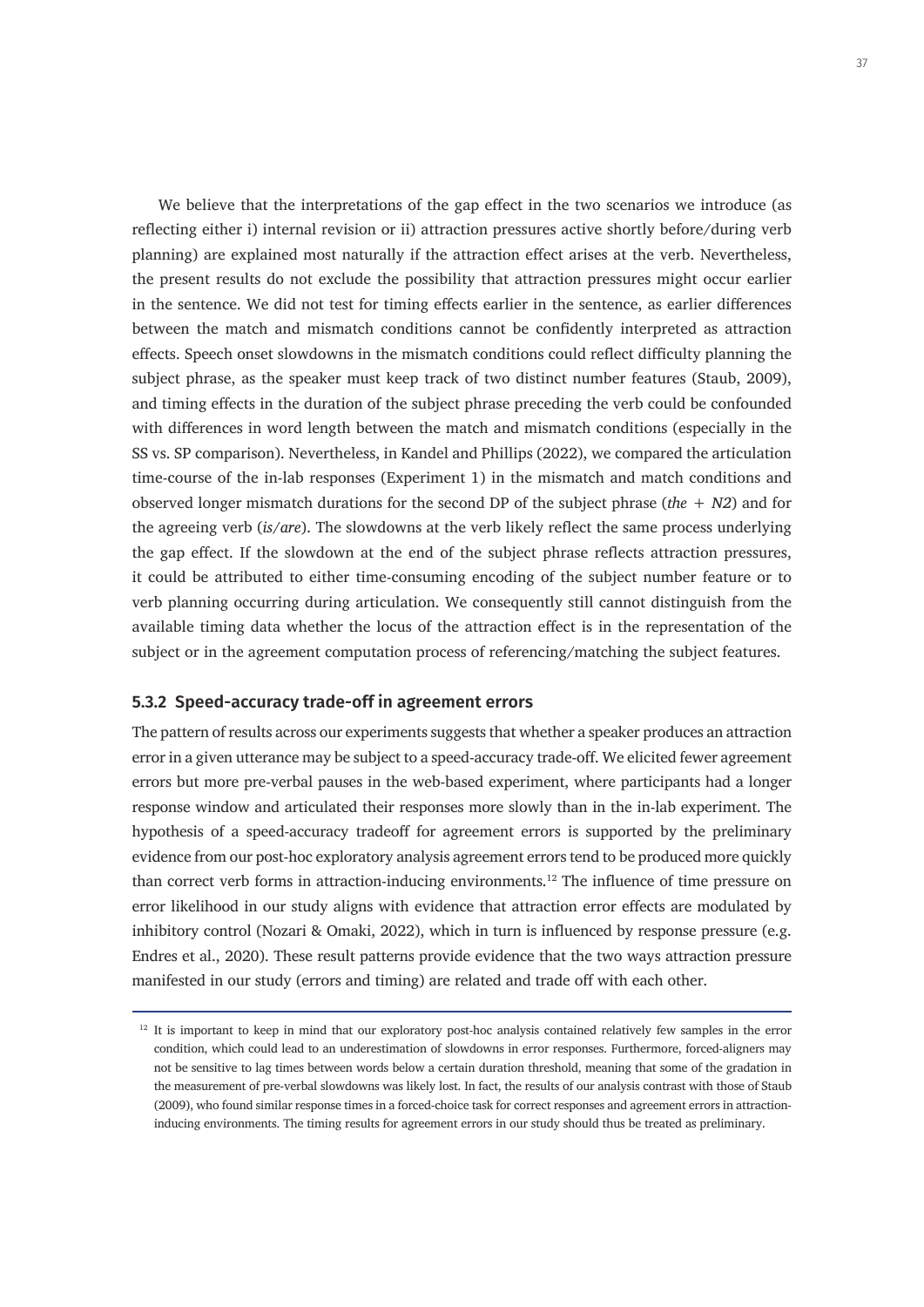A speed-accuracy trade-off can be reconciled with the two scenarios we proposed to explain slowdowns before correct verbs in attraction-inducing environments. If slowdowns reflect internal revision, a speed-accuracy trade-off could arise if the error-monitoring process that prompts revisions needs sufficient time to function effectively. In this scenario, increased time pressure may increase the likelihood that verb agreement errors will escape revision, resulting in a speedaccuracy trade-off. Alternatively, if slowdowns reflect the pressures leading to attraction effects, reducing planning time may make interference from an attractor more likely to be above the threshold required to result in an error at the point when a speaker makes a decision about verb form (**Table 8** presents possible time-consuming processes within representational and retrieval frameworks that could lead to greater accuracy with additional time).

# **6 Conclusion**

The present study shows the effectiveness of a naturalistic scene-description task to elicit agreement attraction effects in both in-lab and web-based experimental settings. Our paradigm replicated the basic attraction error effect, and we observed parallel slowdowns in the articulation time-course of correct verbs, providing evidence that error measures underrepresent the extent of attraction effects. We additionally found evidence that the two ways that attraction pressure manifests (errors and timing) trade off, suggesting that they are related. Our timing results are naturally captured within an approach to agreement attraction when the attraction pressure arises at the point of computing agreement, rather than reflecting earlier errors in the encoding of the subject number (though the results can be reconciled with both types of accounts). Our study elicited similar interference from both singular and plural attractors, contradicting the conventional notion of a binary markedness effect and suggesting that the asymmetry may be more graded in naturalistic production. While more graded or absent markedness effects appear elsewhere in the literature, a binary markedness effect is undeniably present in many production studies (typically those using preamble paradigms) as well as some comprehension studies (though it is much less studied in in comprehension tasks). A challenge for future research is to define and explain the variability in the manifestation of the markedness effect.

The similarities between the results elicited in our in-lab and online experiments provide another demonstration that it is possible to conduct fairly complex and open-ended production tasks in an unsupervised web-based setting (see also Ziegler & Snedeker, 2018). The recordings collected were clear enough not only to understand what participants said but also to analyze their speech further to get more in-depth data about the production planning process itself. Web-based experimentation will allow for more efficient and easier participant recruitment in a part of the field that has not traditionally used this method, adding more flexibility and greater accessibility to the global population in production research than ever before.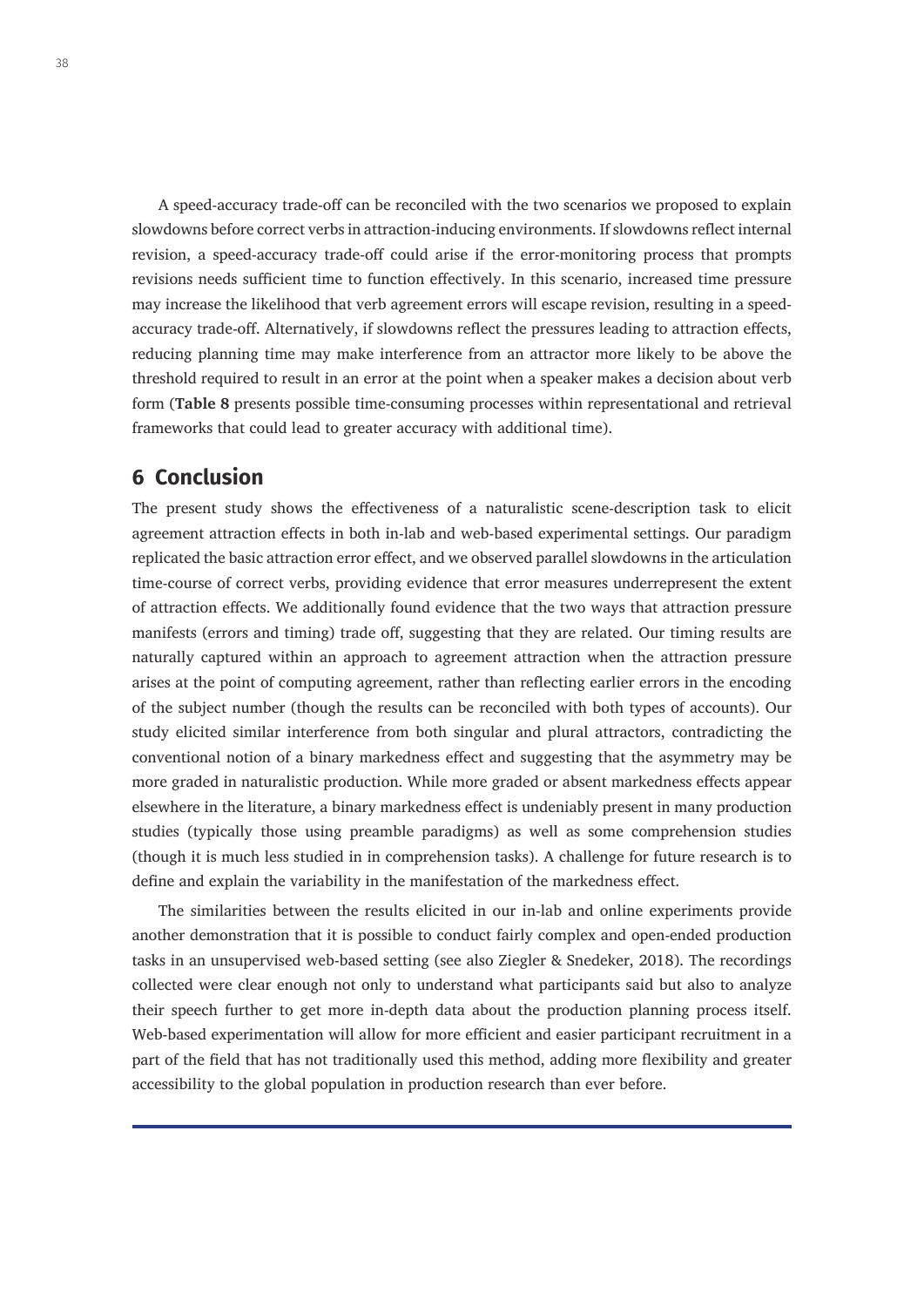# **Data accessibility statement**

Data and Supplementary Materials are available at <https://osf.io/jwnsz/>.

# **Acknowledgements**

We are very grateful to Akira Omaki, Bethany Dickerson, and Shota Momma for their advice regarding experiment design and/or analyses, to Phoebe Gaston for assistance with data collection, to Patrick Mair for his statistical advice, and to the reviewers and acting editor of this article for their helpful comments. This research was supported in part by National Science Foundation grant DGE-1448915 to the Maryland Language Science Center, C. Phillips, PI.

# **Competing interests**

The authors have no competing interests to declare.

# **Author contributions**

MK: Conceptualization, Data curation, Formal analysis, Investigation, Methodology, Software, Project administration, Visualization, Writing – original draft, Writing – review & editing.

CW: Conceptualization, Data curation, Investigation, Software, Writing – original draft.

CP: Conceptualization, Supervision, Writing – original draft, Writing – review & editing.

## **References**

Acuña-Fariña, J. C., Meseguer, E., & Carreiras, M. (2014). Gender and number agreement in comprehension in Spanish. *Lingua*, *143*, 108–128. DOI: [https://doi.org/10.1016/j.lingua.2014.](https://doi.org/10.1016/j.lingua.2014.01.013) [01.013](https://doi.org/10.1016/j.lingua.2014.01.013)

Almeida, D., & Tucker, M. (2017). The complex structure of agreement errors: Evidence from distributional analyses of agreement attraction in Arabic. In A. Lamont & K. Tetzloff (Eds.), *NELS 47: Proceedings of the Forty-Seventh Annual Meeting of the North-East Linguistic Society* (Vol. 3, pp. 45–54). GLSA (Graduate Linguistics Student Association), Department of Linguistics, University of Massachusetts.

Antón-Méndez, I., Nicol, J. L., & Garrett, M. F. (2002). The relation between gender and number agreement processing. *Syntax*, *5*, 1–25. DOI: <https://doi.org/10.1111/1467-9612.00045>

Baars, B. J., Motley, M. T., & MacKay, D. G. (1975). Output editing for lexical status in artificially elicited slips of the tongue. *Journal of Verbal Learning and Verbal Behavior*, *14*, 382–391. DOI: [https://doi.org/10.1016/S0022-5371\(75\)80017-X](https://doi.org/10.1016/S0022-5371(75)80017-X)

Badecker, W., & Kuminiak, F. (2007). Morphology, agreement, and working memory retrieval in sentence production: Evidence from gender and case in Slovak. *Journal of Memory and Language*, *56*(1), 65–85. DOI: <https://doi.org/10.1016/j.jml.2006.08.004>

Bańkosz, Z., Nawara, H., & Ociepa, M. (2013). Assessment of simple reaction time in badminton players. *Trends in Sports Sciences*, *1*(20), 54–61.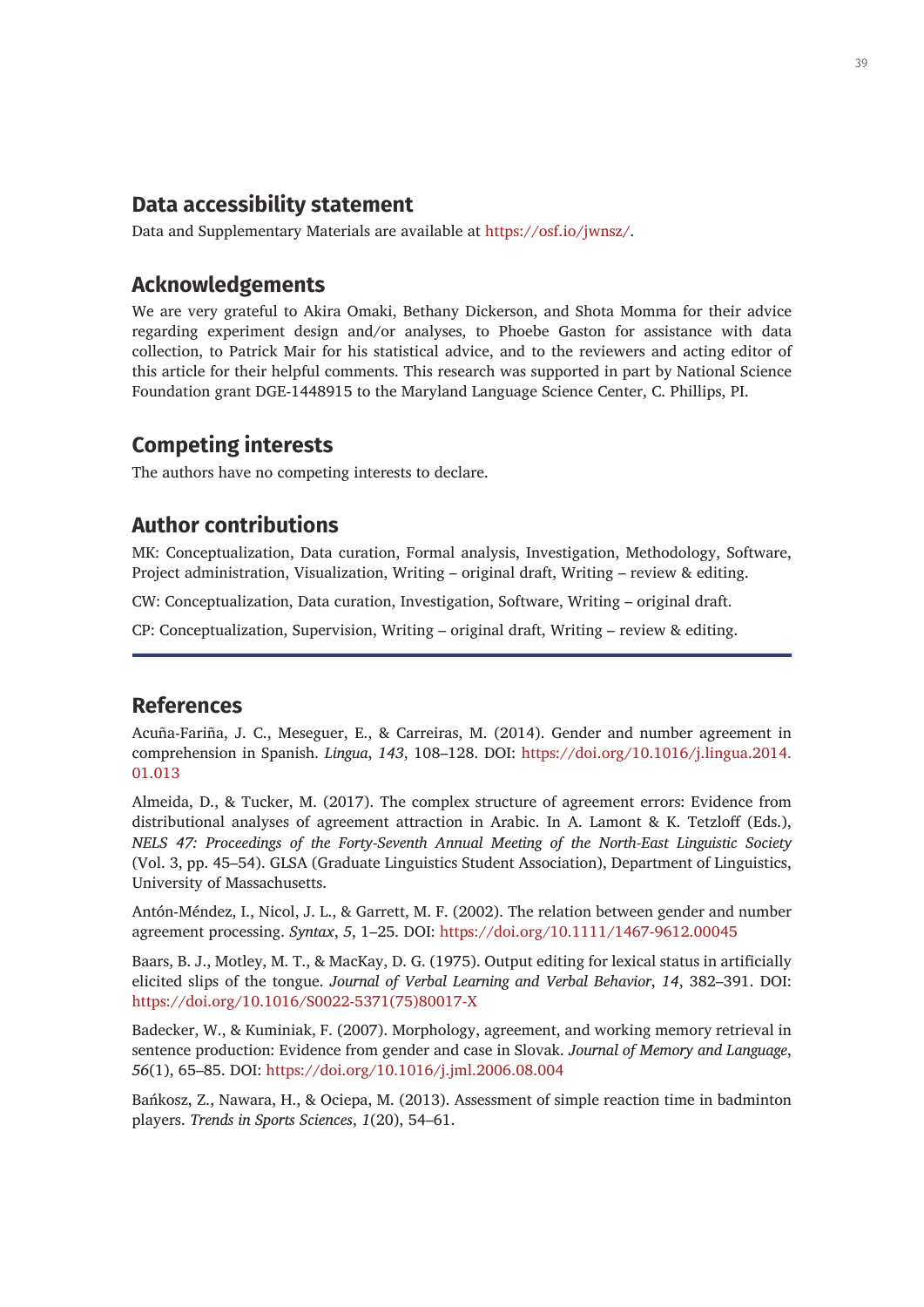Barker, J., Nicol, J., & Garrett, M. (2001). Semantic factors in the production of number agreement. *Journal of Psycholinguistic Research*, *30*(1), 91–114. DOI: [https://doi.org/10.1023/](https://doi.org/10.1023/A:1005208308278) [A:1005208308278](https://doi.org/10.1023/A:1005208308278)

Bergen, L., & Gibson, E. (2012, March). *Agreement errors as rational encoding errors*. [Poster presentation]. 25th Annual CUNY Conference on Human Sentence Processing, New York, NY, USA.

Bock, K., & Cutting, J. (1992). Regulating mental energy: Performance units in language production. *Journal of Memory and Language*, *31*(1), 99–127. DOI: [https://doi.org/10.1016/0749-](https://doi.org/10.1016/0749-596X(92)90007-K) [596X\(92\)90007-K](https://doi.org/10.1016/0749-596X(92)90007-K)

Bock, K., & Eberhard, K. M. (1993). Meaning, sound, and syntax in English number agreement. *Language and Cognitive Processes*, *8*(1), 57–99. DOI: [https://doi.org/10.1080/0169096930840](https://doi.org/10.1080/01690969308406949) [6949](https://doi.org/10.1080/01690969308406949)

Bock, K., Eberhard, K. M., & Cutting, J. C. (2004). Producing number agreement: How pronouns equal verbs. *Journal of Memory and Language*, *51*(2), 251–278. DOI: [https://doi.org/10.1016/j.](https://doi.org/10.1016/j.jml.2004.04.005) iml.2004.04.005

Bock, J. K., Eberhard, K. M., Cutting, J. C., Meyer, A. S., & Schriefers, H. (2001). Some attractions of verb agreement. *Cognitive Psychology*, *43*, 83–128. DOI: [https://doi.org/10.1006/](https://doi.org/10.1006/cogp.2001.0753) [cogp.2001.0753](https://doi.org/10.1006/cogp.2001.0753)

Bock, K., & Miller, C. (1991). Broken agreement. *Cognitive Psychology*, *23*(1), 45–93. DOI: [https://](https://doi.org/10.1016/0010-0285(91)90003-7) [doi.org/10.1016/0010-0285\(91\)90003-7](https://doi.org/10.1016/0010-0285(91)90003-7)

Bock, K., Nicol, J., & Cutting, J. (1999). The ties that bind: Creating number agreement in Speech. *Journal of Memory and Language*, *40*(3), 330–346. DOI: [https://doi.org/10.1006/jmla.](https://doi.org/10.1006/jmla.1998.2616) [1998.2616](https://doi.org/10.1006/jmla.1998.2616)

Brehm, L., & Bock, K. (2013). What counts in grammatical number agreement? *Cognition*, *128*(2), 149–169. DOI: <https://doi.org/10.1016/j.cognition.2013.03.009>

Bresnan, J. (2000). Optimal syntax. In J. Dekkers, F. van der Leeuw & J. van de Weijer (Eds.), *Optimality theory: Phonology, syntax and acquisition* (pp. 334–385). Oxford University Press.

Brysbaert, M., & New, B. (2009). Moving beyond Kučera and Francis: A critical evaluation of current word frequency norms and the introduction of a new and improved word frequency measure for American English. *Behavior Research Methods*, *41*(4), 977–990. DOI: [https://doi.](https://doi.org/10.3758/BRM.41.4.977) [org/10.3758/BRM.41.4.977](https://doi.org/10.3758/BRM.41.4.977)

Butterworth, B. (1981). Speech errors: Old data in search of new theories. *Linguistics*, *19*, 627– 662. DOI: <https://doi.org/10.1515/ling.1981.19.7-8.627>

Clifton, C., Frazier, L., & Deevy, P. (1999). Feature manipulation in sentence comprehension. *Rivista di Linguistica*, *11*, 11–39.

Corley, M., & Scheepers, C. (2002). Syntactic priming in English sentence production: Categorical and latency evidence from an internet-based study. *Psychonomic Bulletin & Review*, *9*(1), 126–131. DOI:<https://doi.org/10.3758/BF03196267>

Den Dikken, M. (2001). "Pluringulars", pronouns, and quirky agreement. *The Linguistics Review*, *18*, 19–41. DOI:<https://doi.org/10.1515/tlir.18.1.19>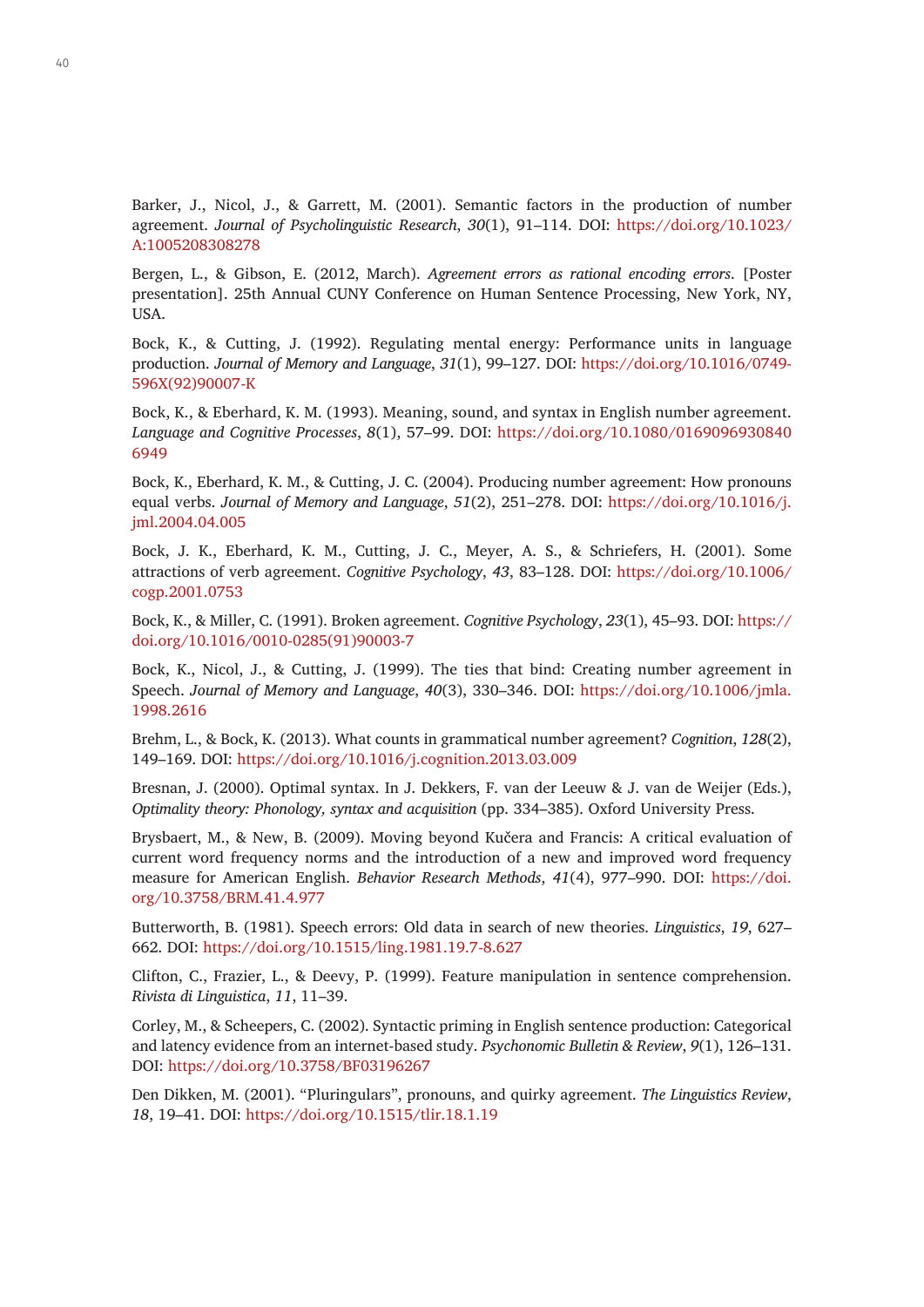Dillon, B., Mishler, A., Sloggett, S., & Phillips, C. (2013). Contrasting intrusion profiles for agreement and anaphora: Experimental and modeling evidence. *Journal of Memory and Language*, *69*(2), 85–103. DOI:<https://doi.org/10.1016/j.jml.2013.04.003>

Dillon, B., Staub, A., Levy, J., & Clifton, C. (2017). Which noun phrases is the verb supposed to agree with?: Object agreement in American English. *Language*, *93*(1), 65–96. DOI: [https://doi.](https://doi.org/10.1353/lan.2017.0003) [org/10.1353/lan.2017.0003](https://doi.org/10.1353/lan.2017.0003)

Duffield, C. J. (2013). Beyond the Subject: The Interaction of Syntax and Semantics in the Production of English Verb Agreement. [Unpublished doctoral dissertation]. University of Colorado.

Eberhard, K. M. (1993). *The specification of grammatical number in English* [Unpublished doctoral dissertation]. Michigan State University.

Eberhard, K. M. (1997). The marked effect of number on subject–verb agreement. *Journal of Memory and Language*, *36*(2), 147–164. DOI: <https://doi.org/10.1006/jmla.1996.2484>

Eberhard, K. M. (1999). The accessibility of conceptual number to the processes of subject– verb agreement in English. *Journal of Memory and Language*, *41*, 560–578. DOI: [https://doi.](https://doi.org/10.1006/jmla.1999.2662) [org/10.1006/jmla.1999.2662](https://doi.org/10.1006/jmla.1999.2662)

Eberhard, K. M., Cutting, J. C., & Bock, K. (2005). Making syntax of sense: Number agreement in sentence production. *Psychological Review*, *112*(3), 531–559. DOI: [https://doi.org/10.1037/0033-](https://doi.org/10.1037/0033-295X.112.3.531) [295X.112.3.531](https://doi.org/10.1037/0033-295X.112.3.531)

Endres, D. N., Byrne, K. A., Anaraky, R. G., Adesegun, N., Six, S. G., & Tibbett, T. P. (2020). Stop the clock because I can't stop: time pressure, but not monitoring pressure, impairs response inhibition performance. *Journal of Cognitive Psychology*, *32*(7), 627–644. DOI: [https://doi.org/1](https://doi.org/10.1080/20445911.2020.1810692) [0.1080/20445911.2020.1810692](https://doi.org/10.1080/20445911.2020.1810692)

Enochson, K., & Culbertson, J. (2015). Collecting psycholinguistic response time data using Amazon Mechanical Turk. *PLoS ONE*, *10*(3), e0116946. DOI: [https://doi.org/10.1371/journal.](https://doi.org/10.1371/journal.pone.0116946) [pone.0116946](https://doi.org/10.1371/journal.pone.0116946)

Fairs, A., & Strijkers, K. (2021, April 27). Can we use the internet to study speech production? Yes we can! Evidence contrasting online versus laboratory naming latencies and errors. DOI: <https://doi.org/10.31234/osf.io/2bu4c>

Francis, W. N. (1986). Proximity concord in English. *Journal of English Linguistics*, *19*(2), 309– 317. DOI: <https://doi.org/10.1177/007542428601900212>

Franck, J., Soare, G., Frauenfelder, U. H., & Rizzi, L. (2010). Object interference in subject–verb agreement: The role of intermediate traces of movement. *Journal of Memory and Language*, *62*(2), 166–182. DOI: <https://doi.org/10.1016/j.jml.2009.11.001>

Franck, J., Vigliocco, G., & Nicol, J. (2002). Subject-verb agreement errors in French and English: The role of syntactic hierarchy. *Language and Cognitive Processes*, *17*(4), 371–404. DOI: [https://](https://doi.org/10.1080/01690960143000254) [doi.org/10.1080/01690960143000254](https://doi.org/10.1080/01690960143000254)

Gelman, A., Jakulin, A., Grazia, P., & Su, Y.-S. (2008). A weakly informative default prior distribution for logistic and other regression models. *The Annals of Applied Statistics*, *2*(4), 1360– 1383. DOI: <https://doi.org/10.1214/08-AOAS191>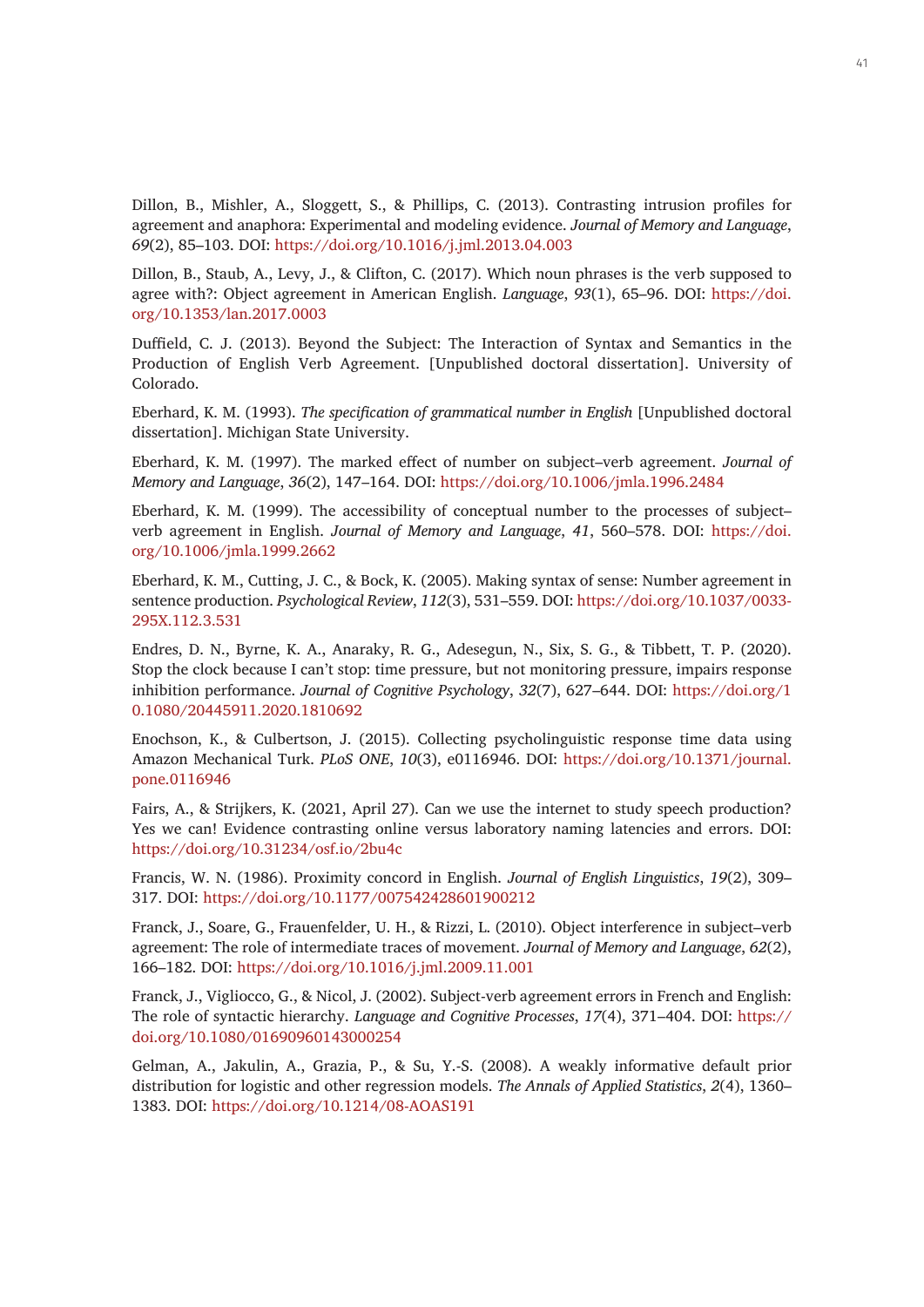Gibson, E., Bergen, L., & Piantadosi, S. T. (2013). Rational integration of noisy evidence and prior semantic expectations in sentence interpretation. *Proceedings of the National Academy of Sciences*, *110*, 8051–8056. DOI:<https://doi.org/10.1073/pnas.1216438110>

Gibson, E., & Fedorenko, E. (2013). The need for quantitative methods in syntax and semantics research. *Language and Cognitive Processes*, *28*(1–2), 88–124. DOI: [https://doi.org/10.1080/016](https://doi.org/10.1080/01690965.2010.515080) [90965.2010.515080](https://doi.org/10.1080/01690965.2010.515080)

Gibson, E., Piantadosi, S. T., & Fedorenko, E. (2012). Quantitative methods in syntax/semantics research: A response to Sprouse and Almeida (2012). *Language and Cognitive Processes*. DOI: <https://doi.org/10.1080/01690965.2012.704385>

Gillespie, M., & Pearlmutter, N. J. (2011). Hierarchy and scope of planning in subject-verb agreement production. *Cognition*, *118*(3), 377–397. DOI: [https://doi.org/10.1016/j.cognition.](https://doi.org/10.1016/j.cognition.2010.10.008) [2010.10.008](https://doi.org/10.1016/j.cognition.2010.10.008)

Goodrich, B., Gabry, J., Ali, I., & Brilleman, S. (2020). rstanarm: Bayesian applied regression modeling via Stan. R package version 2.21.1. <https://mc-stan.org/rstanarm>

Gordon, P. C., Hendrick, R., & Johnson, M. (2001). Memory interference during language processing. *Journal of Experimental Psychology: Learning, Memory, and Cognition*, *27*(6), 1411– 1423. DOI: <https://doi.org/10.1037/0278-7393.27.6.1411>

Greenberg, J. H. (1966). *Language universals*. De Gruyter Mouton.

Hartsuiker, R. J., Schriefers, H. J., Bock, K., & Kikstra, G. M. (2003). Morphophonological influences on the construction of subject-verb agreement. *Memory & Cognition*, *31*(8), 1316– 1326. DOI: <https://doi.org/10.3758/BF03195814>

Haskell, T. R., & MacDonald, M. C. (2003). Conflicting cues and competition in subject–verb agreement. *Journal of Memory and Language*, *48*(4), 760–778. DOI: [https://doi.org/10.1016/](https://doi.org/10.1016/S0749-596X(03)00010-X) [S0749-596X\(03\)00010-X](https://doi.org/10.1016/S0749-596X(03)00010-X)

Haskell, T. R., Thornton, R., & MacDonald, M. C. (2010). Experience and grammatical agreement: Statistical learning shapes number agreement production. *Cognition*, *114*, 151–164. DOI: [https://](https://doi.org/10.1016/j.cognition.2009.08.017) [doi.org/10.1016/j.cognition.2009.08.017](https://doi.org/10.1016/j.cognition.2009.08.017)

Henrich, J., Heine, S. J., & Norenzayan, A. (2010). The weirdest people in the world? *Behavioral and Brain Sciences*, *33*(2–3), 61–83. DOI: <https://doi.org/10.1017/S0140525X0999152X>

Jaccard, J. (2001). *Interaction Effects in Logistic Regression*. Sage. DOI: [https://doi.org/10.4135/](https://doi.org/10.4135/9781412984515) [9781412984515](https://doi.org/10.4135/9781412984515)

Kaan, E. (2002). Investigating the effects of distance and number interference in processing subject-verb dependencies: An ERP study. *Journal of Psycholinguistic Research*, *31*, 165–193. DOI: <https://doi.org/10.1023/A:1014978917769>

Kandel, M., & Phillips, C. (2022, April 5). *Number attraction in verb and anaphor production*. OSF. DOI:<https://doi.org/10.31219/osf.io/d97gf>

Kempen, G., & Huijbers, P. (1983). The lexicalization process in sentence production and naming: Indirect election of words. *Cognition*, *14*, 185–209. DOI: [https://doi.org/10.1016/0010-](https://doi.org/10.1016/0010-0277(83)90029-X) [0277\(83\)90029-X](https://doi.org/10.1016/0010-0277(83)90029-X)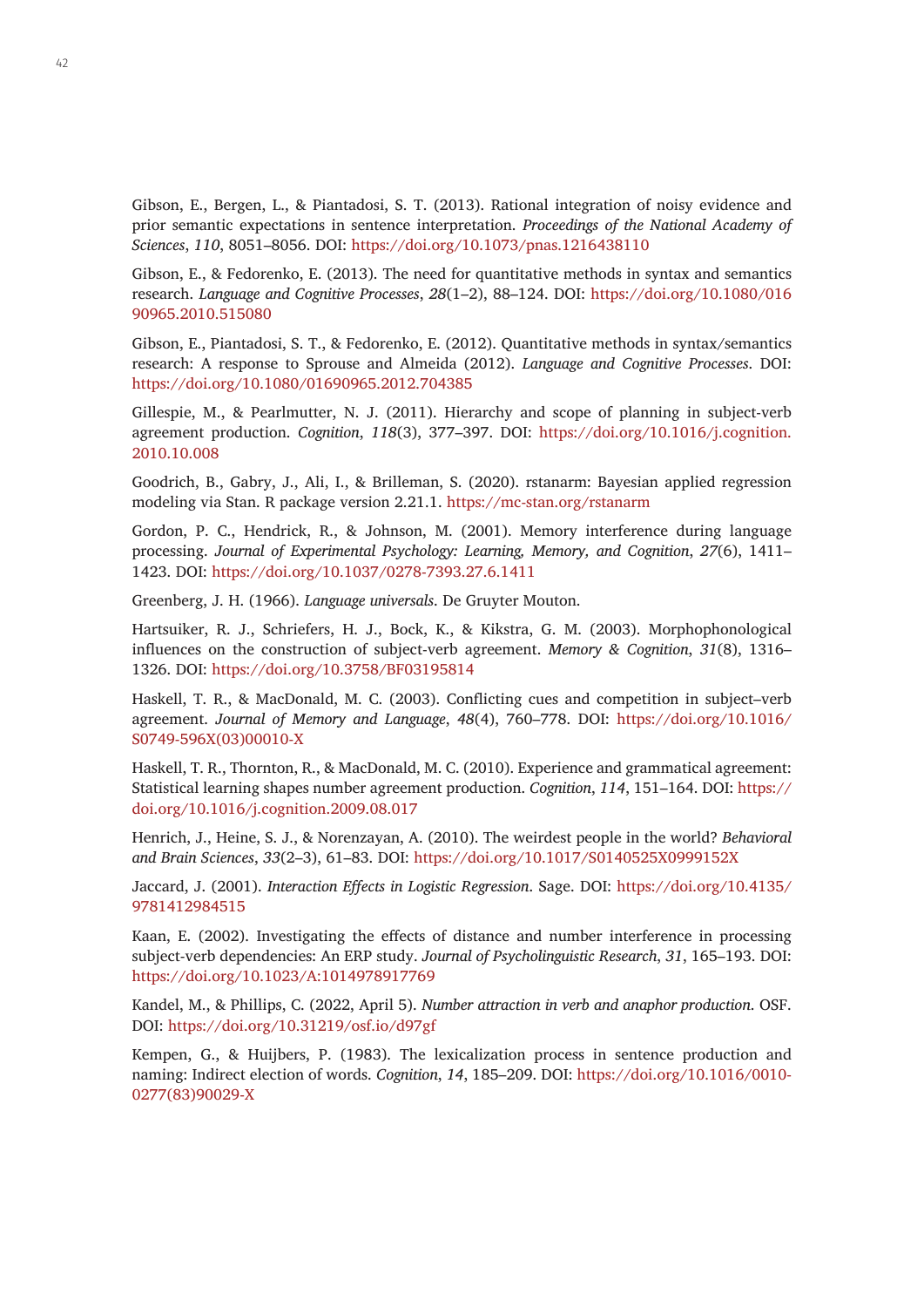Lago, S., Shalom, D., Sigman, M., Lau, E., & Phillips, C. (2015). Agreement attraction in Spanish comprehension. *Journal of Memory and Language*, *82*, 133–149. DOI: [https://doi.org/10.1016/j.](https://doi.org/10.1016/j.jml.2015.02.002) [jml.2015.02.002](https://doi.org/10.1016/j.jml.2015.02.002)

Lau, E., Wagers, M., Stroud, C., & Phillips, C. (2008). Agreement and the subject of confusion. [Spoken presentation], 21st Annual CUNY Conference on Human Sentence Processing, Chapel Hill, NC, USA.

Levelt, W. J. M. (1989). *Speaking: From intention to articulation*. MIT Press.

Levy, R. (2008). A noisy-channel model of rational human sentence comprehension under uncertain input. *Proceedings of the 13th Conference on Empirical Methods in Natural Language Processing*, 234–243. DOI:<https://doi.org/10.3115/1613715.1613749>

Linnman, C., Carlbring, P., Åhman, Å., Andersson, H., & Andersson, G. (2006). The stroop effect on the internet. *Computers in Human Behavior*, *22*(3), 448–455. DOI: [https://doi.org/10.1016/j.](https://doi.org/10.1016/j.chb.2004.09.010) [chb.2004.09.010](https://doi.org/10.1016/j.chb.2004.09.010)

McAuliffe, M., Socolof, M., Stengel-Eskin, E., Mihuc, S., Wagner, M., & Sonderegger, M. (2017). Montreal Forced Aligner [Computer program]. Version 1.0.0, retrieved 05 May 2017 from [http://](http://montrealcorpustools.github.io/Montreal-Forced-Aligner/) [montrealcorpustools.github.io/Montreal-Forced-Aligner/](http://montrealcorpustools.github.io/Montreal-Forced-Aligner/)

McCarthy, J. (2002). *A thematic guide to optimality theory*. Cambridge University Press. DOI: <https://doi.org/10.1017/CBO9780511613333>

McElree, B. (2000). Sentence comprehension is mediated by content-addressable memory structures. *Journal of Psycholinguistic Research*, *29*(2), 111–123. DOI: [https://doi.org/10.1023/](https://doi.org/10.1023/A:1005184709695) [A:1005184709695](https://doi.org/10.1023/A:1005184709695)

McElree, B., Foraker, S., & Dyer, L. (2003). Memory structures that subserve sentence comprehension. *Journal of Memory and Language*, *48*(1), 67–91. DOI: [https://doi.org/10.1016/](https://doi.org/10.1016/S0749-596X(02)00515-6) [S0749-596X\(02\)00515-6](https://doi.org/10.1016/S0749-596X(02)00515-6)

Nicol, J., Forster, K., & Veres, C. (1997). Subject–verb agreement processes in comprehension. *Journal of Memory and Language*, *36*(4), 569–587. DOI: [https://doi.org/10.1006/jmla.1996.](https://doi.org/10.1006/jmla.1996.2497) [2497](https://doi.org/10.1006/jmla.1996.2497)

Nozari, N., & Omaki, A. (2022, January 14). An investigation of the dependency of subjectverb agreement on inhibitory control processes in sentence production. DOI: [https://doi.](https://doi.org/10.31234/osf.io/9pcmg) [org/10.31234/osf.io/9pcmg](https://doi.org/10.31234/osf.io/9pcmg)

Paspali, A., & Marinis, T. (2020). Gender agreement attraction in Greek comprehension. *Frontiers in Psychology*, *11*, Article 717. DOI:<https://doi.org/10.3389/fpsyg.2020.00717>

Pearlmutter, N., Garnsey, S., & Bock, K. (1999). Agreement processes in sentence comprehension. *Journal of Memory and Language*, *41*(3), 427–456. DOI: <https://doi.org/10.1006/jmla.1999.2653>

Peirce, J. W., Gray, J. R., Simpson, S., MacAskill, M. R., Höchenberger, R., Sogo, H., Kastman, E., & Lindeløv, J. (2019). PsychoPy2: experiments in behavior made easy. *Behavior Research Methods*. DOI:<https://doi.org/10.3758/s13428-018-01193-y>

Pfau, R. (2009). *Grammar as Processor: A Distributed Morphology Account of Speech Errors*. John Benjamins Publishing Company. DOI:<https://doi.org/10.1075/la.137>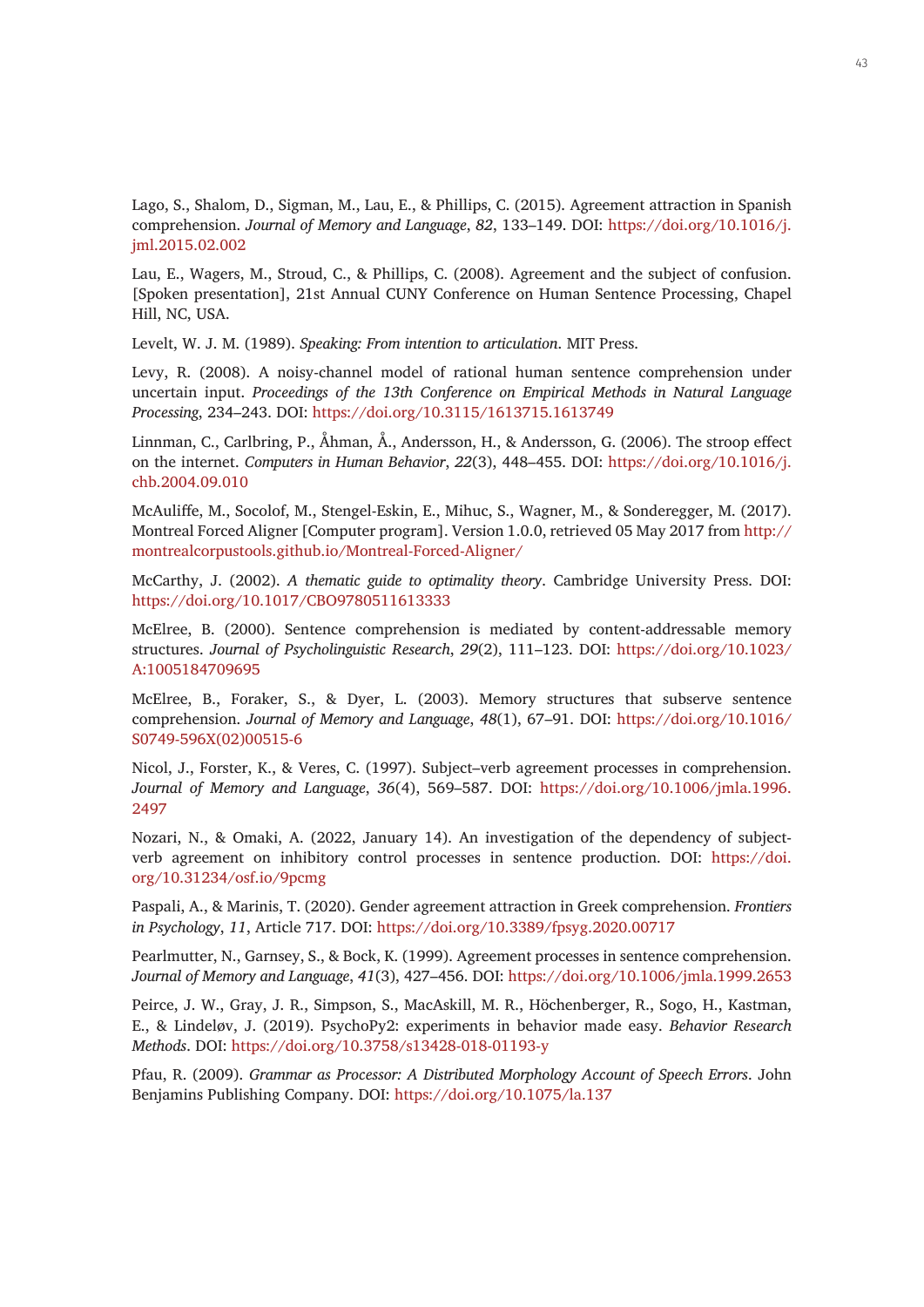R Core Team. (2021). R: A language and environment for statistical computing. R Foundation for Statistical Computing, Vienna, Austria. <https://www.R-project.org/>

Ratcliff, R., Van Zandt, T., & McKoon, G. (1999). Connectionist and diffusion models of reaction time. *Psychological Review*, *106*(2), 261–300. DOI:<https://doi.org/10.1037/0033-295X.106.2.261>

Reips, U.-D. (2002). Standards for internet-based experimenting. *Experimental Psychology*, *49*(4), 243–256. DOI: <https://doi.org/10.1026/1618-3169.49.4.243>

Ryskin, R. A., Bergen, L., & Gibson, E. (2021, October 8). Agreement errors are predicted by rational inference in sentence processing. DOI:<https://doi.org/10.31234/osf.io/uaxsq>

Schlueter, Z., Parker, D., & Lau, E. (2019). Error-driven retrieval in agreement attraction rarely leads to misinterpretation. *Frontiers in Psychology*, *10*. DOI: [https://doi.org/10.3389/fpsyg.](https://doi.org/10.3389/fpsyg.2019.01002) [2019.01002](https://doi.org/10.3389/fpsyg.2019.01002)

Shen, E., Staub, A., & Sanders, L. (2013). Event-related brain potential evidence that local nouns affect subject-verb agreement processing. *Language and Cognitive Processes*, *28*(4), 498–524. DOI: <https://doi.org/10.1080/01690965.2011.650900>

Skitka, L., & Sargis, E. (2006). The internet as psychological laboratory. *Annual Review of Psychology*, *57*, 529–555. DOI:<https://doi.org/10.1146/annurev.psych.57.102904.190048>

Slioussar, N. (2018). Forms and features: The role of syncretism in number agreement attraction. *Journal of Memory and Language*, *101*, 51–63. DOI:<https://doi.org/10.1016/j.jml.2018.03.006>

Slioussar, N., & Malko, A. (2016). Gender agreement attraction in Russian: Production and comprehension evidence. *Frontiers in Psychology*, *7*, Article 1651. DOI: [https://doi.org/10.3389/](https://doi.org/10.3389/fpsyg.2016.01651) [fpsyg.2016.01651](https://doi.org/10.3389/fpsyg.2016.01651)

Smith, G., Franck, J., & Tabor, W. (2018). A self-organizing approach to subject-verb number agreement. *Cognitive Science*, *42*(S4), 1043–1074. DOI:<https://doi.org/10.1111/cogs.12591>

Smith, G., Franck, J., & Tabor, W. (2021). Encoding interference effects support self-organized sentence processing. *Cognitive Psychology*, *124*, 101356. DOI: [https://doi.org/10.1016/j.cogpsych.](https://doi.org/10.1016/j.cogpsych.2020.101356) [2020.101356](https://doi.org/10.1016/j.cogpsych.2020.101356)

Solomon, E. S., & Pearlmutter, N. J. (2004). Semantic integration and syntactic planning in language production. *Cognitive Psychology*, *49*(1), 1–46. DOI: [https://doi.org/10.1016/j.cogpsych.](https://doi.org/10.1016/j.cogpsych.2003.10.001) [2003.10.001](https://doi.org/10.1016/j.cogpsych.2003.10.001)

Sprouse, J. (2011). A validation of Amazon Mechanical Turk for the collection of acceptability judgments in linguistic theory. *Behavior Research Methods*, *43*(1), 155–167. DOI: [https://doi.](https://doi.org/10.3758/s13428-010-0039-7) [org/10.3758/s13428-010-0039-7](https://doi.org/10.3758/s13428-010-0039-7)

Staub, A. (2009). On the interpretation of the number attraction effect: Response time evidence. *Journal of Memory and Language*, *60*(2), 308–327. DOI:<https://doi.org/10.1016/j.jml.2008.11.002>

Staub, A. (2010). Response time distributional evidence for distinct varieties of number attraction. *Cognition*, *114*(3), 447–454. DOI: <https://doi.org/10.1016/j.cognition.2009.11.003>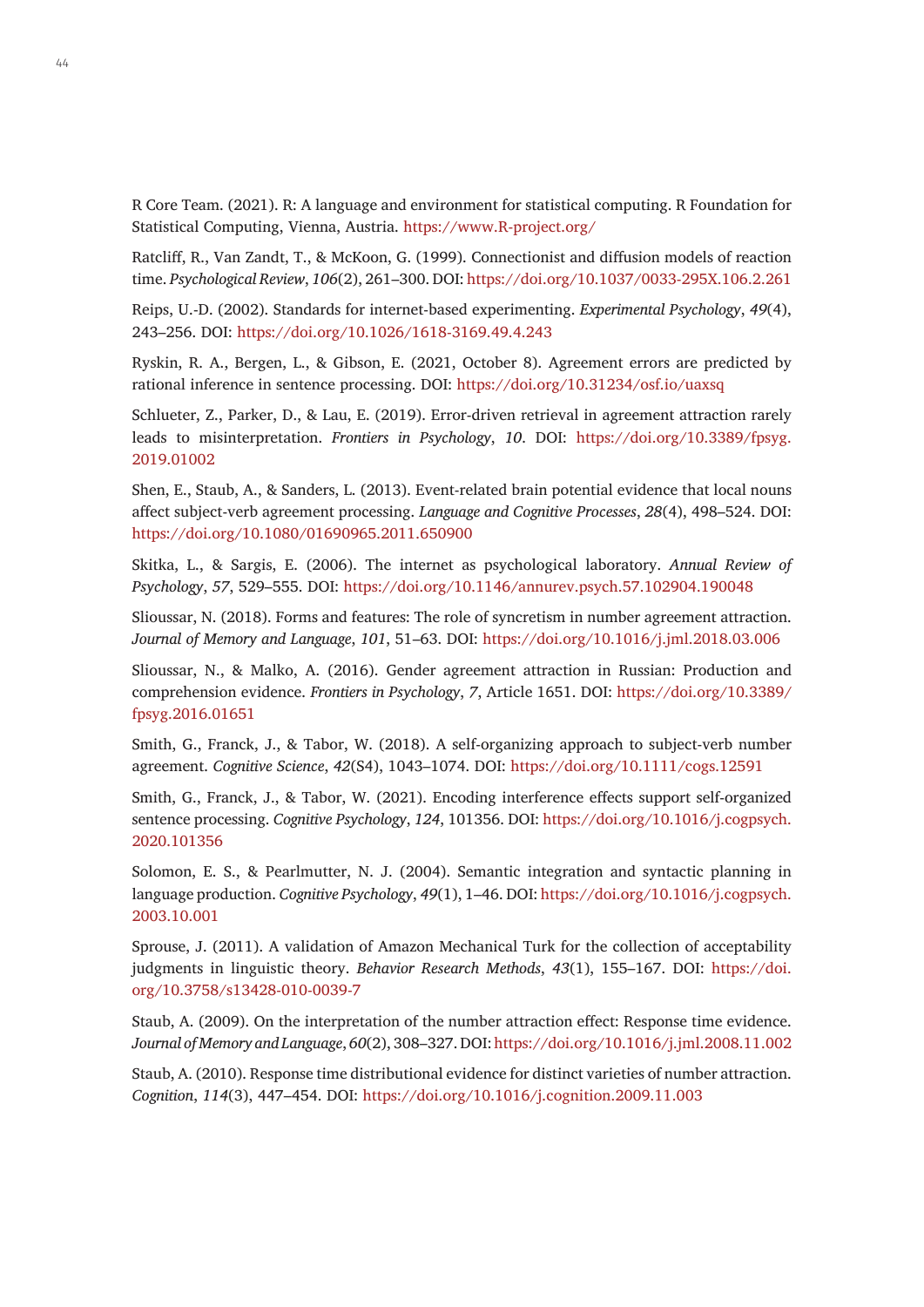Stemberger, J. P. (1985). Bound morpheme loss errors in normal and agrammatic speech: One mechanism or two? *Brain and Language*, *25*(2), 246–256. DOI: [https://doi.org/10.1016/0093-](https://doi.org/10.1016/0093-934X(85)90084-7) [934X\(85\)90084-7](https://doi.org/10.1016/0093-934X(85)90084-7)

Tanner, D., Nicol, J., & Brehm, L. (2014). The time-course of feature interference in agreement comprehension: Multiple mechanisms and asymmetrical attraction. *Journal of Memory and Language*, *76*, 195–215. DOI: <https://doi.org/10.1016/j.jml.2014.07.003>

Thornton, R., & MacDonald, M. C. (2003). Plausibility and grammatical agreement. *Journal of Memory and Language*, *48*(4), 740–759. DOI: [https://doi.org/10.1016/S0749-596X\(03\)00003-2](https://doi.org/10.1016/S0749-596X(03)00003-2)

Veenstra, A., Acheson, D., Bock, K., & Meyer, A. (2014). Effects of semantic integration on subject-verb agreement: Evidence from Dutch. *Language, Cognition, and Neuroscience*, *29*(3), 355– 380. DOI: <https://doi.org/10.1080/01690965.2013.862284>

Veenstra, A., Acheson, D., & Meyer, A. (2014). Keeping it simple: Studying grammatical encoding with lexically reduced item sets. *Frontiers in Psychology*, *18*, Article 783. DOI: [https://](https://doi.org/10.3389/fpsyg.2014.00783) [doi.org/10.3389/fpsyg.2014.00783](https://doi.org/10.3389/fpsyg.2014.00783)

Vesker, M., Bahn, D., Degé, F., Kauschke, C., & Schwarzer, G. (2019). Identification of emotional facial expressions in a lab and over the internet. *Journal of the Higher School of Economics*, *16*(3), 571–583. DOI: <https://doi.org/10.17323/1813-8918-2019-3-571-583>

Vigliocco, G., Butterworth, B., & Semenza, C. (1995). Constructing subject–verb agreement in speech: The role of semantic and morphological factors. *Journal of Memory and Language*, *34*(2), 186–215. DOI: <https://doi.org/10.1006/jmla.1995.1009>

Vigliocco, G., & Franck, J. (1999). When sex and syntax go hand in hand: Gender agreement in language production. *Journal of Memory and Language*, *40*(4), 455–478. DOI: [https://doi.](https://doi.org/10.1006/jmla.1998.2624) [org/10.1006/jmla.1998.2624](https://doi.org/10.1006/jmla.1998.2624)

Vigliocco, G., Hartsuiker, R., Jarema, G., & Kolk, H. (1996). One or more labels on the bottles? Notional concord in Dutch and French. *Language and Cognitive Processes*, *11*, 407–442. DOI: <https://doi.org/10.1080/016909696387169>

Vigliocco, G., & Nicol, J. (1998). Separating hierarchical relations and word order in language production: Is proximity concord syntactic or linear? *Cognition*, *68*(1), B13–B29. DOI: [https://](https://doi.org/10.1016/S0010-0277(98)00041-9) [doi.org/10.1016/S0010-0277\(98\)00041-9](https://doi.org/10.1016/S0010-0277(98)00041-9)

Villata, S., & Franck, J. (2020). Similarity-based interference in agreement comprehension and production: Evidence from object agreement. *Journal of Experimental Psychology: Learning, Memory, and Cognition*, *46*(1), 170–188. DOI:<https://doi.org/10.1037/xlm0000718>

Villata, S., Tabor, W., & Franck, J. (2018). Encoding and retrieval interference in sentence comprehension: Evidence form agreement. *Frontiers in Psychology*, *9*. DOI: [https://doi.org/10.](https://doi.org/10.3389/fpsyg.2018.00002) [3389/fpsyg.2018.00002](https://doi.org/10.3389/fpsyg.2018.00002)

Vogt, A., Hauber, R. C., Kuhlen, A. K., & Abdel Rahman, R. (2021, February 9). Internet based language production research with overt articulation: Proof of concept, challenges, and practical advice. DOI: <https://doi.org/10.31234/osf.io/cyvwf>

Wagers, M. (2008). The structure of memory meets memory for structure in linguistic cognition. [Unpublished doctoral dissertation]. University of Maryland, College Park.